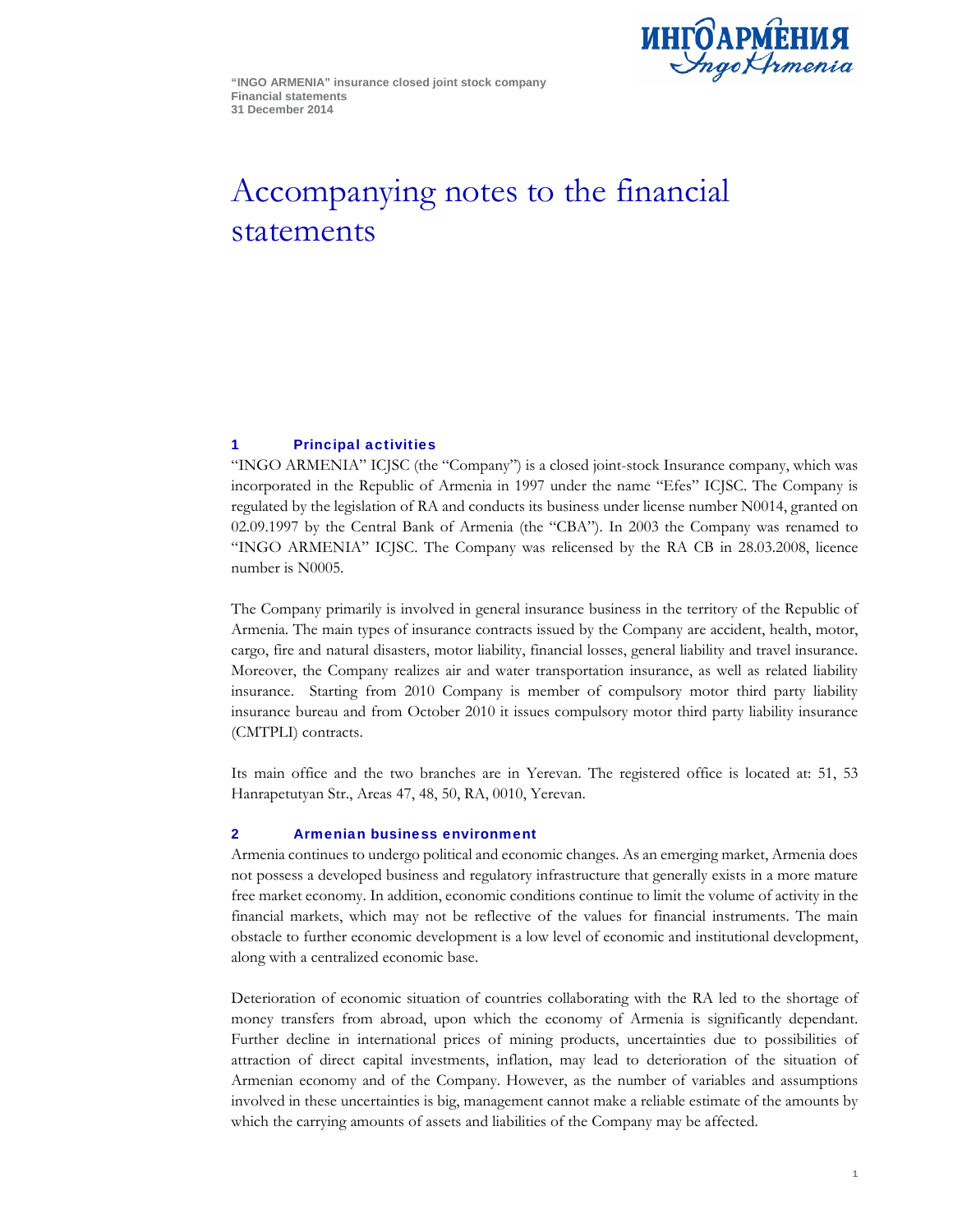

Management of the Company believes that in the current conditions appropriate measures are implemented in order to ensure economic stability of the Company.

## 3 Basis of preparation

### 3.1 Statement of compliance

The financial statements of the Company have been prepared in accordance with International Financial Reporting Standards ("IFRS") as developed and published by the International Accounting Standards Board (IASB), and Interpretations issued by the International Financial Reporting Interpretations Committee ("IFRIC").

### 3.2 Basis of measurement

The financial statements have been prepared on a fair value basis for financial assets and liabilities at fair value through profit or loss and available for sale assets, except those for which a reliable measure of fair value is not available. Other financial assets and liabilities are stated at amortized cost and nonfinancial assets and liabilities are stated at historical cost, with the exception of buildings, which are stated at revalued amount.

### 3.3 Functional and presentation currency

Functional currency of the Company is the currency of the primary economic environment in which the Company operates. The Company's functional currency and the Company's presentation currency is Armenian Drams ("AMD"), since this currency best reflects the economic substance of the underlying events and transactions of the Company. These financial statements are based on the Company's books and records as adjusted and reclassified in order to comply with IFRS. The financial statements are presented in thousands of AMD, which is not convertible outside Armenia.

### 3.4 Changes in accounting policies

In the current year the Company has adopted all of the new and revised Standards and Interpretations issued by the International Accounting Standards Board (the "IASB") and International Financial Reporting Interpretations Committee (the "IFRIC") of the IASB that are relevant to its operations and effective for annual reporting periods beginning on January 1, 2014.

### **IAS 32 (Amendment) Offsetting Financial Assets and Financial Liabilities**

The amendments to IAS 32 add application guidance to address inconsistencies in applying IAS 32's criteria for offsetting financial assets and financial liabilities in the following two areas:

 The meaning of 'currently has a legally enforceable right of set-off': the amendments clarify that a right of set-off is required to be legally enforceable in the normal course of business, the event of default and the event of insolvency or bankruptcy of the entity and all of the counterparties, and that the right must also exist for all counterparties.

 Since there was diversity in practice related to the interpretation of 'simultaneous settlement' in IAS 32, the IASB has therefore clarified the principle behind net settlement and included an example of a gross settlement system with characteristics that would satisfy the IAS 32 criterion for net settlement.

The amendments have been applied retrospectively in accordance with their transitional provisions. As the Company does not currently present any of its financial assets and financial liabilities on a net basis using the provisions of IAS 32, these amendments had no material effect on the [consolidated] financial statements for any period presented.

### **IAS 36 (Amendment) Recoverable Amount Disclosure for Non-Financial Assets**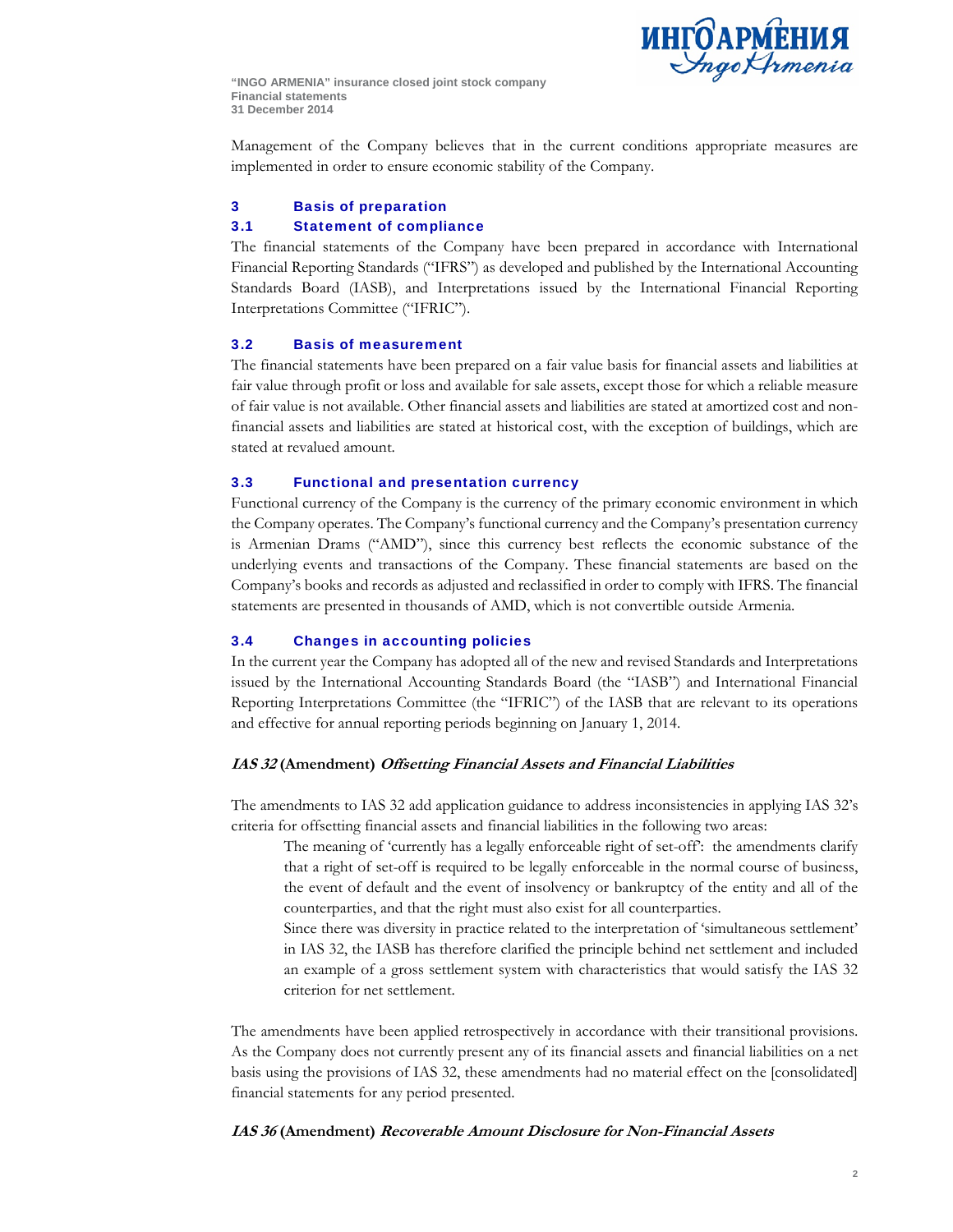

These amendments clarify that the entity is required to disclose the recoverable amount of an asset (or cash generating unit) wherever an impairment loss has been recognized or reversed in the period. In addition, they introduce several new disclosures required to be made when the recoverable amount of impaired asset is based on fair value less costs of disposal, including:

 additional information about fair value measurement including the applicable level of the fair value hierarchy, and a description of any valuation techniques used and key assumptions made the discount rates used if fair value less costs of disposal is measured using a present value technique.

The amendments have been applied retrospectively in accordance with their transitional provisions.

### 3.5 Standards, amendments and interpretations not yet applied by the **Company**

At the date of authorization of these financial statements, certain new standards, amendments and interpretations to the existing Standards have been published but are not yet effective. The Company has not early adopted any of these pronouncements.

Management anticipates that all of the pronouncements will be adopted in the Company's accounting policy for the first period beginning after the effective date of the pronouncement.

Management does not anticipate a material impact on the Company's financial statements from these Amendments, they are presented below.

### **IFRS 9 Financial Instruments (2014)**

The IASB recently released *IFRS 9 Financial Instruments* (2014), representing the completion of its project to replace *IAS 39 Financial Instruments: Recognition and Measurement.* The new standard introduces extensive changes to IAS 39's guidance on the classification and measurement of financial assets and introduces a new 'expected credit loss' model for the impairment of financial assets. IFRS 9 also provides new guidance on the application of hedge accounting.

The Company's management have yet to assess the impact of IFRS 9 on these financial statements. The new standard is required to be applied for annual reporting periods beginning on or after 1 January 2018.

The following new or amended standards are not expected to have a significant impact of the Company's financial statements.

IFRS 14 *Regulatory Deferral Accounts.* 

*Accounting for Acquisitions of Interests in Joint Operations (Amendments to IFRS 11).* 

*Clarification of Acceptable Methods of Depreciation and Amortisation (Amendments to IAS 16 and IAS 38).* 

*Defined Benefit Plans: Employee Contributions (Amendments to IAS 19).* 

*Annual Improvements to IFRSs 2010–2012 Cycle.* 

*Annual Improvements to IFRSs 2011–2013 Cycle.* 

#### 4 Summary of significant accounting policies

The following significant accounting policies have been applied in the preparation of the financial statements. The accounting policies have been consistently applied.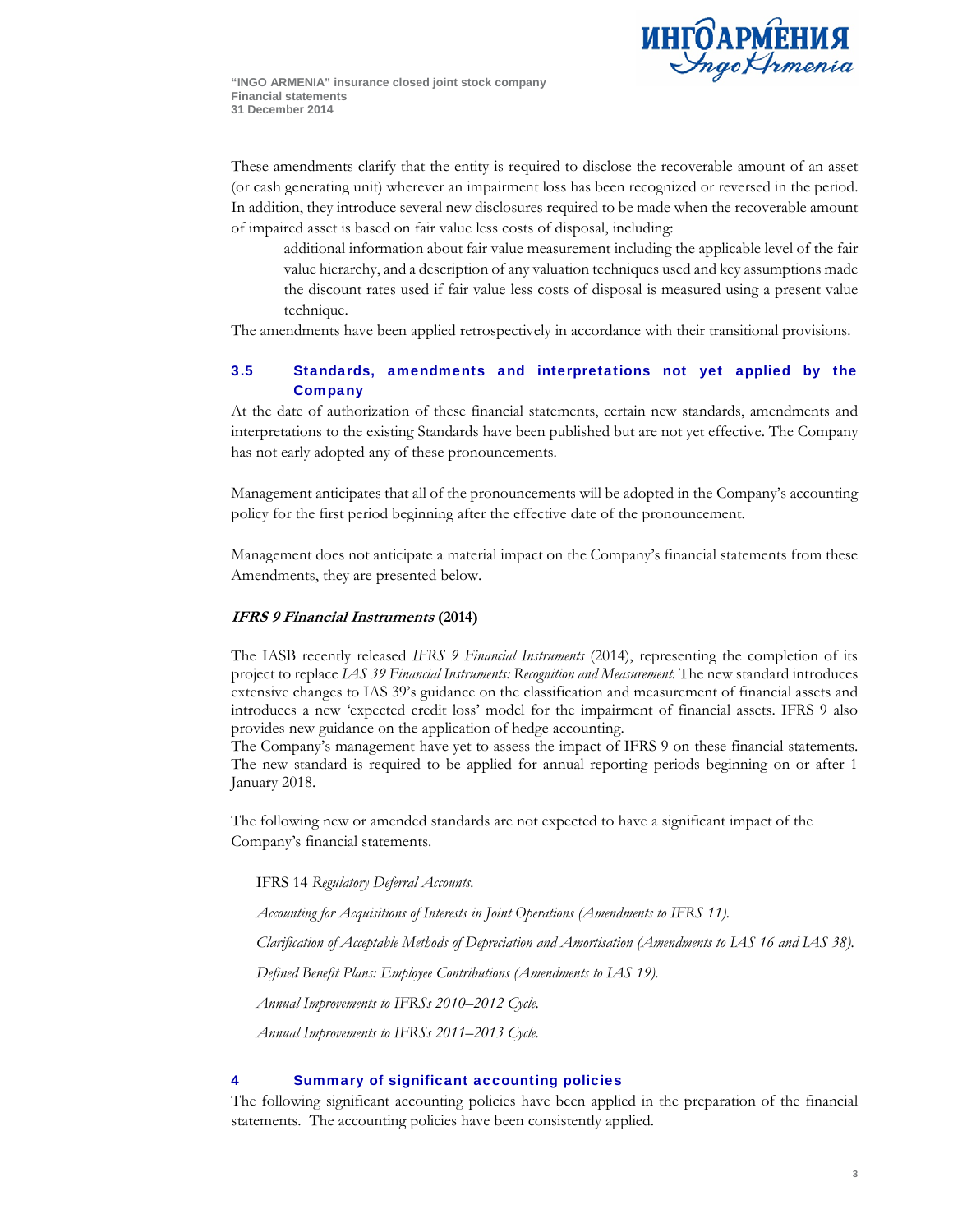

### 4.1 Insurance contracts

Insurance contracts are those contracts under which the Company accepts significant insurance risk from another party (the policyholder) by agreeing to compensate the policyholders if a specified uncertain future event (the insured event) adversely affects the policyholders. Insurance risk is significant if, and only if, an insured event could cause an insurer to pay significant additional benefits in any scenario, excluding scenarios that lack commercial substance. The additional benefits stated above refer to amounts that exceed those that would be payable if no insured event occurred.

Insurance contracts can also transfer financial risk. Financial risk is the risk of a possible future change in one or more of a specified interest rate, financial instrument price, commodity price, foreign exchange rate, index of price or rates, credit rating or credit index or other variable, provided in the case of a non-financial variable that the variable is not specific to a party to the contract.

Once the contract has been classified as an insurance contract, it remains an insurance contract for the remainder of its lifetime, even if the insurance risk reduces significantly during this period, unless all rights and obligations are extinguished or expire.

### Recognition and measurement

#### *Gross premiums written*

Gross premiums written comprise the total premiums receivable for the whole period of cover provided by contracts entered into during the accounting period and are recognised on the date on which the policy commences.

Written premiums are stated gross of commissions payable to intermediaries and net of taxes and duties levied on premiums.

### *Provision for unearned premiums*

Unearned premiums are those proportions of premiums written in a year that relate to periods of risk after the balance sheet date. The proportion attributable to subsequent periods is deferred as a provision for unearned premiums.

### *Written premiums ceded to reinsurers*

Written premiums ceded to reinsurers comprise the total premiums payable for the whole cover provided by contracts entered into the period and are recognised on the date on which the policy is effective.

Unearned reinsurance premiums are those proportions of premiums written in a year that relate to periods of risk after the balance sheet date. The proportion attributable to subsequent periods is deferred as a reinsurers' share of change in the gross provision for unearned premiums.

### *Claims incurred*

Claims incurred consist of claims paid to policyholders, changes in the valuation of the liabilities arising on policyholder contacts and internal and external claims handling expenses. Claims are recognized upon notification.

#### *Reinsurer's share of claims incurred*

Reinsurance claims are recognised when the related gross insurance claim is recognised according to the terms of the relevant contract.

#### *Reinsurance commission income*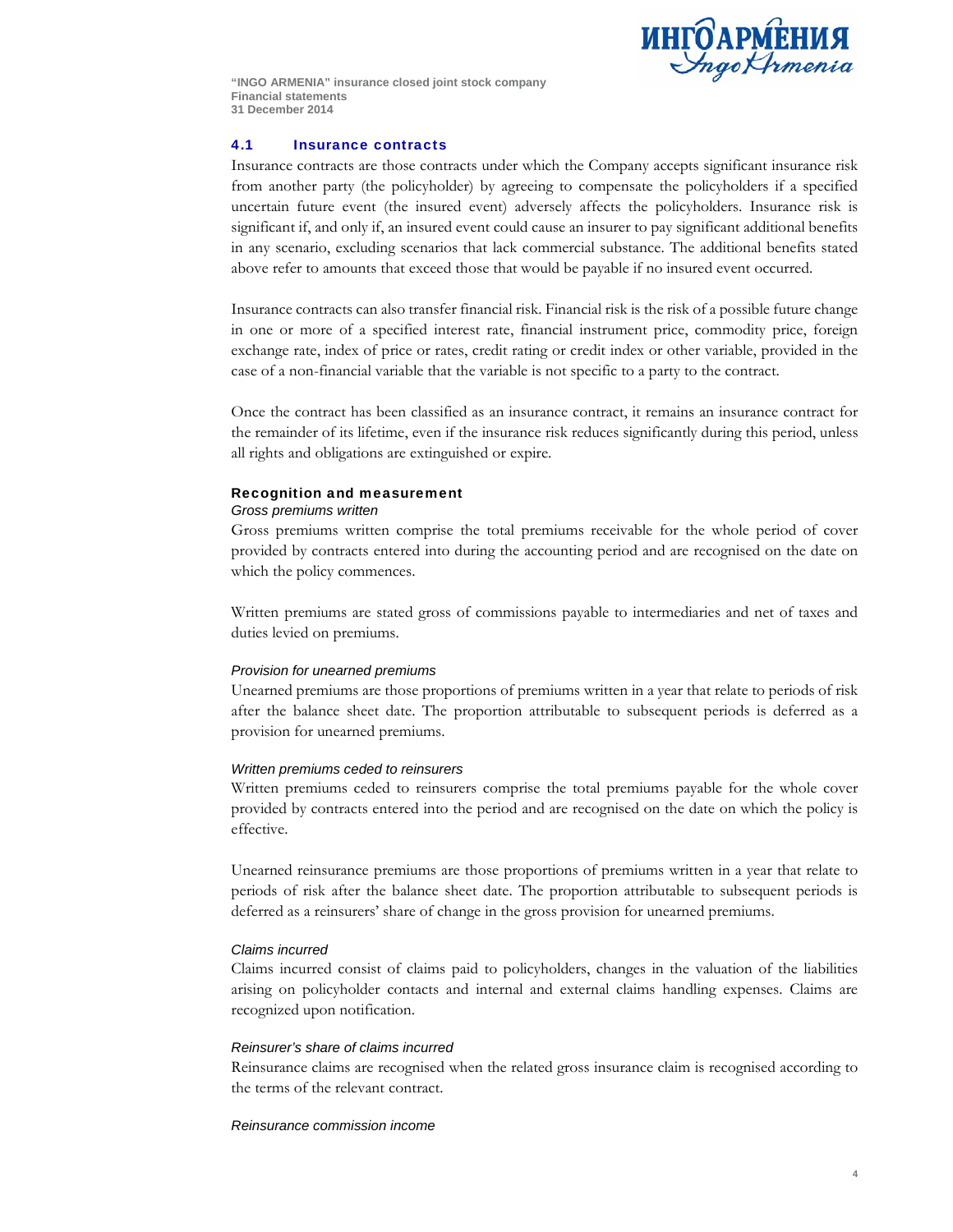

Reinsurance commissions received or receivable which do not require the Company to render further service are recognised as revenue by the Company on the effective commencement or renewal dates of the related policies. However, when it is probable that the Company will be required to render further services during the life of the policy, the commission, or part thereof, is deferred and recognised as revenue over the period during which the services are provided.

### *Acquisition costs*

Costs incurred in acquiring general insurance contracts are recognised in the period in which they are incurred. Acquisition costs include direct costs such as commission and medical fees. A proportion of acquisition costs are deferred to a subsequent accounting period to match the deferral to a subsequent accounting period of the proportion of the written premiums to which the acquisition costs relate. The deferral of acquisition costs is calculated by applying the ration of unearned premiums to written premiums.

#### *Insurance contract liabilities*

Insurance contract liabilities are recognised when contracts are entered into. These liabilities are known as the outstanding claims provision, which are based on the estimated ultimate cost of all claims incurred but not settled at the balance sheet date, whether reported or not, together with related claims handling costs and reduction for the expected value of subrogation and other recoveries. Delays can be experienced in the notification and settlement of certain types of claims, therefore the ultimate cost of these cannot be known with certainty at the balance sheet date. The liability is calculated at the reporting date using a range of standard actuarial claim projection techniques, based on empirical data and current assumptions that may include a margin for adverse deviation. The liability is not discounted for the time value of money. No provision for equalisation or catastrophe reserves is recognised. The liabilities are derecognised when the contractual obligations are fulfilled or when the contract is cancelled.

The provision for unearned premiums represents that parts of written premiums, that is estimated to be earned in subsequent periods.

Generally the reserve is released over the term of the contract and is recognised as premium income.

The Company assesses at the end of each reporting period whether its recognised insurance liabilities are adequate, using current estimates of future cash flows under its insurance contracts. If that assessment shows that the carrying amount of its insurance liabilities (less related deferred acquisition costs) is inadequate in the light of the estimated future cash flows, the entire deficiency shall be recognised in profit or loss.

#### *Reinsurance*

The Company cedes insurance risk in the normal course of business for all of its businesses. Reinsurance assets represent balances due from reinsurance companies.

Reinsurance assets are reviewed for impairment at each reporting date or more frequently when an indication of impairment arises during the reporting year. Impairment occurs when there is objective evidence as a result of an event that occurred after initial recognition of the reinsurance asset that the Company may not receive all outstanding amounts due under the terms of the contract and the event has a reliably measurable impact on the amounts that the Company will receive from the reinsurer. The impairment loss is recorded in statement of comprehensive income.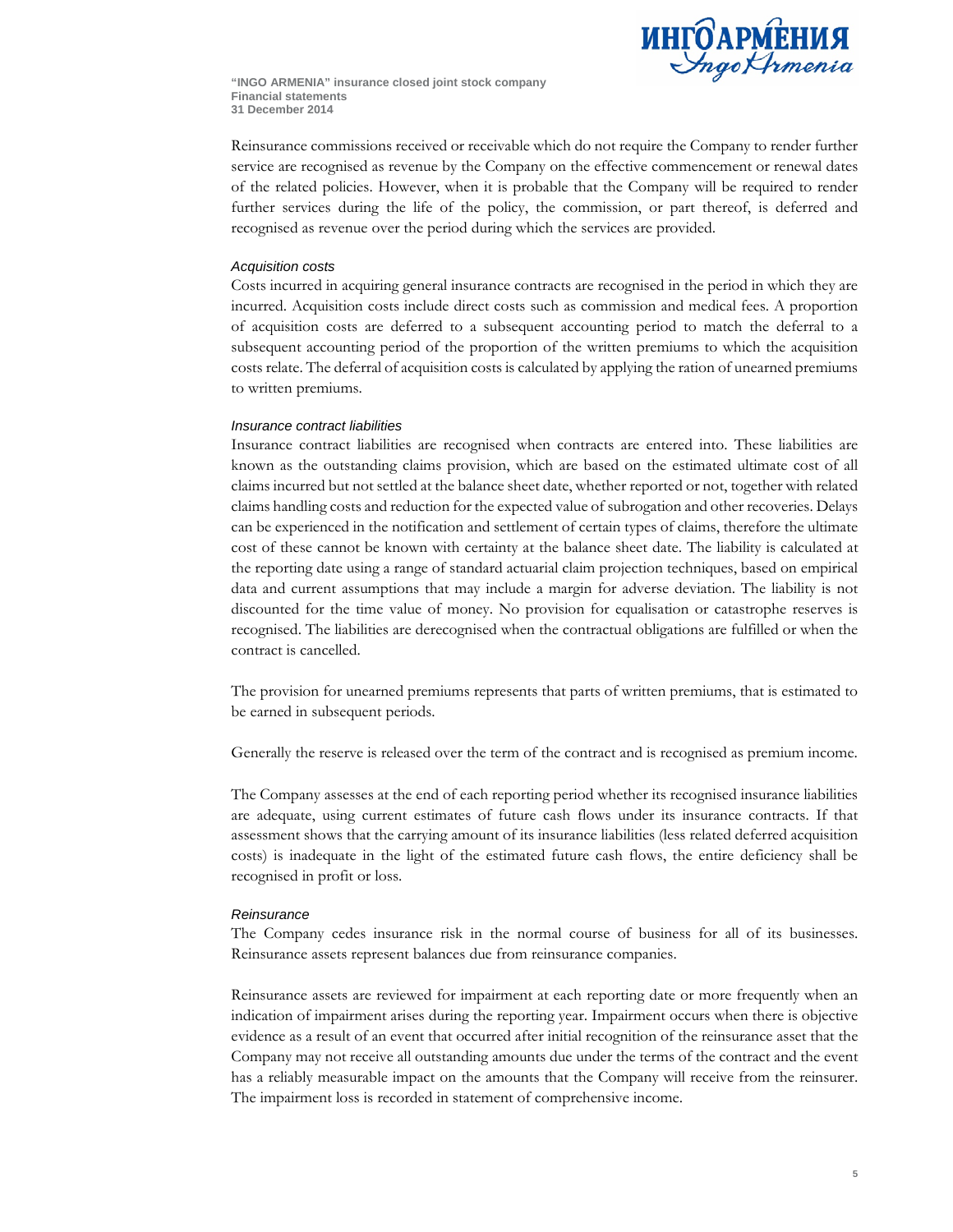

Gains or losses on buying reinsurance are recognised in the statement of comprehensive income immediately at the date of purchase and are not amortised. Ceded reinsurance arrangements do not relieve the Company from its obligations to policyholders.

Reinsurance liabilities represent balances due to reinsurance companies. Amounts payable are estimated in a manner consistent with the related reinsurance contract. Premiums and claims are presented on a gross basis for both ceded and assumed reinsurance.

Reinsurance assets or liabilities are derecognised when the contractual rights are extinguished or when the contract is transferred to another party.

#### *Insurance receivables and payables*

The accounting for insurance receivables and payables is the same as the one for the financial instruments, described in the notes 4.7, 4.8 and 4.9.

### 4.2 Recognition of income and expenses

The recognition criteria for income and expenses other than those related to insurance contracts are presented below:

### *Investment income*

Investment income consists of dividends, interest income, movements in amortised cost on debt securities and other loans and receivables.

Interest income is recognised in the statement of comprehensive income as it accrues and is calculated by using the effective interest rate method.

Dividend income is recognized when the Company's right to receive the payment is established.

#### *Gains less losses on investments*

Net gains and losses on investments recorded in the statement of comprehensive income include gains and losses on financial assets and investment properties. Gains and losses on the sale of investments are calculated as the difference between net sales proceeds and the original or amortised cost and are recorded on occurrence of the sale transaction.

### *Net trading income*

Net trading income comprises gains less losses related to trading assets and liabilities, and includes all realized and unrealized fair value changes, interest, dividends and foreign exchange differences related to trading assets and liabilities. Net trading income also includes gains less losses from trading in foreign currencies.

### *Finance cost*

Interest paid is recognised in the statement of comprehensive income as it accrues and is calculated by using the effective interest rate method. Accrued interest is included within the carrying value of the interest bearing financial liability.

### 4.3 Foreign currency translation

Transactions in foreign currencies are initially recorded in the functional currency rate ruling at the date of the transactions. Gains and losses resulting from the translation of trading assets are recognised in the statement of comprehensive income in net trading income, while gains less losses resulting from translation of non-trading assets are recognized in the statement of comprehensive income in other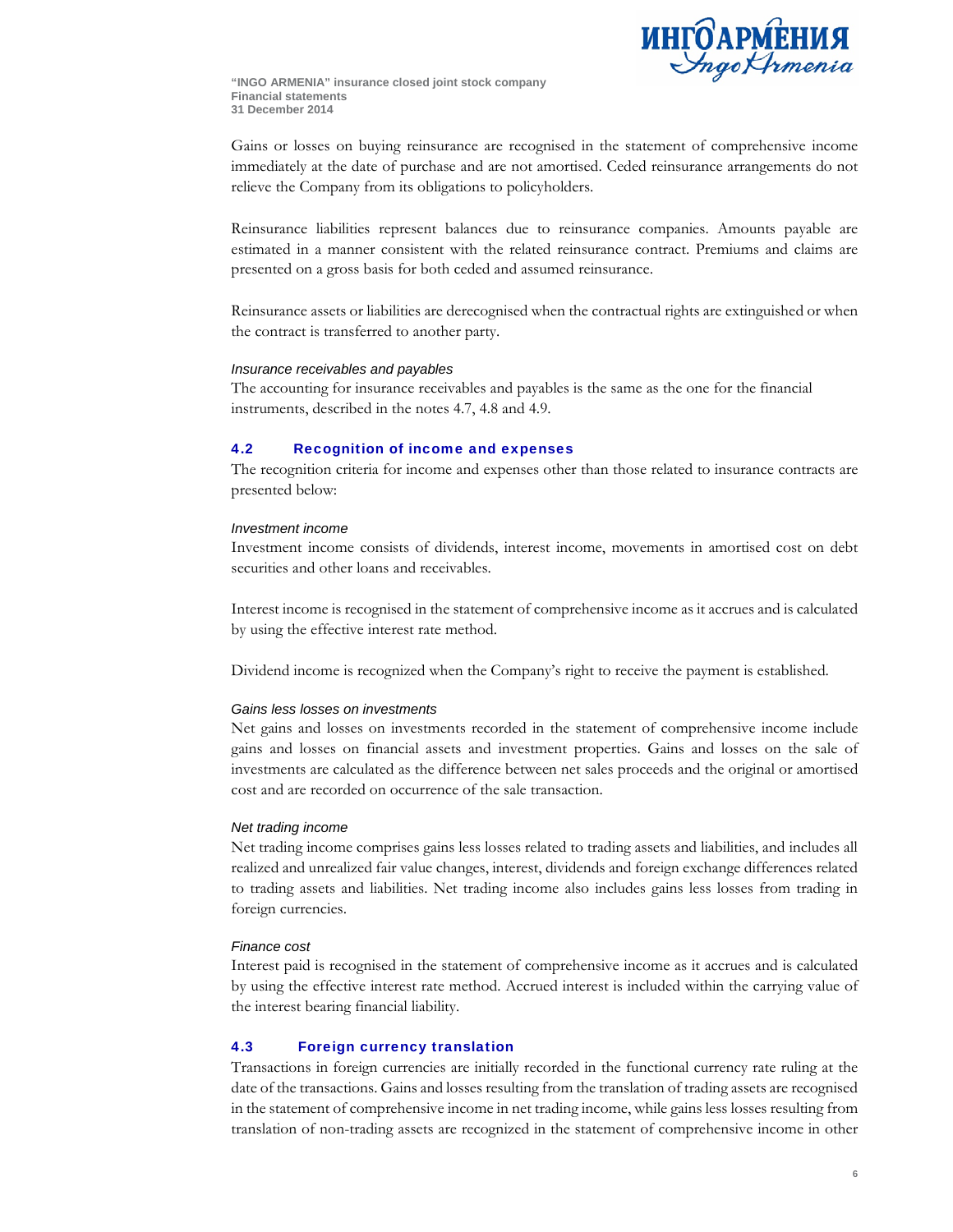

income or other expense. Monetary assets and liabilities denominated in foreign currencies are retranslated at the functional currency rate of exchange ruling at the balance sheet date.

Changes in the fair value of monetary securities denominated in foreign currency classified as available for sale are analysed between translation differences resulting from changes in the amortised cost of the security and other changes in the carrying amount of the security. Translation differences related to changes in the amortised cost are recognised in profit or loss, and other changes in the carrying amount are recognised in equity.

Non-monetary items that are measured in terms of historical cost in a foreign currency are translated using the exchange rates as the dates of the initial transactions. Non-monetary items measured at fair value in a foreign currency are translated using the exchange rates at the date when the fair value was determined. Translation differences on non-monetary items, such as equities held at fair value through profit or loss, are reported as part of the fair value gain or loss. Translation differences on nonmonetary items, such as equities classified as available-for-sale financial assets, are included in the fair value reserve in equity.

Differences between the contractual exchange rate of a certain transaction and the prevailing average exchange rate on the date of the transaction are included in gains less losses from trading in foreign currencies in net trading income.

The exchange rates at year-end used by the Company in the preparation of the financial statements are as follows:

|                 | December 31, 2014 | December 31, 2013 |
|-----------------|-------------------|-------------------|
|                 |                   |                   |
| AMD/1 US Dollar | 474.97            | 405.64            |
| AMD/1 Euro      | 577.47            | 559.54            |
|                 |                   |                   |

### 4.4 Taxation

Income tax on the profit for the year comprises current and deferred tax. Income tax is recognised in the statement of comprehensive income except to the extent that it relates to items recognised directly in equity, in which case it is recognised in equity.

Current tax is the expected tax payable on the taxable income for the year, using tax rates enacted or substantially enacted at the balance sheet date, and any adjustment to tax payable in respect of previous years. . In the case when financial statements are authorized for issue before appropriate tax returns are submitted, taxable profits or losses are based on estimates. Tax authorities might have more stringent position in interpreting tax legislation and in reviewing tax calculations. As a result tax authorities might claim additional taxes for those transactions, for which they did not claim previously. As a result significant additional taxes, fines and penalties could arise. Tax review can include 3 calendar years immediately preceding the year of a review. In certain circumstances tax review can include even more periods.

Deferred tax assets and liabilities are calculated in respect of temporary differences using the liability method. Deferred income taxes are provided for all temporary differences arising between the tax bases of assets and liabilities and their carrying values for financial reporting purposes, except where the deferred income tax arises from the initial recognition of goodwill or of an asset or liability in a transaction that is not a business combination and, at the time of the transaction, affects neither the accounting profit nor taxable profit or loss.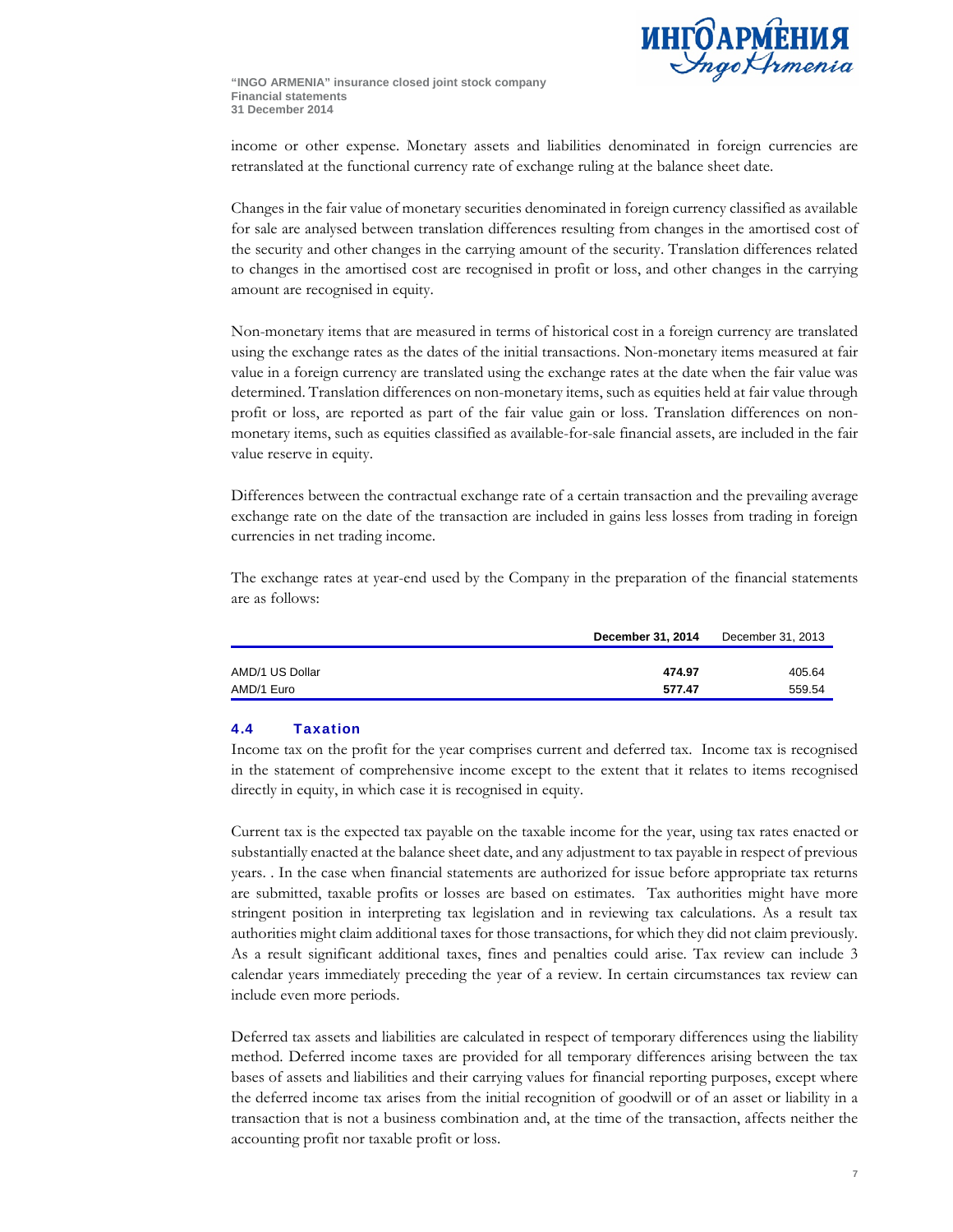

A deferred tax asset is recorded only to the extent that it is probable that taxable profit will be available against which the deductible temporary differences can be utilised. Deferred tax assets and liabilities are measured at tax rates that are expected to apply to the period when the asset is realised or the liability is settled, based on tax rates that have been enacted or substantively enacted at the balance sheet date.

Deferred income tax is provided on temporary differences arising on investments in subsidiaries, associates and joint ventures, except where the timing of the reversal of the temporary difference can be controlled and it is probable that the temporary difference will not reverse in the foreseeable future.

The Republic of Armenia also has various operating taxes, which are assessed on the Company's activities. These taxes are included as a component of other expenses in the statement of income.

### 4.5 Cash and cash equivalents

Cash and cash equivalents comprise cash on hand and amounts due from financial institutions, which can be converted into cash at short notice and which are subject to an insignificant risk of changes in value.

Cash and cash equivalents are carried at amortised cost.

### 4.6 Amounts due from other financial institutions

In the normal course of business, the Company maintains deposits for various periods of time with banks. Amounts due from other financial institutions are carried net of any allowance for impairment losses.

### 4.7 Financial instruments

The Company recognizes financial assets and liabilities on its balance sheet when it becomes a party to the contractual obligation of the instrument. Regular way purchases and sales of financial assets and liabilities are recognised using settlement date accounting. Regular way purchases of financial instruments that will be subsequently measured at fair value between trade date and settlement date are accounted for in the same way as for acquired instruments.

When financial assets and liabilities are recognised initially, they are measured at fair value, plus, in the case of investments not at fair value through profit or loss, directly attributable transaction costs.

After initial recognition all financial liabilities, other than liabilities at fair value through profit or loss (including held for trading) are measured at amortized cost using effective interest method. After initial recognition financial liabilities at fair value through profit or loss are measured at fair value.

The Company classified its financial assets into the following categories receivables, financial instruments at fair value through profit or loss, available-for-sale financial instruments and held-tomaturity investments. The classification of investments between the categories is determined at acquisition based on the guidelines established by the management. The Company determines the classification of its financial assets after initial recognition and, where allowed and appropriate, reevaluates this designation at each financial year-end.

### *Receivables*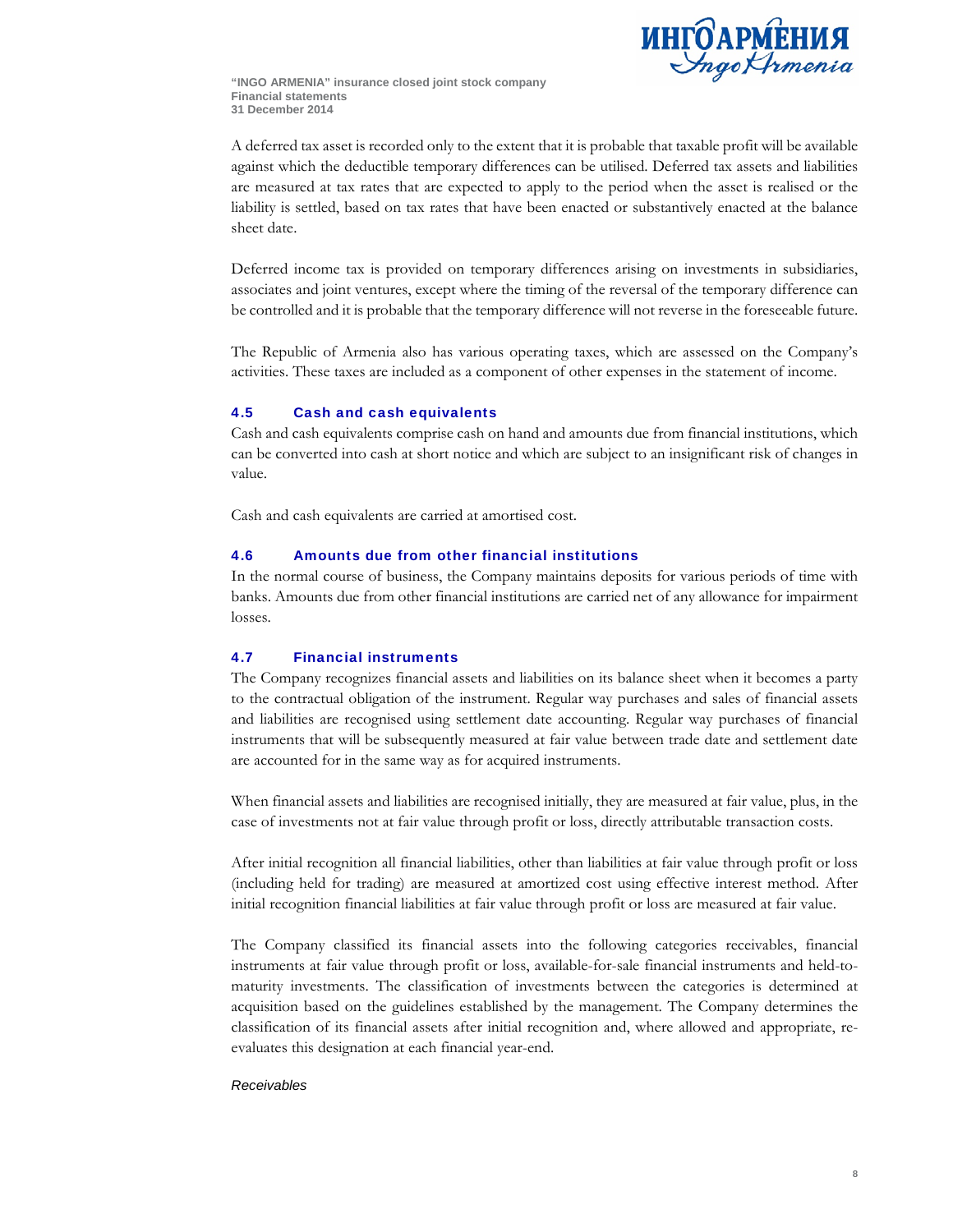

Receivables are initially recognized at fair value plus related transaction costs. Subsequently, the receivables are measured at amortized cost. Receivables are carried net of any allowance for impairment losses.

### *Available-for-sale financial instruments*

Investments available for sale represent debt and equity investments that are intended to be held for an indefinite period of time, which may be sold in response to needs for liquidity or changes in interest rates, exchange rates or equity prices. After initial recognition available-for sale financial assets are measured at fair value with gains or losses being recognised as a separate component of equity until the investment is derecognised or until the investment is determined to be impaired at which time the cumulative gain or loss previously reported in equity is included in the statement of income. However, interest calculated using the effective interest method is recognised in the statement of income. Dividends on available-for-sale equity instruments are recognised in profit or loss when the Company's right to receive payment is established.

The fair value of investments that are actively traded in organised financial markets is determined by reference to quoted market bid prices at the close of business on the balance sheet date. For investments where there is no active market, fair value is determined using valuation techniques. Such techniques include using recent arm's length market transactions, reference to the current market value of another instrument, which is substantially the same, and discounted cash flow analysis. Otherwise the investments are stated at cost less any allowance for impairment.

### 4.8 Impairment of financial assets

The Company assesses at each balance sheet date whether a financial asset or group of financial assets is impaired.

### *Assets carried at amortized cost*

A financial asset or a group of financial assets is impaired and impairment losses are incurred only if there is objective evidence of impairment as a result of one or more events that occurred after the initial recognition of the asset ("loss event") and that loss event (or events) has an impact on the estimated future cash flows of the financial asset or group of financial assets that can be reliably estimated.

The Company first assesses whether objective evidence of impairment exists individually for financial assets that are individually significant, and individually or collectively for financial assets that are not individually significant. If it is determined that no objective evidence of impairment exists for an individually assessed financial asset, whether significant or not, the asset is included in a group of financial assets with similar credit risk characteristics and that group of financial assets is collectively assessed for impairment. Assets that are individually assessed for impairment and for which an impairment loss is or continues to be recognised are not included in a collective assessment of impairment.

If there is objective evidence that an impairment loss on financial assets carried at amortised cost has been incurred, the amount of the loss is measured as the difference between the asset's carrying amount and the present value of estimated future cash flows (excluding future credit losses that have not been incurred) discounted at the financial asset's original effective interest rate (i.e. the effective interest rate computed at initial recognition). The carrying amount of the asset shall be reduced through use of an allowance account. The amount of the loss shall be recognised in the statement of income.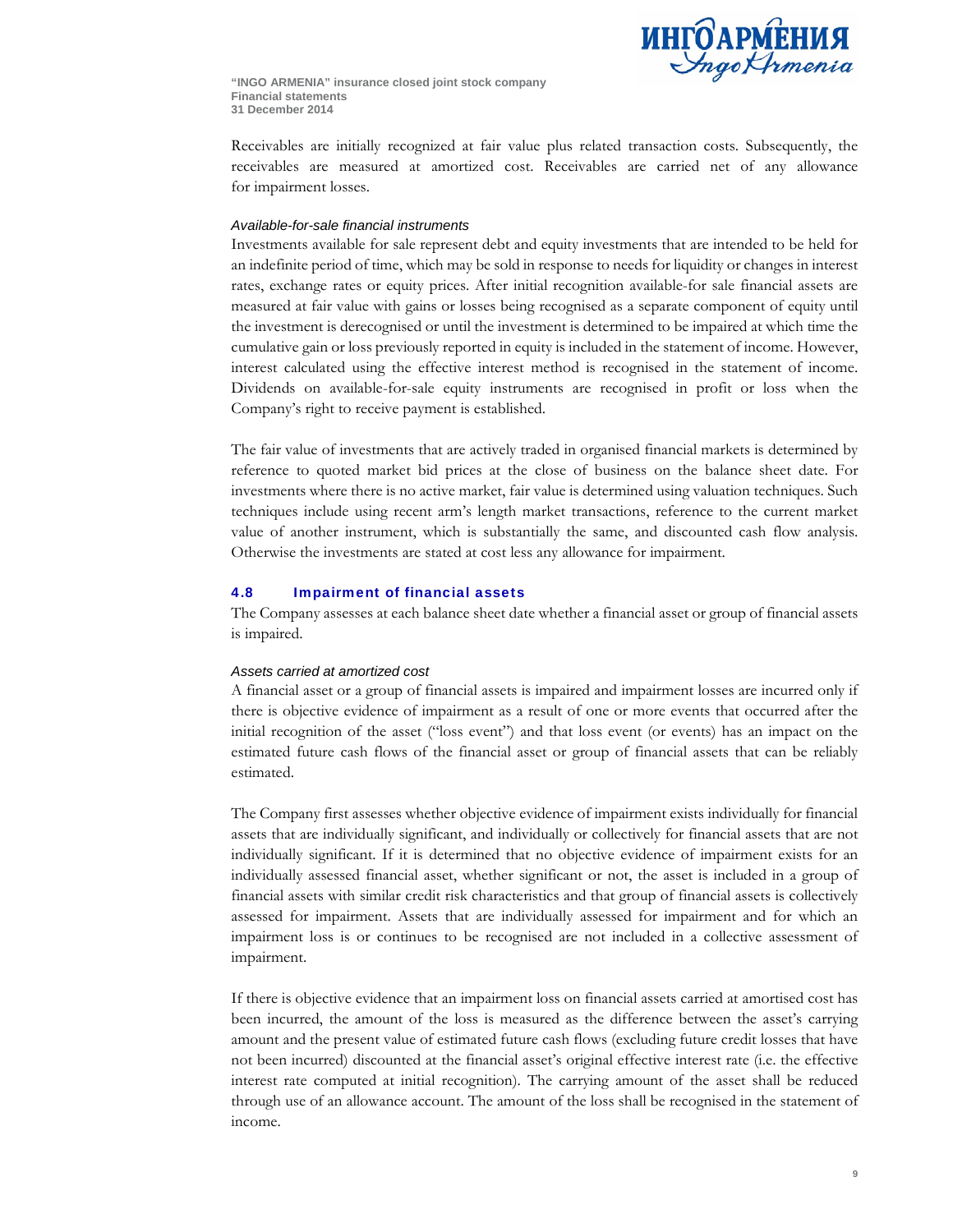

If, in subsequent period, the amount of the impairment loss decreases and that decrease can be related objectively to an event occurring after the impairment was recognized, the previously recognized impairment loss is reversed. Any subsequent reversal of an impairment loss is recognized in the statement of comprehensive income, to the extent that the carrying value of the asset does not exceed its amortised cost at the reversal date.

### *Available-for-sale financial assets*

If an available-for-sale asset is impaired, an amount comprising the difference between its cost (net of any principal payment and amortisation) and its current fair value, less any impairment loss previously recognised in the statement of income, is transferred from equity to the statement of income.

Reversals of impairment in respect of equity instruments classified as available-for-sale are not recognised in the statement of income but accounted for in other comprehensive income in a separate component of equity. Reversals of impairment losses on debt instruments are reversed through the statement of profit or loss and other comprehensive income if the increase in fair value of the instrument can be objectively related to an event occurring after the impairment loss was recognised in profit or loss.

## 4.9 Derecognition of financial assets and liabilities

### *Financial assets*

A financial asset (or, where applicable a part of a financial asset or part of a group of similar financial assets) is derecognised where:

the rights to receive cash flows from the asset have expired;

- the Company has transferred its rights to receive cash flows from the asset, or retained the right to receive cash flows from the asset, but has assumed an obligation to pay them in full without material delay to a third party under a 'pass-through' arrangement; and
- the Company either (a) has transferred substantially all the risks and rewards of the asset, or (b) has neither transferred nor retained substantially all the risks and rewards of the asset, but has transferred control of the asset.

Where the Company has transferred its rights to receive cash flows from an asset and has neither transferred nor retained substantially all the risks and rewards of the asset nor transferred control of the asset, the asset is recognised to the extent of the Company's continuing involvement in the asset. Continuing involvement that takes the form of a guarantee over the transferred asset is measured at the lower of the original carrying amount of the asset and the maximum amount of consideration that the Company could be required to repay.

Where continuing involvement takes the form of a written and/or purchased option (including a cashsettled option or similar provision) on the transferred asset, the extent of the Company's continuing involvement is the amount of the transferred asset that the Company may repurchase, except that in the case of a written put option (including a cash-settled option or similar provision) on an asset measured at fair value, the extent of the Company's continuing involvement is limited to the lower of the fair value of the transferred asset and the option exercise price.

### *Financial liabilities*

A financial liability is derecognised when the obligation under the liability is discharged or cancelled or expires.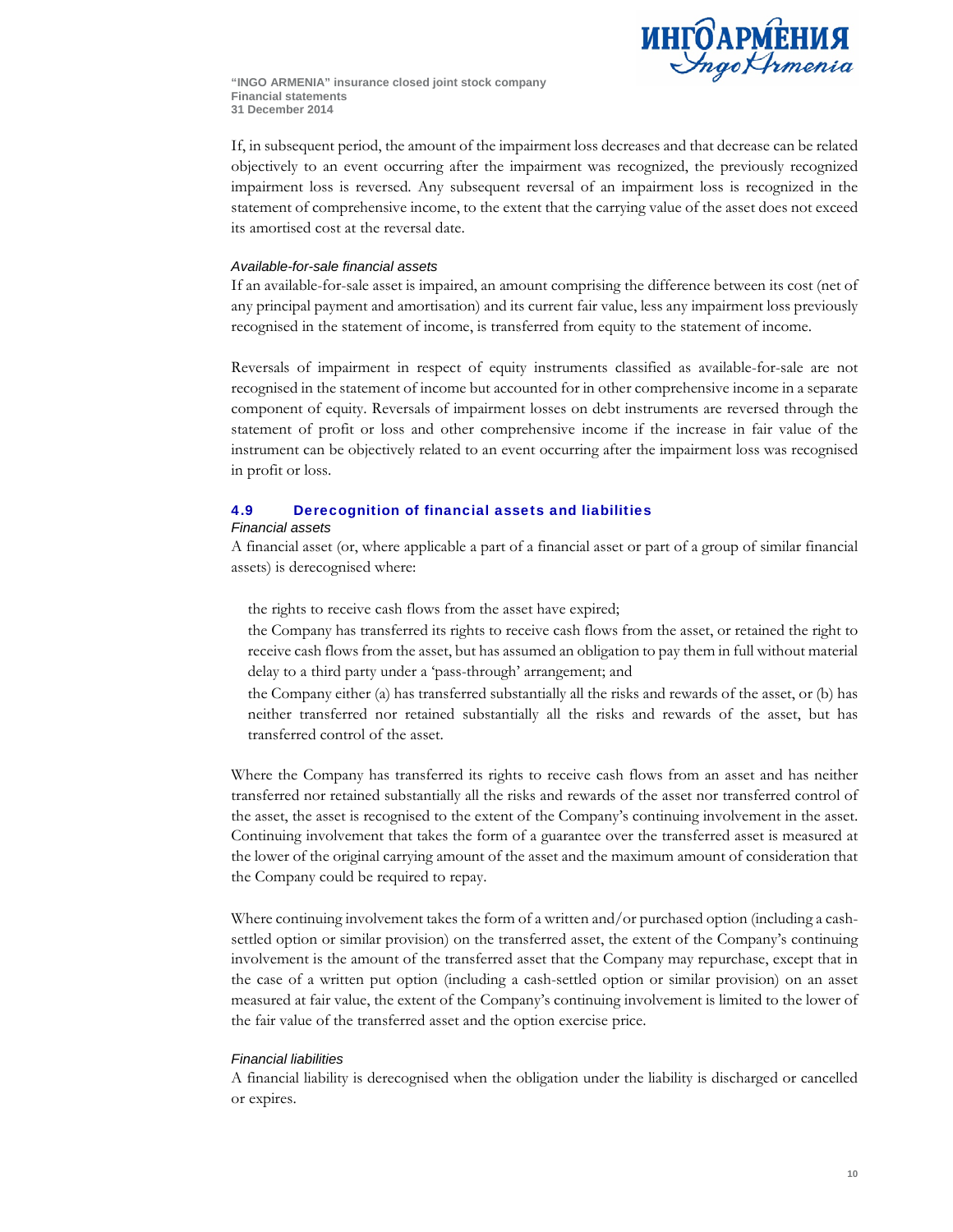

Where an existing financial liability is replaced by another from the same lender on substantially different terms, or the terms of an existing liability are substantially modified, such an exchange or modification is treated as a derecognition of the original liability and the recognition of a new liability, and the difference in the respective carrying amounts is recognised in the statement of profit or loss and other comprehensive income.

### 4.10 Repurchase and reverse repurchase agreements

Sale and repurchase agreements ("repos") are treated as secured financing transactions. Securities sold under sale and repurchase agreements are retained in the statement of financial position and, in case the transferee has the right by contract or custom to sell or repledge them, reclassified as securities pledged under sale and repurchase agreements and faced as the separate balance sheet item. The corresponding liability is presented within amounts due to financial institutions or customers.

Securities purchased under agreements to resell ("reverse repo") are recorded as amounts due from other financial institutions or loans and advances to customers as appropriate and are not recognized in the statement of financial position. The difference between sale and repurchase price is treated as interest and accrued over the life of repo agreements using the effective yield method.

If assets purchased under an agreement to resell are sold to third parties, the obligation to return the securities is recorded as a trading liability and measured at fair value.

### 4.11 Property, plant and equipment

Property, plant and equipment ("PPE") are recorded at historical cost less accumulated depreciation. The Company's buildings are stated at fair value less accumulated depreciation. If the recoverable value of PPE is lower than its carrying amount, due to circumstances not considered to be temporary, the respective asset is written down to its recoverable value. Depreciation is calculated using the straight-line method based on the estimated useful life of the asset. The following depreciation rates have been applied:

|                    | Useful life<br>(years) | Rate<br>(%) |
|--------------------|------------------------|-------------|
|                    |                        |             |
| <b>Buildings</b>   | 50                     | າ           |
| Computers          | 5                      | 20          |
| Vehicles           | 5                      | 20          |
| Other fixed assets | 5                      | 20          |

Assets under the course of construction are accounted based on actual expenditures less any impairment losses. Upon completion of construction assets are transferred to property plant and equipment and accounted at their carrying amounts. Assets under the course of construction are not depreciated until they are ready for usage.

Repairs and maintenance are charged to the statement of comprehensive income during the period in which they are incurred. The cost of major renovations is included in the carrying amount of the asset when it is probable that future economic benefits in excess of the originally assessed standard of performance of the existing asset will flow to the Company. Major renovations are depreciated over the remaining useful life of the related asset.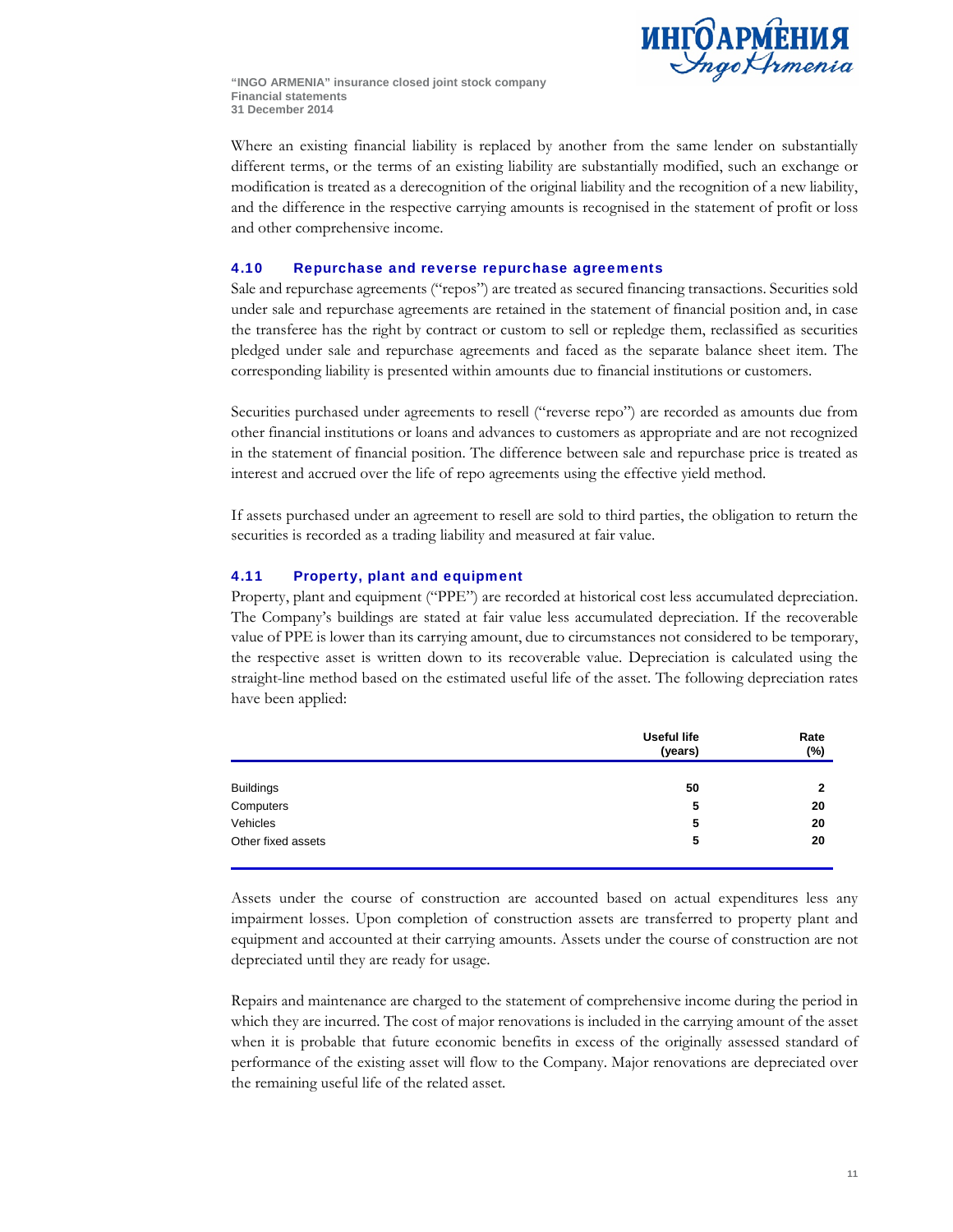

Gains and losses on disposals are determined by comparing proceeds with carrying amount and are included in operating profit.

Land and buildings are devalued on a regular basis. The frequency of revaluation depends on changes in fair value of devalued assets. In case of significant divergences between fair value of devalued assets and their carrying amounts further revaluation is conducted. Revaluation is conducted for the whole class of property, plant and equipment.

Any revaluation surplus is credited to the revaluation reserve for property and equipment included in the revaluation reserve for property and equipment in equity section of the balance sheet, except to the extent that it reverses a revaluation decrease of the same asset previously recognised in the statement of income, in which case the increase is recognised in the statement of income. A revaluation deficit is recognised in the statement of income, except that a deficit directly offsetting a previous surplus on the same asset is directly offset against the surplus in the revaluation reserve for property and equipment.

When revalued assets are sold, the amounts attributed to disposed item of assets and included in the revaluation reserve are transferred to retained earnings.

### 4.12 Intangible assets

Intangible assets include computer software.

Intangible assets acquired separately are measured on initial recognition at cost. Following initial recognition, intangible assets are carried at cost less any accumulated amortisation and any accumulated impairment losses. The useful lives of intangible assets are assessed to be either finite or indefinite. Intangible assets with finite lives are amortised on a straight-line basis over the useful economic lives of 10 years and assessed for impairment whenever there is an indication that the intangible asset may be impaired. Amortisation periods and methods for intangible assets with finite useful lives are reviewed at least at each financial year-end.

Costs associated with maintaining computer software programmes are recorded as an expense as incurred.

According to IFRS 4 "Insurance contracts" the Company has elected to apply expanded presentation that splits the fair value of acquired insurance contracts into two components:

- (a) a liability measured in accordance with the insurer's accounting policies for insurance contracts that it issues; and
- (b) an intangible asset, representing the difference between (i) the fair value of the contractual insurance rights acquired and insurance obligations assumed and (ii) the amount described in (a). The subsequent measurement of this asset shall be consistent with the measurement of the related insurance liability.

### 4.13 Leases

#### *Operating - Company as lessee*

Leases of assets under which the risks and rewards of ownership are effectively retained by the lessor are classified as operating leases. Lease payments under an operating lease are recognised as expenses on a straight-line basis over the lease term and included into other operating expenses.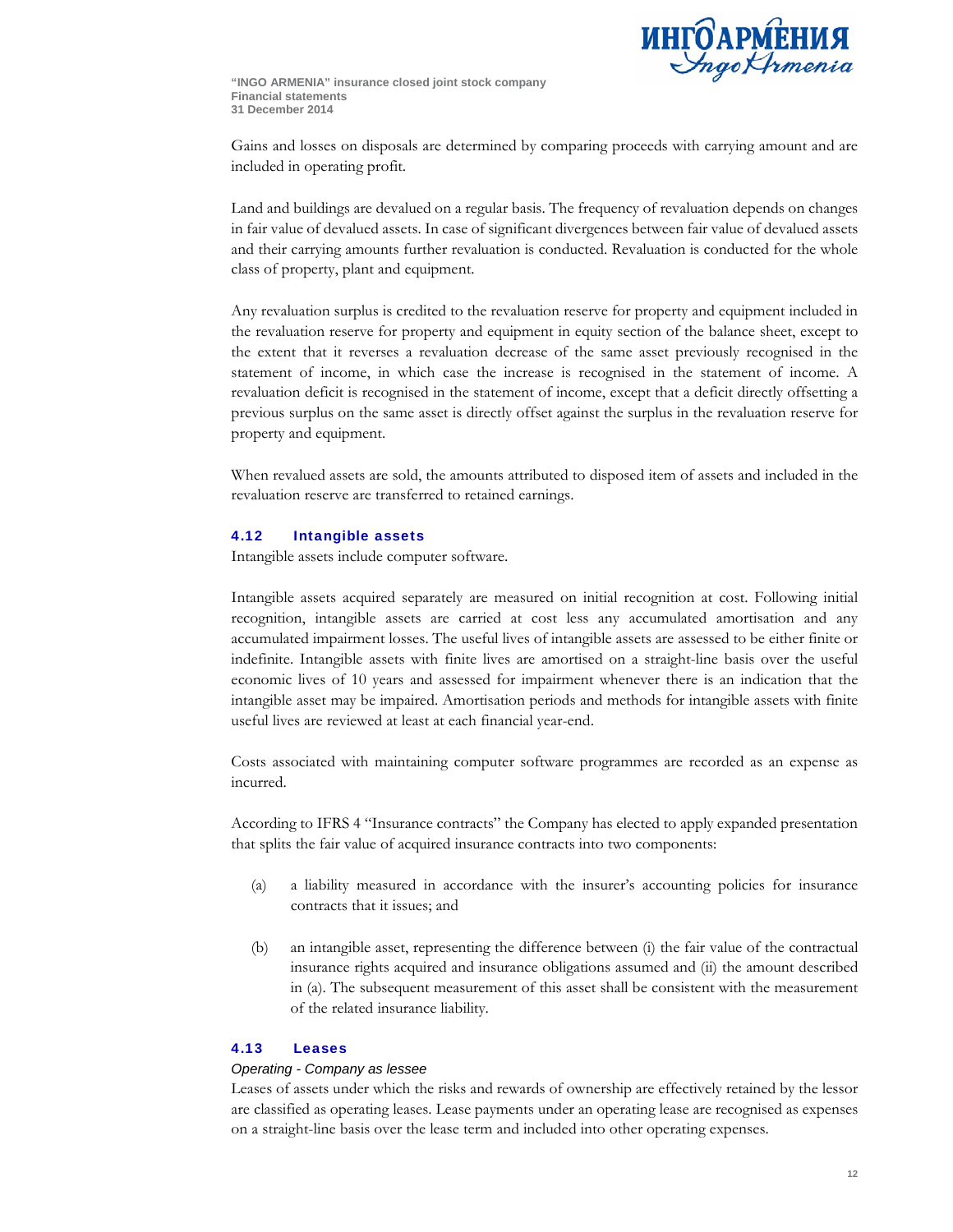

### 4.14 Borrowings

Borrowings, which include amounts due to banks are initially recognised at the fair value of the consideration received less directly attributable transaction costs. After initial recognition, borrowings are subsequently measured at amortised cost using the effective interest method. Gains and losses are recognised in the statement of profit or loss and other comprehensive income when the liabilities are derecognised as well as through the amortisation process.

Borrowings that are directly related to the acquisition, construction or production of a qualifying asset are included in the value of these assets, according to the requirements IAS 23 Borrowing Costs.

### 4.15 Grants

Grants relating to the assets are included in other liabilities and are credited to the income statement on a straight line basis over the expected lives of the related assets.

#### 4.16 Provisions

Provisions are recognised when the Company has a present legal or constructive obligation as a result of past events, and it is probable that an outflow of resources embodying economic benefits will be required to settle the obligation and a reliable estimate of the amount of obligation can be made.

### 4.17 Equity

### *Share capital*

Ordinary shares are classified as equity. External costs directly attributable to the issue of new shares, other than on a business combination, are shown as a deduction from the proceeds in equity. Any excess of the fair value of consideration received over the par value of shares issued is recognised as additional paid-in capital.

### *Dividends*

Dividends are recognised as a liability and deducted from equity at the balance sheet date only if they are declared before or on the balance sheet date. Dividends are disclosed when they are proposed before the balance sheet date or proposed or declared after the balance sheet date but before the financial statements are authorised for issue.

#### *Retained earnings*

Include retained earnings of current and previous periods.

#### *Property revaluation surplus*

The property revaluation surplus is used to record increases in the fair value of buildings and decreases to the extent that such decrease relates to an increase on the same asset previously recognised in equity.

### *Revaluation reserve for available-for-sale securities*

This reserve records fair value changes in available-for-sale-investments.

### 4.18 Offsetting

Financial assets and liabilities, and income and expenses, are offset and the net amount reported in the balance sheet when there is a legally enforceable right to set off the recognised amounts and there is an intention to settle on a net basis, or realise the asset and settle the liability simultaneously.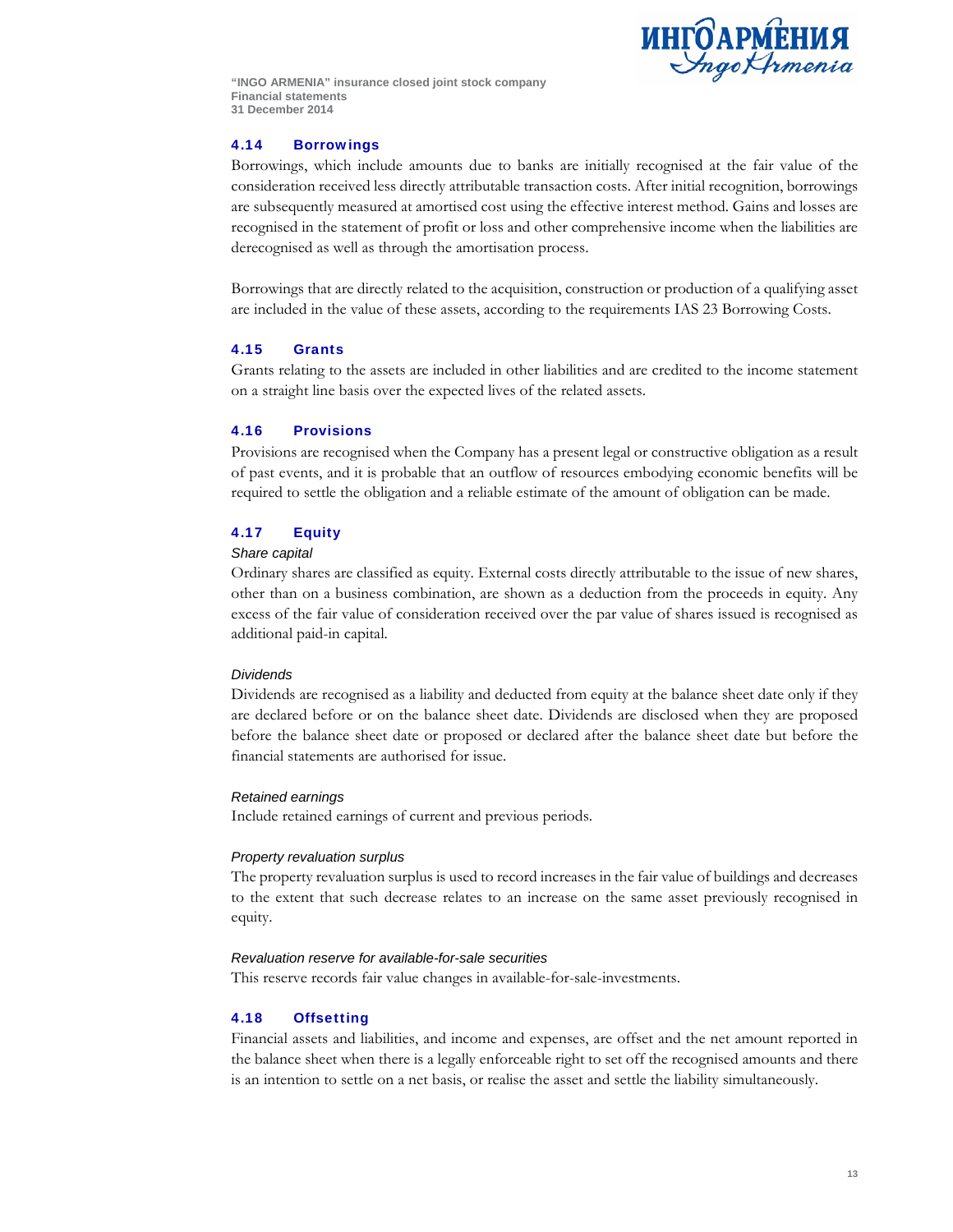

Income and expenses are presented on a net basis only when permitted under IFRS, or for gains and losses arising from a group of similar transactions such as in the Company's trading activity.

### 5 Critical accounting estimates and judgements

The preparation of financial statements in conformity with IFRS requires management to make judgments, estimates and assumptions that affect the application of policies and the reported amounts of assets and liabilities, income and expense. The estimates and associated assumptions are based on historical experience and various other key actors that are believed to be reasonable under the circumstances, the results of which form the basis of making the judgements about carrying values of assets and liabilities that are not readily apparent from other sources. Although these estimates are based on management's best knowledge of current events and actions, actual results ultimately may differ from these estimates.

The most significant areas of judgements and estimates with regards to these financial statements are presented below:

### *Insurance contract liabilities*

For insurance contracts, estimates have to be made both for the expected ultimate cost of claims reported at the balance sheet date and for the expected ultimate cost of claims incurred but not yet reported at the balance sheet date (IBNR). It can take a significant period of time before the ultimate claims cost can be established with certainty and for some type of policies, IBNR claims form the majority of the balance sheet liability.

The main assumption underlying these estimates is that a Company's past claims development experience can be used to project future claims development and hence ultimate claims costs. As such, these methods extrapolate the development of paid and incurred losses, average costs per claim and claim numbers based on the observed development of earlier years and expected loss ratios. Historical claims development is mainly analysed by accident years, but can also be further analysed by geographical area, as well as by significant business lines and claim types. The principal difficulty is that the insurance market in Armenia is relatively new and instable, and it is almost impossible to make any future estimates based on historical data.

The Company assesses its notified claims on the case-by-case basis. The IBNR is estimated using the statistical methods that are based on the historical data of past three years.

### *Allowance for impairment of receivables*

The Company reviews its problem receivables at each reporting date to assess whether an allowance for impairment should be recorded in statement of comprehensive income. In particular, judgement by management is required in the estimation of the amount and timing of future cash flows when determining the level of allowance required. Such estimates are based on assumptions about a number of factors and actual results may differ, resulting in future changes to the allowance.

In addition to specific allowances against individually significant receivables, the Company also makes a collective impairment allowance against exposures which, although not specifically identified as requiring a specific allowance, have a greater risk of default than when originally granted. This take into consideration factors such as any deterioration in country risk, industry, and technological obsolescence, as well as identified structural weaknesses or deterioration in cash flows.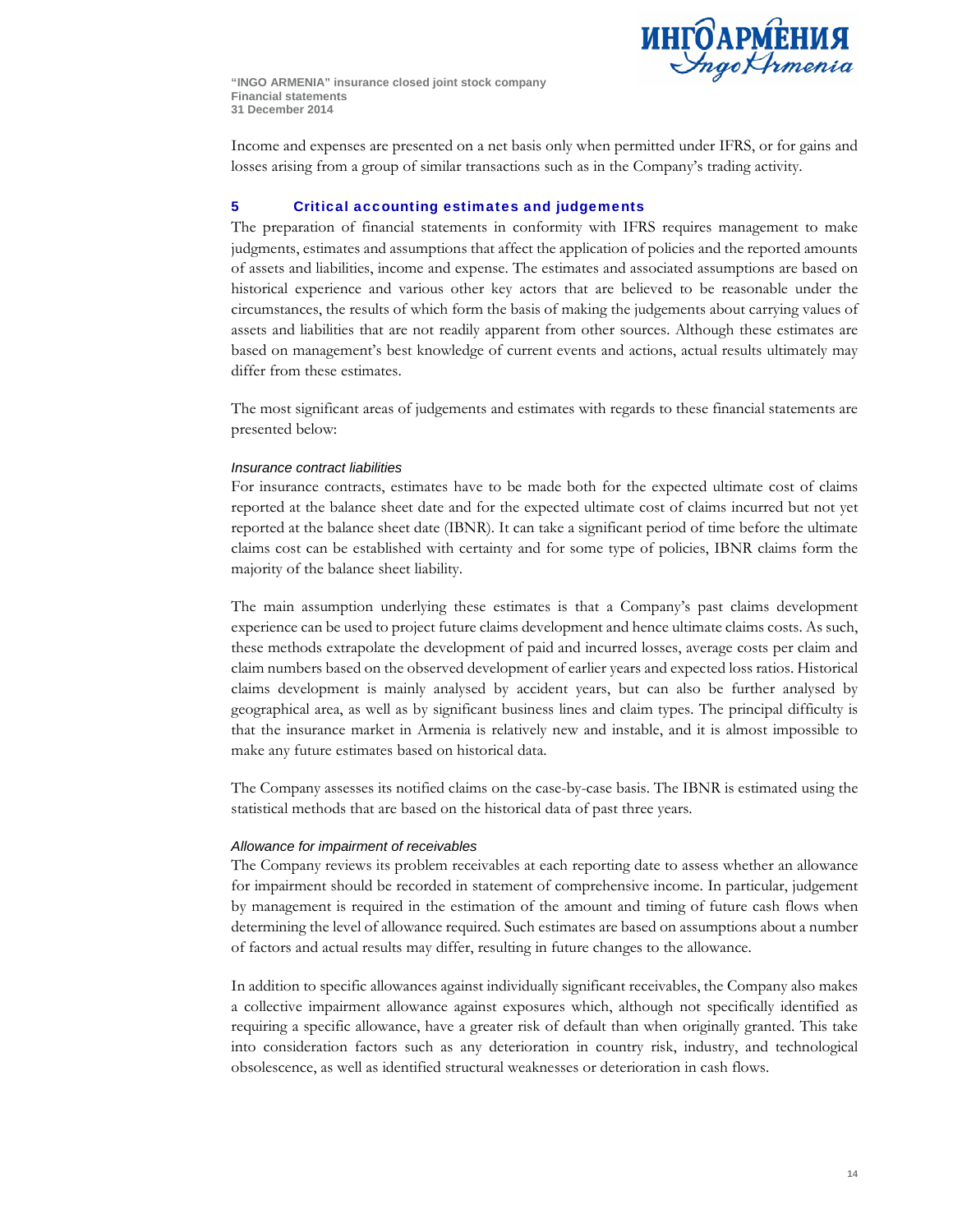

### *Classification of investment securities*

Securities owned by the Company comprise Armenian state bonds. Upon initial recognition, the Company designates securities as available-for-sale financials assets recognition of changes in fair value through equity.

### *Related party transactions*

In the normal course of business the Company enters into transactions with its related parties. Judgement is applied in determining if transactions are priced at market or non-market interest rates, where there is no active market for such transactions. The basis for judgement is pricing for similar types of transactions with unrelated parties and effective interest rate analysis.

### *Tax legislation*

Armenian tax legislation is subject to varying interpretations. Refer to Note 32.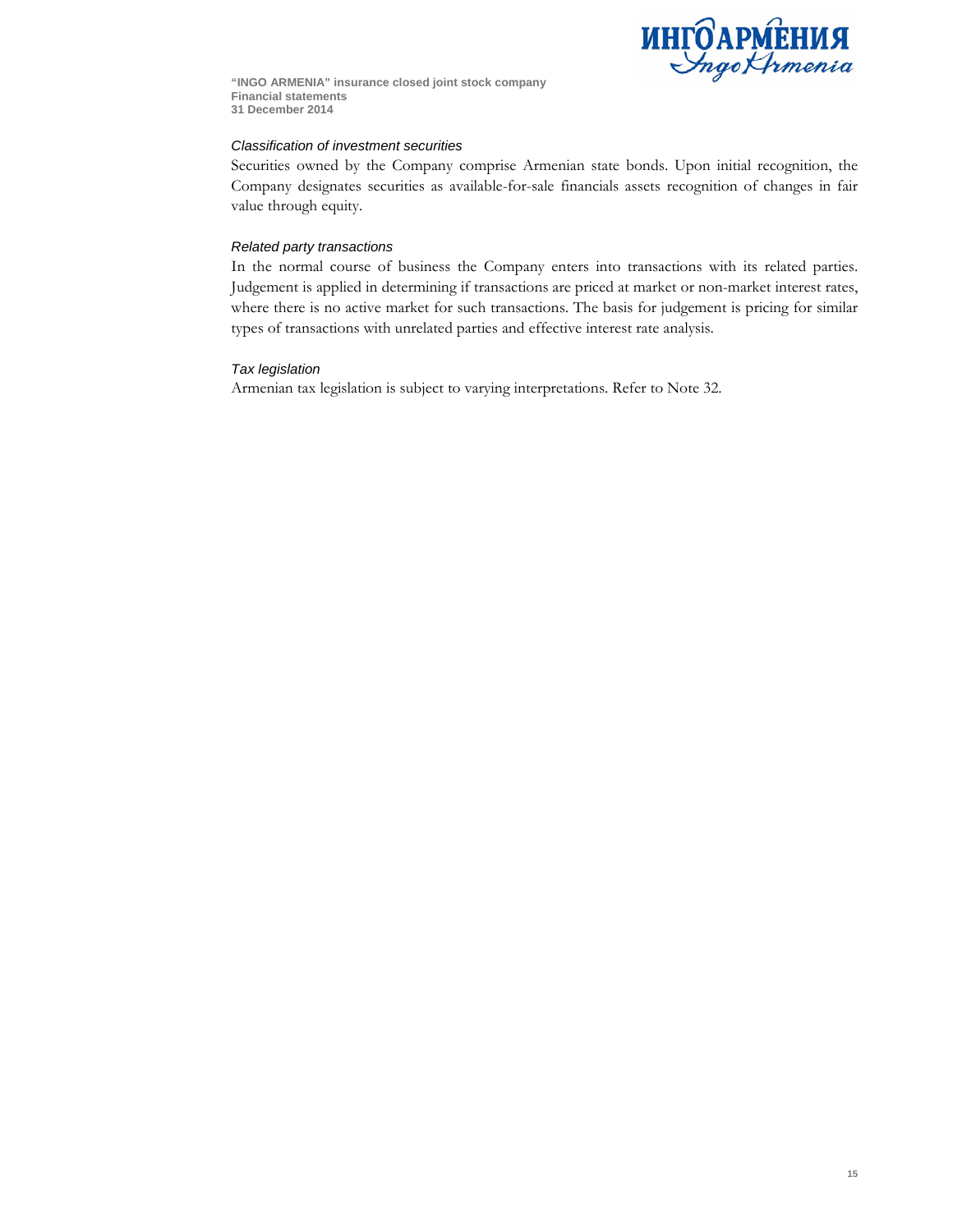

### 6 Property, plant and equipment

| In thousand Armenian                                  |        |           | <b>Machinery</b>                  |         |                              |                  |           |
|-------------------------------------------------------|--------|-----------|-----------------------------------|---------|------------------------------|------------------|-----------|
| drams                                                 | Land   |           | and<br><b>Buildings equipment</b> |         | Office<br>Vehicles equipment | <b>Other PPE</b> | Total     |
| <b>REVALUED COST</b>                                  |        |           |                                   |         |                              |                  |           |
| At January 1, 2013                                    |        | 836,937   | 170,123                           | 56,232  | 144,495                      | 13,767           | 1,221,554 |
| Revaluation                                           |        | 22,054    |                                   |         |                              |                  | 22,054    |
| Depreciation adjustment<br>as a result of revaluation |        | (14, 575) |                                   |         |                              |                  | (14, 575) |
| Additions                                             | 8,030  | 239,284   | 138,771                           | 61,089  | 53,796                       | 3,345            | 504,315   |
| <b>Disposals</b>                                      |        |           | (892)                             | (9,925) | (5, 444)                     | (4,326)          | (20, 587) |
| At December 31, 2013                                  | 8,030  | 1,083,700 | 308,002                           | 107,396 | 192,847                      | 12,786           | 1,712,761 |
| Additions                                             | 2,000  | 21,953    | 12,680                            | 1,530   | 19,939                       |                  | 58,102    |
| <b>Disposals</b>                                      |        |           |                                   |         |                              | (1,046)          | (1,046)   |
| At December 31, 2014                                  | 10,030 | 1,105,653 | 320,682                           | 108,926 | 212,786                      | 11,740           | 1,769,817 |
| <b>ACCUMULATED</b><br><b>DEPRECIATION</b>             |        |           |                                   |         |                              |                  |           |
| At January 1, 2013                                    |        | 3,210     | 75,024                            | 28,119  | 54,041                       | 1,245            | 161,639   |
| Depreciation charge                                   |        | 11,365    | 42,280                            | 14,834  | 37,204                       | 881              | 106,564   |
| Depreciation adjustment<br>as a result of revaluation |        | (14, 575) |                                   |         |                              |                  | (14, 575) |
| <b>Disposals</b>                                      |        |           | (871)                             | (6,580) | (4,071)                      | (563)            | (12,085)  |
| At December 31, 2013                                  |        |           | 116,433                           | 36,373  | 87,174                       | 1,563            | 241,543   |
| Depreciation charge                                   |        | 22,076    | 48,776                            | 19,049  | 33,492                       | 996              | 124,389   |
| <b>Disposals</b>                                      |        |           |                                   |         |                              | (104)            | (104)     |
| At December 31, 2014                                  |        | 22,076    | 165,209                           | 55,422  | 120,666                      | 2,455            | 365,828   |
| <b>CARRYING VALUE</b>                                 |        |           |                                   |         |                              |                  |           |
| At December 31, 2014                                  | 10,030 | 1,083,577 | 155,473                           | 53,504  | 92,120                       | 9,285            | 1,403,989 |
| At December 31, 2013                                  | 8,030  | 1,083,700 | 191,569                           | 71,023  | 105,673                      | 11,223           | 1,471,218 |
| At January 1, 2013                                    |        | 833,727   | 95,099                            | 28,113  | 90,454                       | 12,522           | 1,059,915 |
|                                                       |        |           |                                   |         |                              |                  |           |

#### *Revaluation of assets*

This buildings owned by the Company were evaluated by an independent appraiser "R V M" LLC on 21 December, 2013 using a combination of the comparative, income and cost methods resulting in a revaluation surplus of AMD 22,054 thousand and cost decrease as a result of revaluation in amount of AMD 298 thousand, which was recorded in the statement of profit or loss and other comprehensive income. Management has based their estimate of the fair value of the building on the results of the independent appraisal.

The net book value of buildings that would have been recognized by the difference of the historic cost and accumulated depreciation, the carrying value would be AMD 1,018,025 thousand, as at 31 December 2014 (2013: AMD 981,856 thousand).

The management believes that at 31 December 2014 the fair value of the buildings does not differ significantly from their market value.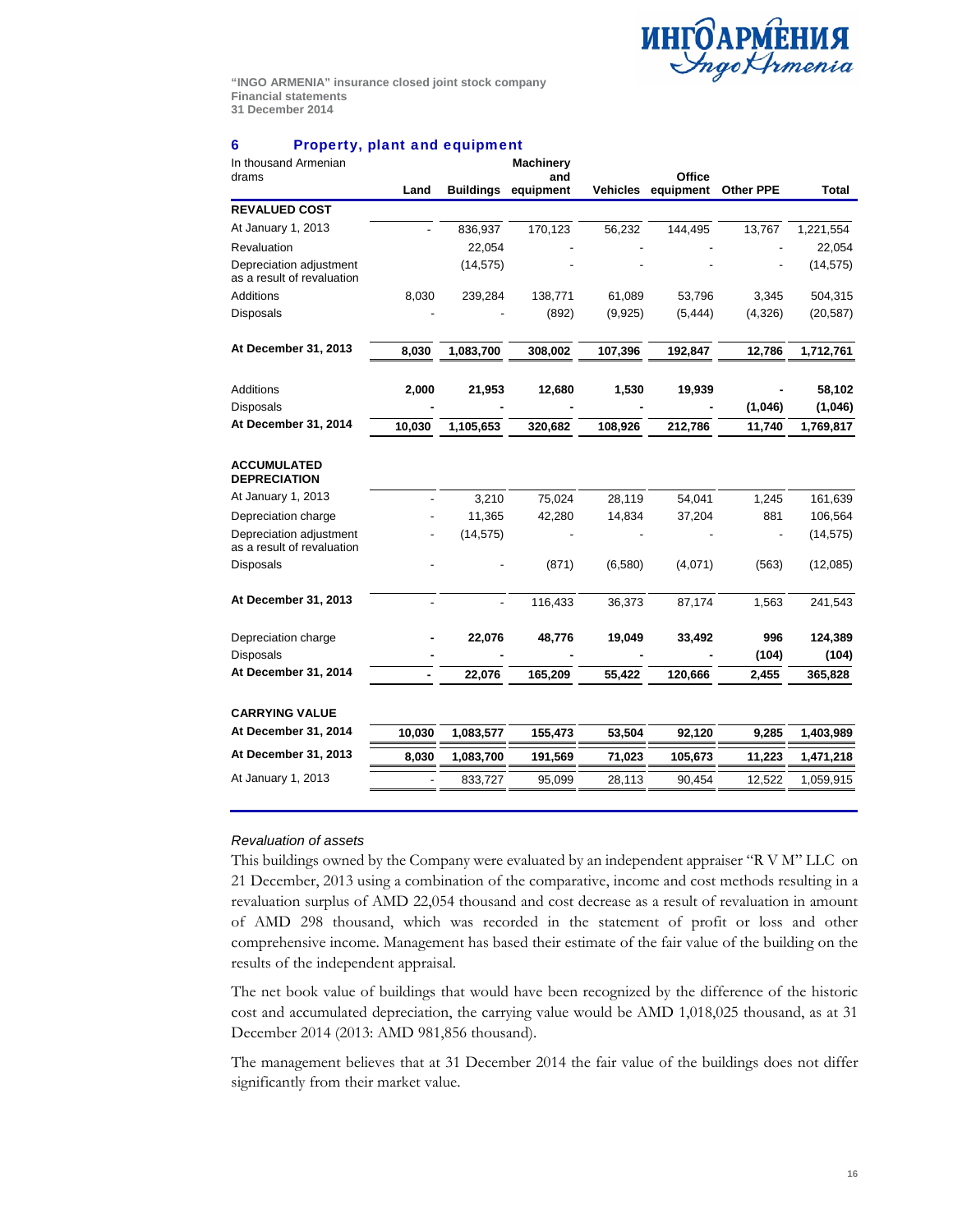

### *Assets under construction*

### *Fully depreciated items*

As at 31 December 2014 fixed assets included fully depreciated assets in amount of AMD 91,820 thousand (2013: AMD 91,785 thousand).

### *Restrictions on title of fixed assets*

As at 31 December 2014, the Company building at carrying value of AMD 1,003,510 thousand has been pledged as security for borrowings (2013: AMD 1,002,000 thousand) (see note 18).

### 7 Intangible assets

| In thousand Armenian drams | <b>Licenses and</b><br>certificates | <b>Software</b> | Other intangible<br>assets | <b>Total</b> |
|----------------------------|-------------------------------------|-----------------|----------------------------|--------------|
| <b>COST</b>                |                                     |                 |                            |              |
| At January 1, 2013         |                                     | 71,354          | 648,145                    | 719,499      |
| <b>Additions</b>           | 23,018                              | 12,671          | 2,019                      | 37,708       |
| At December 31, 2013       | 23,018                              | 84,025          | 650,164                    | 757,207      |
| Additions                  | 28,918                              | 8,240           | 3,455                      | 40,613       |
| At December 31, 2014       | 51,936                              | 92,265          | 653,619                    | 797,820      |
| <b>AMORTISATION</b>        |                                     |                 |                            |              |
| At January 1, 2013         |                                     | 7,205           | 175,297                    | 182,502      |
| Amortization charge        | 17,860                              | 8,954           | 472,966                    | 499,780      |
| At December 31, 2013       | 17,860                              | 16,159          | 648,263                    | 682,282      |
| Amortization charge        | 9,927                               | 10,444          | 1,507                      | 21,878       |
| At December 31, 2014       | 27,787                              | 26,603          | 649,770                    | 704,160      |
| <b>CARRYING VALUE</b>      |                                     |                 |                            |              |
| At December 31, 2014       | 24,149                              | 65,662          | 3,849                      | 93,660       |
| At December 31, 2013       | 5,158                               | 67,866          | 1,901                      | 74,925       |
| At January 1, 2013         |                                     | 64,149          | 472,848                    | 536,997      |

As at 31 December 2014, the Company does not possess any intangible assets pledged as security for liabilities or whose title is otherwise restricted.

In 2012 the Company has acquired the insurance portfolio of "Cascade Insurance" ICJSC, as a result of which an intangible asset has been recognized in the Company's statement of financial position, which represents the positive difference between the fair value of the asset acquired and the compensation paid.

In additions to licenses and certificates are included licenses in fair value of AMD 17,509 thousand received from shareholder as a grant. Amortization expenses on those licenses amounted AMD 4,377 thousand (2013: AMD 13,132 thousand) and the Company recognized income from grant in the same amount by decreasing the grants relating to assets, reflected in liabilities (See note 21).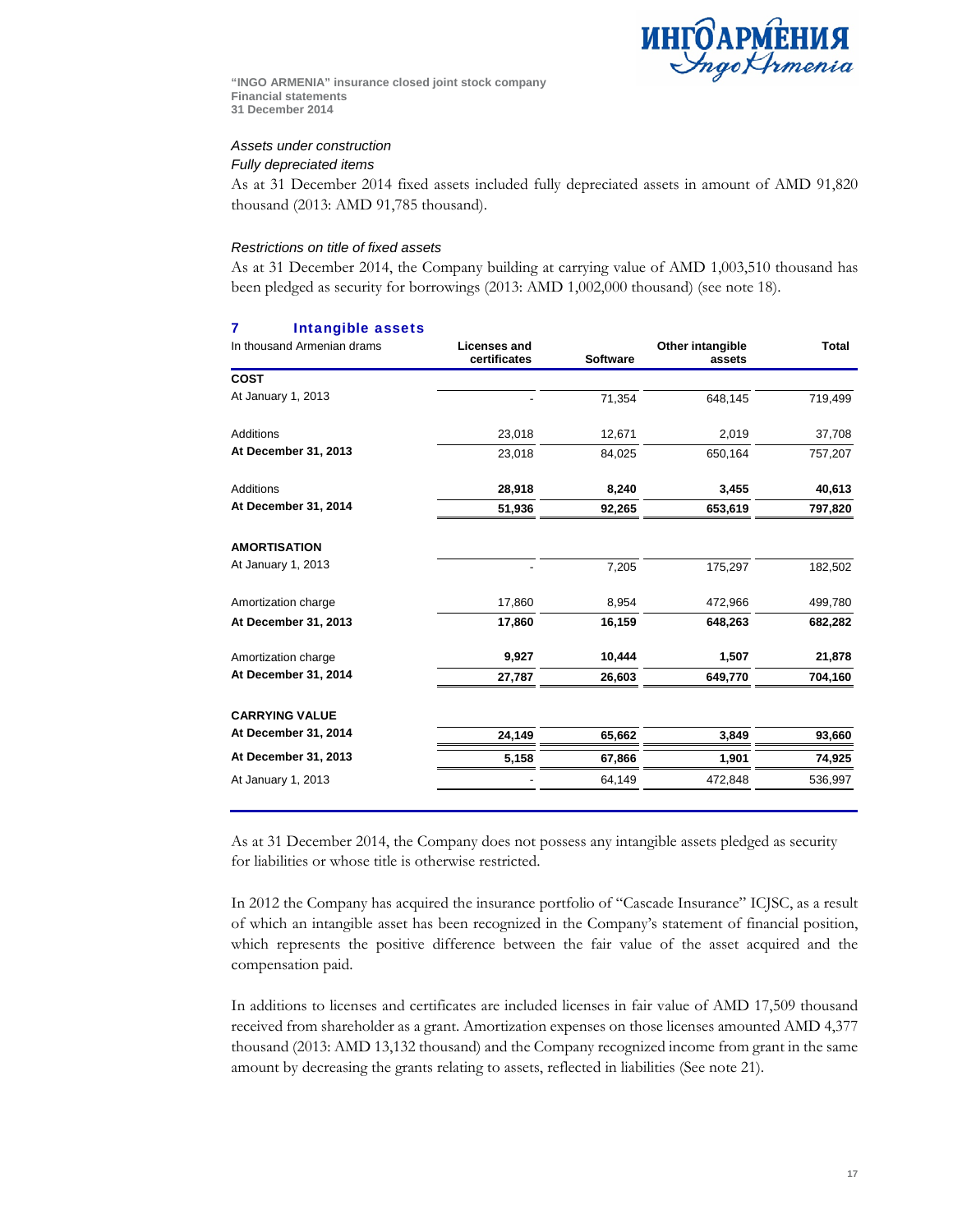

### 8 Other assets

| In thousand Armenian drams    | 2014    | 2013    |
|-------------------------------|---------|---------|
|                               |         |         |
| Prepayments and other debtors | 285,859 | 285,438 |
| Less allowance for impairment | (1,620) | (2,067) |
|                               | 284,239 | 283,371 |
| Prepaid taxes and duties      |         | 150     |
| Settlements with employees    | 248     | 88      |
| <b>Blanks</b>                 | 4,285   | 3,757   |
| Other                         | 2,204   | 2,953   |
| <b>Total other assets</b>     | 290,976 | 290,319 |

Reconciliation of allowance account for losses on other assets is as follows:

| In thousand Armenian drams | <b>Total</b> |
|----------------------------|--------------|
| At January 1, 2013         | 1,055        |
| Charge for the year        | 1,841        |
| Amounts written off        | (966)        |
| Recoveries                 | 137          |
| At December 31, 2013       | 2,067        |
| Charge for the year        | 13,232       |
| Amounts written off        | (17, 126)    |
| Recoveries                 | 3,447        |
| At December 31, 2014       | 1,620        |

### 9 Deferred acquisition costs

The following table demonstrates the reconciliation of acquisition costs deferred during the period:

| In thousand Armenian drams       | Total       |
|----------------------------------|-------------|
| At January 1, 2013               | 531,039     |
| Acquisition costs deferred       | 1,326,122   |
| Recognition of expense (Note 26) | (1,326,872) |
| At December 31, 2013             | 530,289     |
| Acquisition costs deferred       | 1,282,546   |
| Recognition of expense (Note 26) | (1,252,596) |
| At December 31, 2014             | 560,239     |
|                                  |             |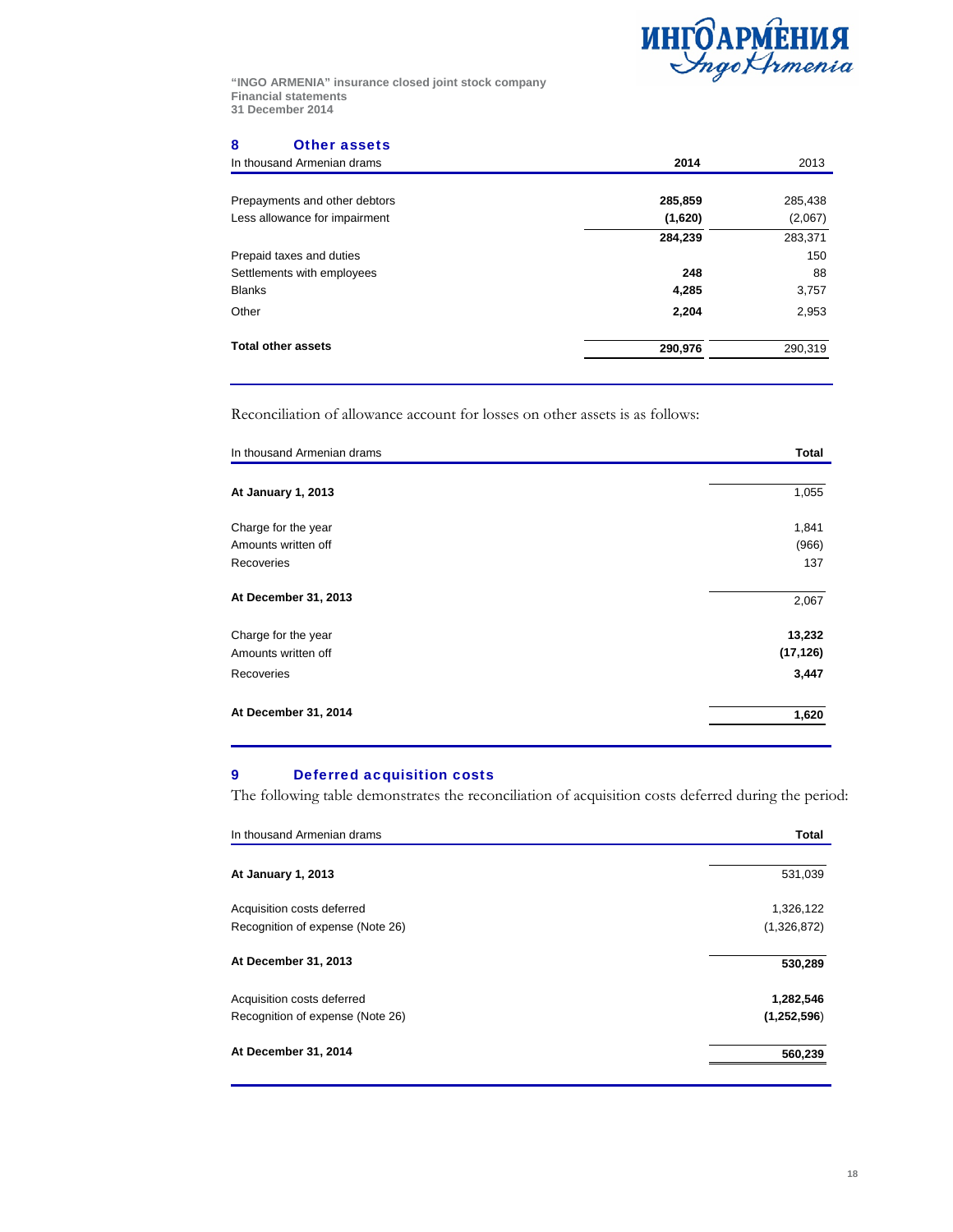

### 10 Insurance receivables

| In thousand Armenian drams         | 2014       | 2013      |
|------------------------------------|------------|-----------|
|                                    |            |           |
| Amounts due from policyholders     | 897,704    | 938,066   |
| Amounts due from reinsurers        | 63,297     | 20,825    |
| Amounts due from intermediaries    | 397,880    | 756,419   |
| Subrogation                        | 157,957    | 23,198    |
| Other insurance receivables        |            | 45,240    |
| Less allowance for impairment      | (274, 282) | (38, 171) |
| <b>Total insurance receivables</b> | 1,242,556  | 1,745,577 |

Reconciliation allowance for impairment in respect of insurance receivables during the year is as follows:

| In thousand Armenian drams | <b>Total</b> |
|----------------------------|--------------|
| <b>At January 1, 2013</b>  | 33,954       |
| Charge for the year        | 16,581       |
| Amounts written off        | (17, 378)    |
| Recoveries                 | 5,014        |
| At December 31, 2013       | 38,171       |
| Charge for the year        | 392,228      |
| Amounts written off        | (177, 044)   |
| Recoveries                 | 20,927       |
| At December 31, 2014       | 274,282      |

### 11 Borrowings to other parties

| In thousand Armenian drams        | 2014  | 2013    |
|-----------------------------------|-------|---------|
| Borrowings to individuals         | 1,175 | 5.512   |
| Borrowings to legal entities      | 5,400 | 3,010   |
| Impairment allowance              | (60)  | (1,781) |
| Total borrowings to other parties | 6,515 | 6,741   |
|                                   |       |         |

The movement in allowance for impairment losses on borrowings to other parties was as follows:

| In thousand Armenian drams | <b>Total</b> |
|----------------------------|--------------|
| At January 1, 2013         |              |
| Charge for the year        | 1,781        |
| At December 31, 2013       | 1,781        |
| Charge for the year        | 729          |
| Amounts written off        | (2, 450)     |
| At December 31, 2014       | 60           |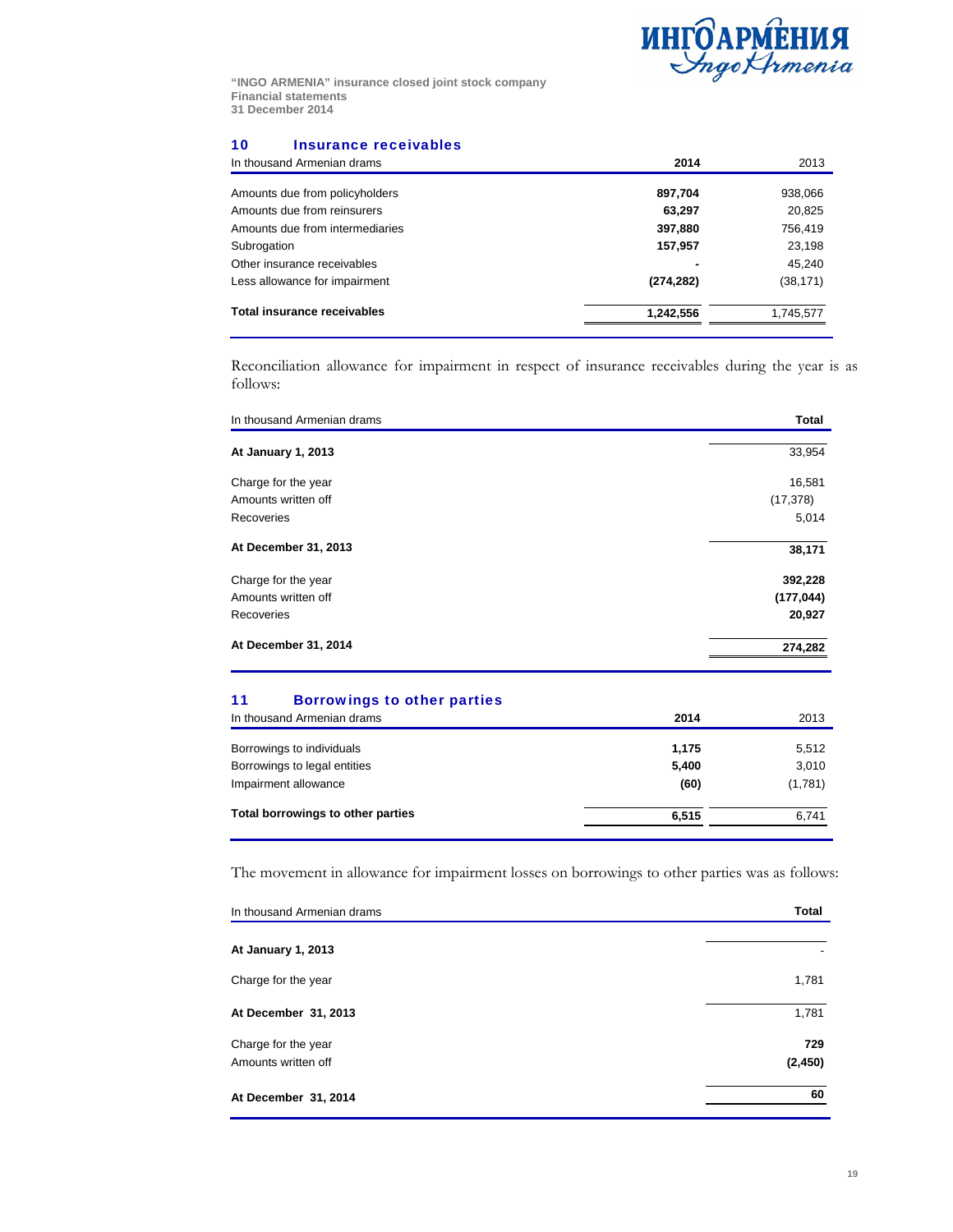

### 12 Amounts due from other financial institutions

| In thousand Armenian drams                          | 2014      | 2013      |
|-----------------------------------------------------|-----------|-----------|
|                                                     |           |           |
| Deposits                                            | 1,562,762 | 1,377,573 |
| Borrowings to financial institutions                | 100.411   | 172.538   |
| Total amounts due from other financial institutions | 1,663,173 | 1,550,111 |
|                                                     |           |           |

As at 31 December 2014 deposits in other financial institutions in amount of AMD 1,124,256 thousand (72%) were due from 5 banks (2013: AMD 1,158,048 thousand (84%) were due from 5 banks).

As at 31 December 2014 there is a deposit in amount of AMD 6,000 thousand pledged as security for the Company's borrowings and for the received guarantees (2013: nil).

| 13<br>Investments available for sale                    |           |           |
|---------------------------------------------------------|-----------|-----------|
| In thousand Armenian drams                              | 2014      | 2013      |
| <b>Unquoted investments</b>                             |           |           |
| Securities issued by the Ministry of Finance of Armenia | 1,351,044 | 2,202,680 |
| Corporate bonds                                         | 164.160   | 184.588   |
| <b>Total investments</b>                                | 1,515,204 | 2,387,268 |
|                                                         |           |           |

All debt securities have fixed coupons.

The fair value of unquoted available-for-sale debt securities is measured using a valuation technique, which uses current market rates to discount future cash flows of the financial instruments.

Available for sale securities by effective interest rates and maturity dates comprise:

| In thousand Armenian drams                                 | %          | 2014<br><b>Maturity</b> | %           | 2013<br>Maturity |
|------------------------------------------------------------|------------|-------------------------|-------------|------------------|
| Securities issued by the Ministry of Finance of<br>Armenia | 9.19-14.36 | 2016-2032               | 8.13-10.85  | 2014-2028        |
| Corporate bonds                                            | 13.1       | 2016                    | $10.1 - 13$ | 2013-2014        |

Debt securities available for sale at fair value of AMD 4,016,977 thousand (2013: AMD 3,825,577 thousand) were pledged to third parties in sale and repurchase agreements for periods not exceeding six months. These have been reclassified as securities pledged under repurchase agreements on the face of the balance sheet (Note 19).

As at 31 December 2013 Company's corporate bonds in nominal value of AMD 160,000 thousand are pledged for loans received by the Company (Note 18).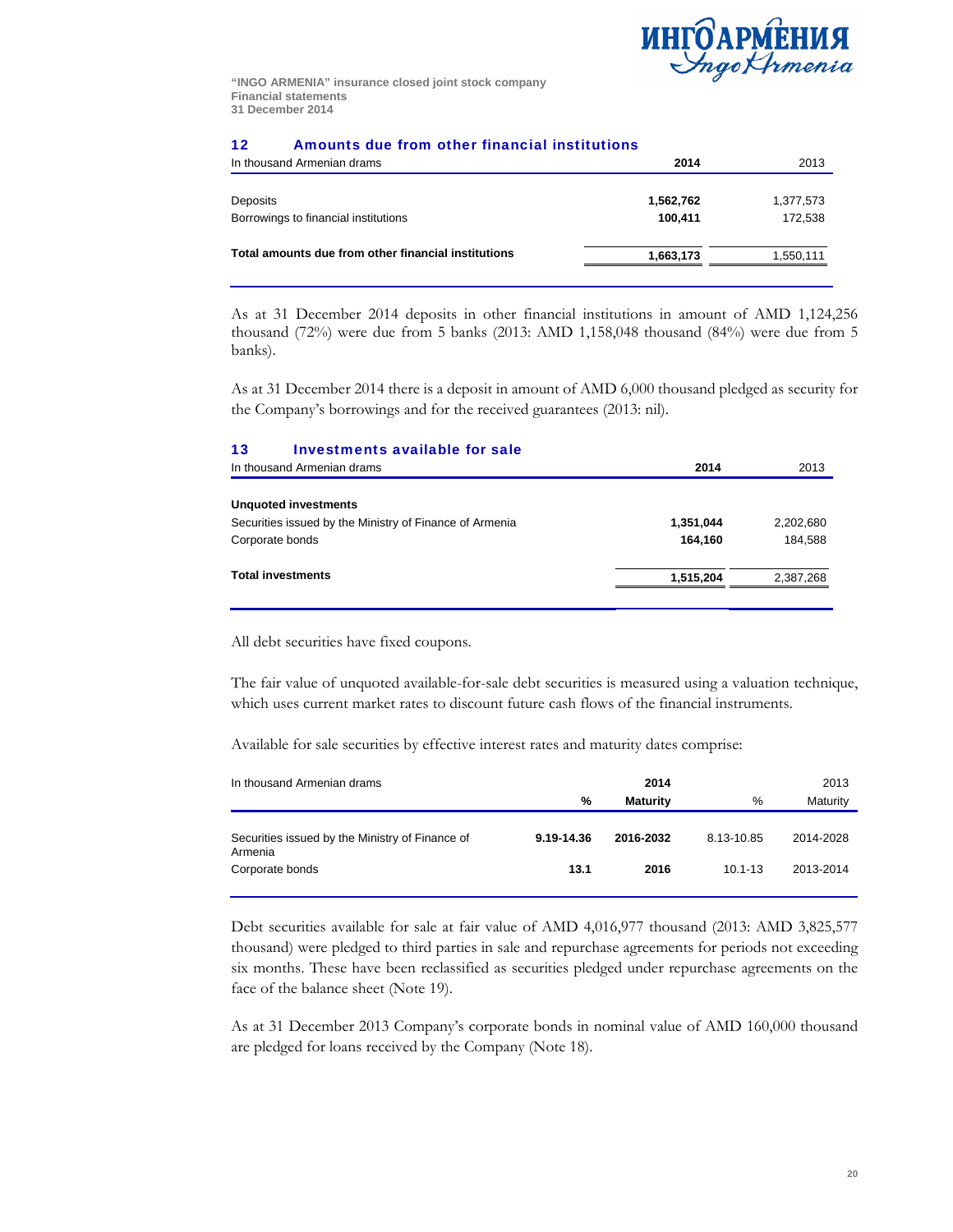

### 14 Cash and cash equivalents

| In thousand Armenian drams      | 2014    | 2013    |
|---------------------------------|---------|---------|
|                                 |         |         |
| Cash on hand                    | 4,334   | 4,259   |
| Bank accounts                   | 165.858 | 129,233 |
| Total cash and cash equivalents | 170,192 | 133,492 |
|                                 |         |         |

As at 31 December 2014 the bank accounts in amount of AMD 135,525 thousand (82%) is due from 5 banks (2013: AMD 101,886 thousand (79%) due from 5 banks).

### 15 Share capital

As at 31 December 2014 the Company's registered and paid-in share capital was AMD 2,536,260 thousand. In accordance with the Company's statues, the share capital consists of 4,124 shares, all of which have a nominal value of AMD 615,000 each.

The respective shareholding as at 31 December 2014 and 2013 may be specified as follows:

| In thousand Armenian drams |           | 2014<br>2013                                 |                          |                               |  |
|----------------------------|-----------|----------------------------------------------|--------------------------|-------------------------------|--|
|                            | capital   | Paid-in share % of total paid-<br>in capital | Paid-in share<br>capital | % of total paid-in<br>capital |  |
|                            |           |                                              |                          |                               |  |
| Levon Altunyan             | 634,065   | 25                                           | 634,065                  | 25                            |  |
| "Invest Polis" CJSC        | 1,902,195 | 75                                           | 1,902,195                | 75                            |  |
|                            | 2,536,260 | 100                                          | 2,536,260                | 100                           |  |
|                            |           |                                              |                          |                               |  |

As at 31 December 2014, the Company did not possess any of its own shares.

The holders of ordinary shares are entitled to receive dividends as declared and are entitled to one vote per share at annual and general meetings of the Company.

Distributable among shareholders reserves equal the amount of retained earnings, determined according to the Armenian legislation. Non-distributable reserves are represented by a reserve fund, which is created as required by the statutory regulations, in respect of general insurance risks, including future losses and other unforeseen risks or contingencies. The reserve has been created in accordance with the Company's statutes that provide for the creation of a reserve for these purposes of not less than 15% of the Company's share capital reported in statutory books.

### 16 Insurance contract liabilities

| 2014<br>In thousand Armenian drams |                                      |                       |                        |                                      |                       | 2013            |
|------------------------------------|--------------------------------------|-----------------------|------------------------|--------------------------------------|-----------------------|-----------------|
|                                    | Insurance<br>contract<br>liabilities | Reinsurance<br>assets | <b>Net liabilities</b> | Insurance<br>contract<br>liabilities | Reinsurance<br>assets | Net liabilities |
|                                    |                                      |                       |                        |                                      |                       |                 |
| Unearned premiums                  | 3,124,369                            | (810, 162)            | 2,314,207              | 2,989,290                            | (827, 958)            | 2,161,332       |
| Claims incurred but not reported   | 254,747                              | (46, 343)             | 208,404                | 239,630                              | (19, 997)             | 219,633         |
| Notified claims                    | 453.426                              | (114, 914)            | 338,512                | 437.326                              | (56, 116)             | 381,210         |
| At December 31                     | 3,832,542                            | (971, 419)            | 2,861,123              | 3,666,246                            | (904, 071)            | 2,762,175       |
|                                    |                                      |                       |                        |                                      |                       |                 |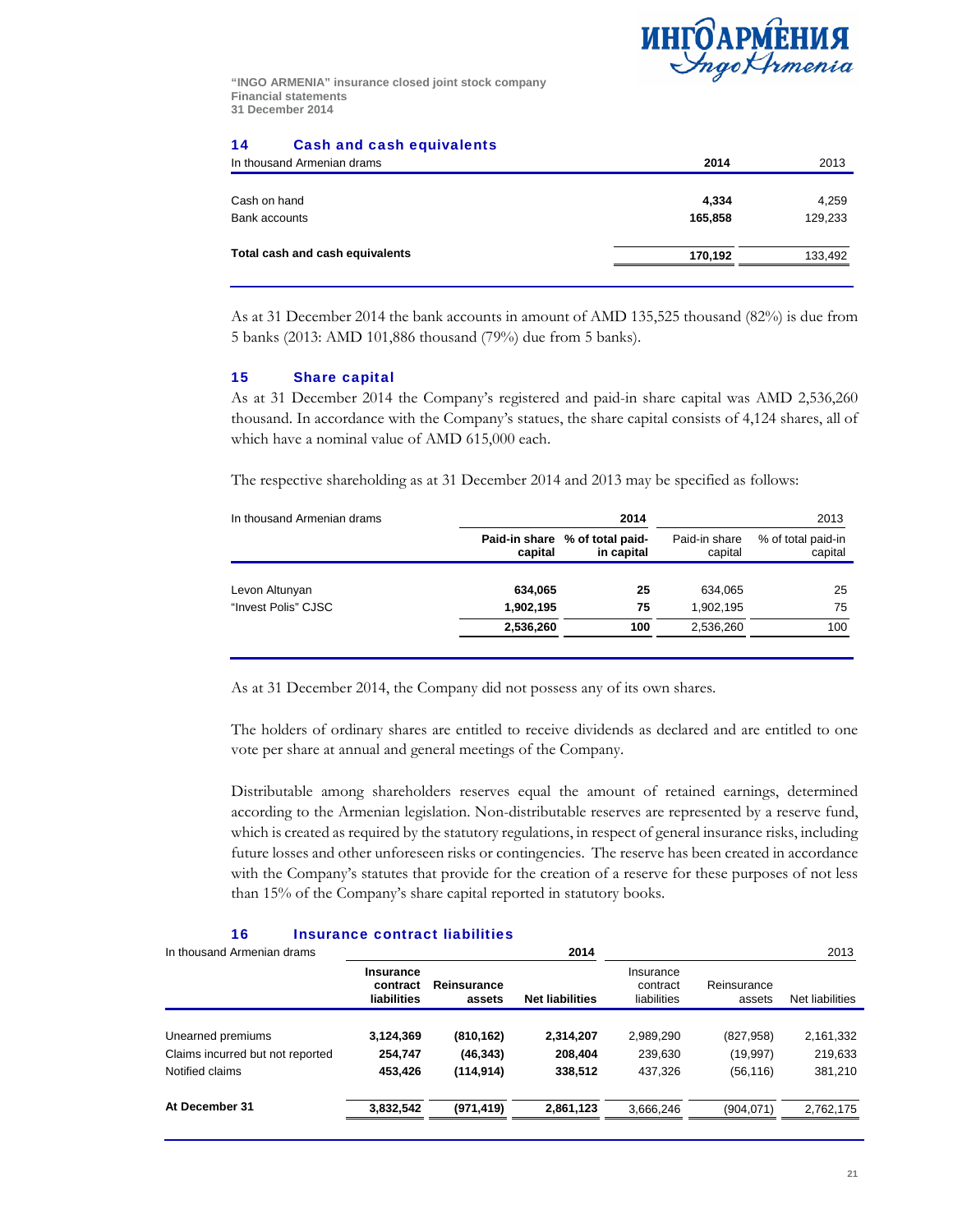

The following tables show the changes in the insurance liabilities and related reinsurance assets during the period:

### *Unearned premium*

| In thousand Armenian drams         | Insurance contract<br>liabilities | Reinsurance assets | <b>Net liabilities</b> |
|------------------------------------|-----------------------------------|--------------------|------------------------|
|                                    |                                   |                    |                        |
| At January 1, 2013                 | 2,809,936                         | (854, 890)         | 1,955,046              |
| Premiums written during the period | 7.608.469                         | (1, 152, 185)      | 6,456,284              |
| Premiums earned during the period  | (7,429,115)                       | 1,179,117          | (6,249,998)            |
| At December 31, 2013               | 2,989,290                         | (827, 958)         | 2,161,332              |
| Premiums written during the period | 7,247,048                         | (1,096,035)        | 6,151,013              |
| Premiums earned during the period  | (7, 111, 969)                     | 1,113,831          | (5,998,138)            |
| At December 31, 2014               | 3,124,369                         | (810, 162)         | 2,314,207              |

### *Claims provision*

| In thousand Armenian drams                                | Insurance contract<br>liabilities | <b>Reinsurance assets</b> | <b>Net liabilities</b> |
|-----------------------------------------------------------|-----------------------------------|---------------------------|------------------------|
|                                                           |                                   |                           |                        |
| Claims incurred but not reported                          | 205,009                           | (12, 937)                 | 192,072                |
| Notified claims                                           | 307,598                           | (72, 383)                 | 235,215                |
| At January 1, 2013                                        | 512,607                           | (85, 320)                 | 427,287                |
| Total change in provision for<br>claims notified and IBNR | 3.988.559                         | (103, 684)                | 3,884,875              |
| Claims paid                                               | (3,824,210)                       | 112,891                   | (3,711,319)            |
| At December 31, 2013                                      | 676,956                           | (76, 113)                 | 600,843                |
| Claims incurred but not reported                          | 239,630                           | (19, 997)                 | 219,633                |
| Notified claims                                           | 437,326                           | (56, 116)                 | 381,210                |
| At December 31, 2013                                      | 676,956                           | (76, 113)                 | 600,843                |
| Total change in provision for<br>claims notified and IBNR | 3.531.480                         | (310, 764)                | 3,220,716              |
| Claims paid                                               | (3,500,263)                       | 225,620                   | (3,274,643)            |
| At December 31, 2014                                      | 708,173                           | (161, 257)                | 546,916                |
| Claims incurred but not reported                          | 254,747                           | (46, 343)                 | 208,404                |
| Notified claims                                           | 453,426                           | (114, 914)                | 338,512                |
| At December 31, 2014                                      | 708,173                           | (161, 257)                | 546,916                |
|                                                           |                                   |                           |                        |

### 17 Insurance payables

| In thousand Armenian drams                            | 2014    | 2013    |
|-------------------------------------------------------|---------|---------|
|                                                       |         |         |
| Amounts payable to policyholders                      | 18,867  | 15,333  |
| Amounts payable to reinsurers                         | 521,398 | 578,082 |
| Amounts payable to agents, brokers and intermediaries | 119,419 | 162.684 |
| Total insurance payables                              | 659.684 | 756,099 |
|                                                       |         |         |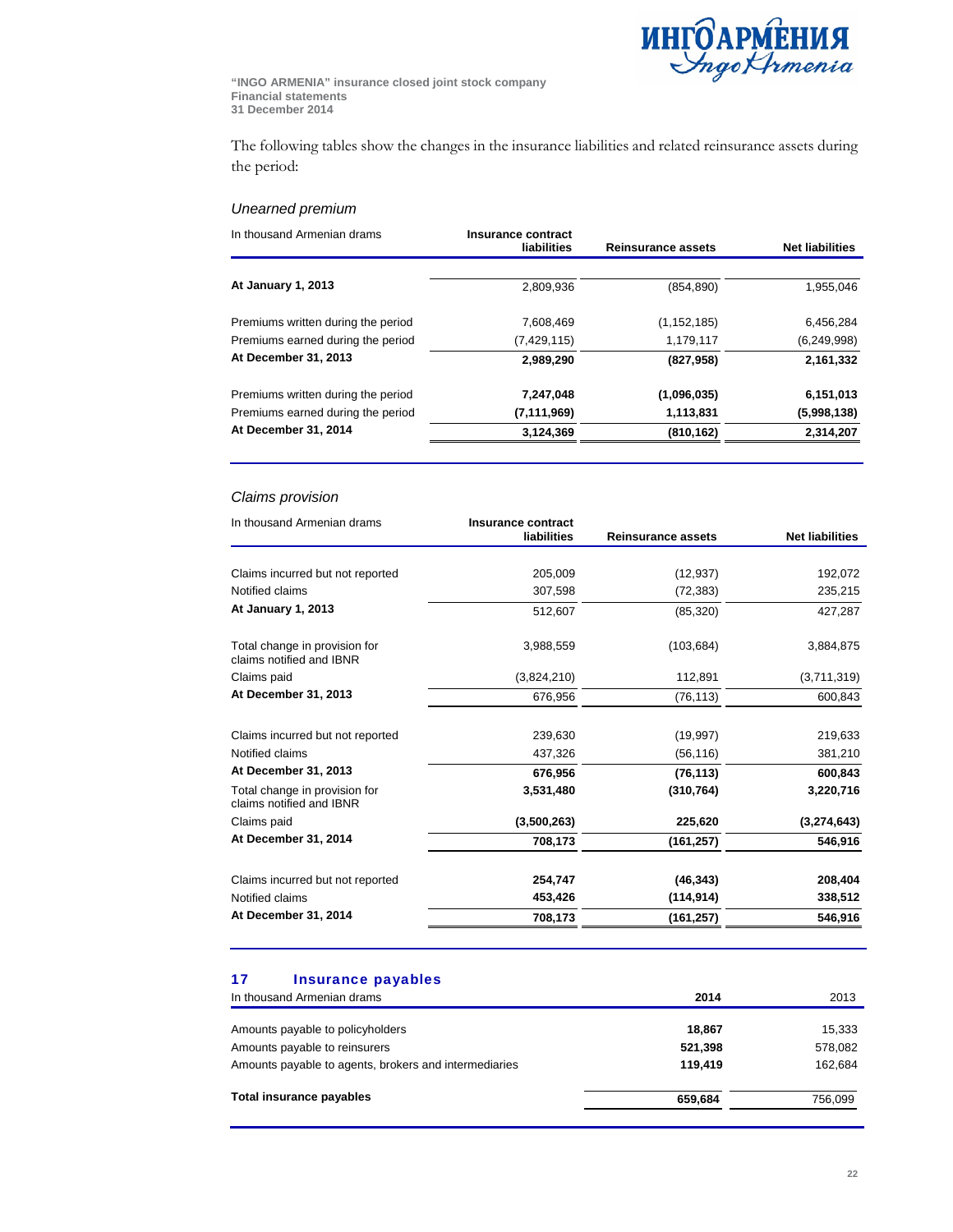

### 18 Loans from banks

| In thousand Armenian drams    | 2014    | 2013      |
|-------------------------------|---------|-----------|
| Loans from banks              | 526,296 | 1,153,109 |
| <b>Total loans from banks</b> | 526,296 | 1,153,109 |

Loans from banks have variable interest rates, which are calculated at the partner bank's base rate plus 2.2% annually.

As at 31 December 2014 received loans are secured by the Company's head office building (Notes 6, 13) (2013: head office building, bank account turnover, corporate bonds).

The Company has not had any defaults of principal, interest or other breaches with respect to its liabilities during the period (2013: nil).

### 19 Securities pledged under repurchase agreements

| In thousand Armenian drams               |           | Asset     |           | Liability |  |
|------------------------------------------|-----------|-----------|-----------|-----------|--|
|                                          | 2014      | 2013      | 2014      | 2013      |  |
| Investments available for sale (note 13) | 4,016,980 | 3,825,577 | 3,711,145 | 3,698,671 |  |
|                                          | 4,016,980 | 3.825.577 | 3,711,145 | 3.698.671 |  |
|                                          |           |           |           |           |  |

### 20 Revenues of future periods

Revenues of future periods relate to deferred reinsurance commissions, the reconciliation of which is presented below:

| Total      |
|------------|
| 84,561     |
| 175,391    |
| (164, 611) |
| 95,341     |
| 174,936    |
| (170, 666) |
| 99,611     |
|            |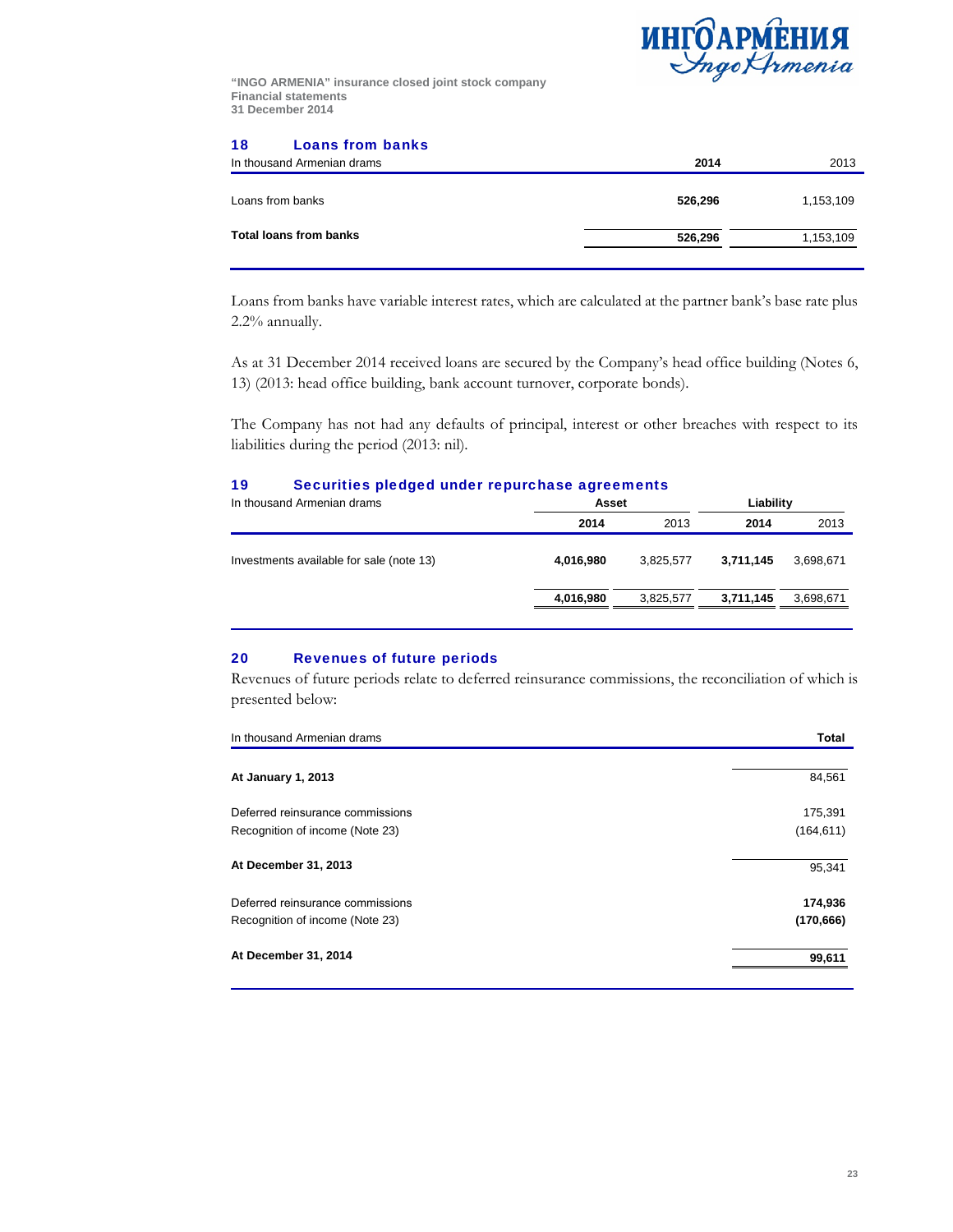

## 21 Other liabilities

| In thousand Armenian drams                           | 2014    | 2013    |
|------------------------------------------------------|---------|---------|
| Accounts payables                                    | 20,855  | 42,360  |
| Accounts payables to Armenian Motor Insurers' Bureau | 14,207  | 28,171  |
| Staff related liabilities                            | 71,029  | 77,375  |
| Other accounts payables                              | 13,949  | 19,515  |
| <b>Total financial liabilities</b>                   | 120,040 | 167,421 |
| Tax payable, other than income tax                   | 28,930  | 71,710  |
| Grants related to assets                             |         | 4,377   |
| <b>Total other liabilities</b>                       | 148,970 | 243,508 |
|                                                      |         |         |

### *Grants related to assets*

| In thousand Armenian drams | 2014           | 2013                     |
|----------------------------|----------------|--------------------------|
| At January 1               | 4,377          | $\overline{\phantom{a}}$ |
| Increase                   | ٠              | 17,509                   |
| Recognition of income      | (4,377)        | (13, 132)                |
| At December 31             | $\blacksquare$ | 4,377                    |
|                            |                |                          |

### 22 Premiums written

|                               |                                     |                                                                 |                                          |                                               |                                                                                            |                                 | 2014                                          |
|-------------------------------|-------------------------------------|-----------------------------------------------------------------|------------------------------------------|-----------------------------------------------|--------------------------------------------------------------------------------------------|---------------------------------|-----------------------------------------------|
| In thousand Armenian<br>drams | <b>Gross</b><br>premiums<br>written | Change in<br>the gross<br>provision for<br>unearned<br>premiums | Gross<br>insurance<br>premium<br>revenue | Written<br>premiums<br>ceded to<br>reinsurers | Reinsurers'<br>share of<br>change in the<br>gross<br>provision for<br>unearned<br>premiums | <b>Ceded earned</b><br>premiums | <b>Net</b><br>insurance<br>premium<br>revenue |
| Accident                      | 194,794                             | 3,607                                                           | 198,401                                  | (11,526)                                      | (4, 118)                                                                                   | (15, 644)                       | 182,757                                       |
| Health                        | 1,325,822                           | 223,600                                                         | 1,549,422                                |                                               |                                                                                            |                                 | 1,549,422                                     |
| Motor                         | 528,999                             | (56, 413)                                                       | 472,586                                  | (106, 712)                                    | 1,709                                                                                      | (105,003)                       | 367,583                                       |
| Aircrafts                     | 29,911                              | (3,590)                                                         | 26,321                                   | (19, 289)                                     | 1,826                                                                                      | (17, 463)                       | 8,858                                         |
| Cargo                         | 105,701                             | 41,957                                                          | 147,658                                  | (72, 505)                                     | (23, 267)                                                                                  | (95, 772)                       | 51,886                                        |
| Fire and natural<br>diseases  | 943,618                             | 23,947                                                          | 967,565                                  | (639, 270)                                    | (14, 474)                                                                                  | (653, 744)                      | 313,821                                       |
| Voluntary motor liability     | 23,871                              | (2,691)                                                         | 21,180                                   | (6, 807)                                      | (1, 585)                                                                                   | (8, 392)                        | 12,788                                        |
| Aircraft liability            | 18,557                              | (913)                                                           | 17,644                                   | (14,098)                                      | 430                                                                                        | (13, 668)                       | 3,976                                         |
| General liability             | 174,324                             | (19, 246)                                                       | 155,078                                  | (116, 133)                                    | 13,584                                                                                     | (102, 549)                      | 52,529                                        |
| Provision of guarantees       |                                     | 94                                                              | 94                                       |                                               |                                                                                            |                                 | 94                                            |
| <b>Financial losses</b>       | 67,736                              | (8,010)                                                         | 59,726                                   | (63, 520)                                     | 8,327                                                                                      | (55, 193)                       | 4,533                                         |
| Travel                        | 215,890                             | (5,203)                                                         | 210,687                                  | (46, 175)                                     | (228)                                                                                      | (46, 403)                       | 164,284                                       |
| <b>CMTPL</b>                  | 3,617,825                           | (332, 218)                                                      | 3,285,607                                |                                               |                                                                                            |                                 | 3,285,607                                     |
| As of December 31             | 7,247,048                           | (135,079)                                                       | 7,111,969                                | (1,096,035)                                   | (17, 796)                                                                                  | (1, 113, 831)                   | 5,998,138                                     |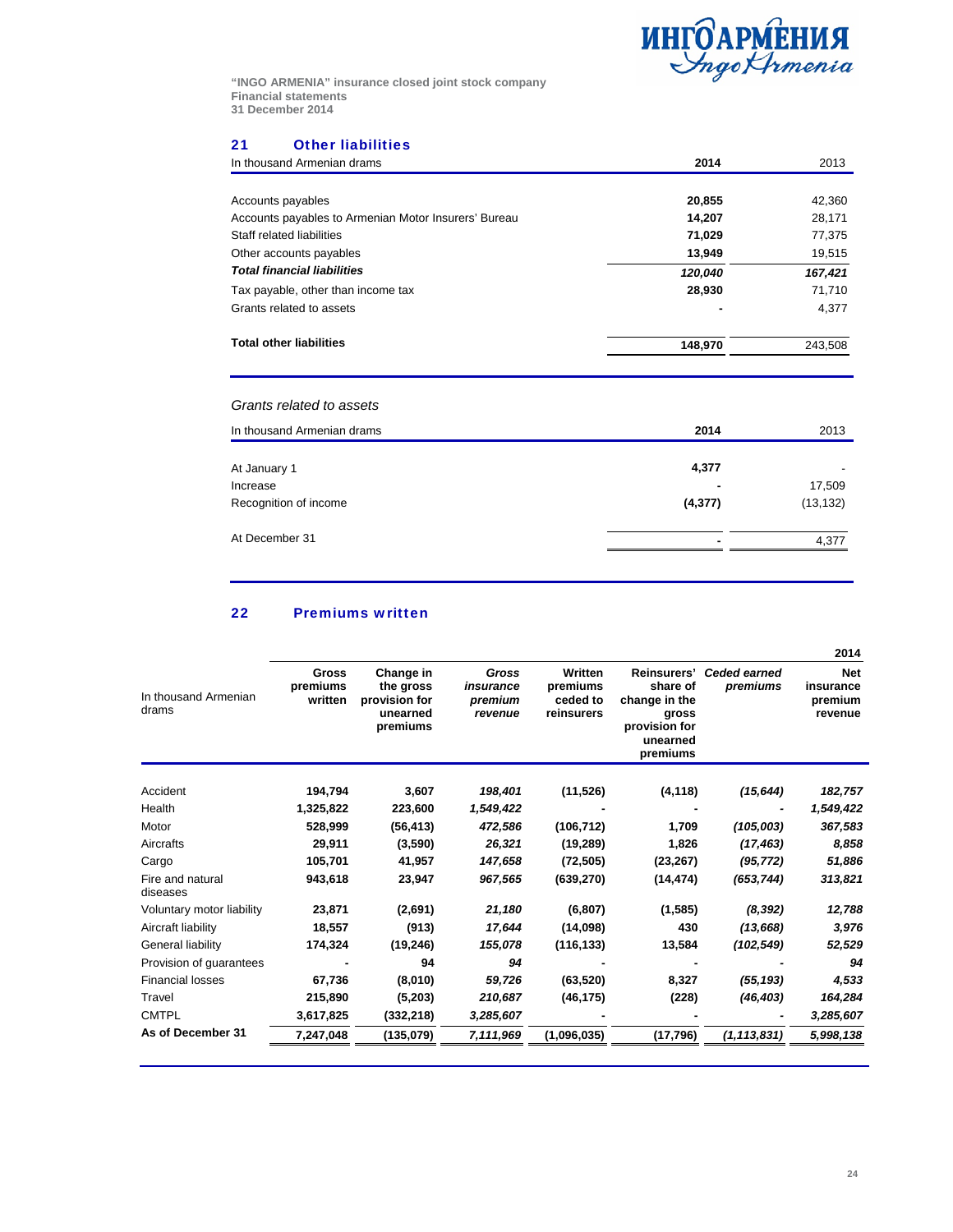

|                               |                              |                                                                 |                                          |                                               |                                                                                         |                          | 2013                                          |
|-------------------------------|------------------------------|-----------------------------------------------------------------|------------------------------------------|-----------------------------------------------|-----------------------------------------------------------------------------------------|--------------------------|-----------------------------------------------|
| In thousand Armenian<br>drams | Gross<br>premiums<br>written | Change in the<br>gross<br>provision for<br>unearned<br>premiums | Gross<br>insurance<br>premium<br>revenue | Written<br>premiums<br>ceded to<br>reinsurers | Reinsurers'<br>share of change<br>in the gross<br>provision for<br>unearned<br>premiums | Ceded earned<br>premiums | <b>Net</b><br>insurance<br>premium<br>revenue |
| Accident                      | 184,526                      | (4, 140)                                                        | 180,386                                  | (21, 560)                                     | 1,646                                                                                   | (19, 914)                | 160,472                                       |
| Health                        | 2,123,393                    | 218,299                                                         | 2,341,692                                |                                               |                                                                                         |                          | 2,341,692                                     |
| Motor                         | 409,205                      | 19,657                                                          | 428,862                                  | (93, 250)                                     | 6,279                                                                                   | (86, 971)                | 341,891                                       |
| Aircrafts                     | 38,000                       | (2,276)                                                         | 35,724                                   | (25, 012)                                     | 1,436                                                                                   | (23, 576)                | 12,148                                        |
| Cargo                         | 184,176                      | (3,320)                                                         | 180,856                                  | (116, 548)                                    | 1.843                                                                                   | (114, 705)               | 66,151                                        |
| Fire and natural<br>diseases  | 963,635                      | 7,352                                                           | 970,987                                  | (696, 634)                                    | (49, 809)                                                                               | (746, 443)               | 224,544                                       |
| Voluntary motor liability     | 16,615                       | 186                                                             | 16,801                                   | (11, 410)                                     | 290                                                                                     | (11, 120)                | 5,681                                         |
| Aircraft liability            | 14,800                       | (1, 313)                                                        | 13,487                                   | (8, 494)                                      | 775                                                                                     | (7, 719)                 | 5,768                                         |
| General liability             | 135,797                      | 9.398                                                           | 145, 195                                 | (91, 925)                                     | (8, 728)                                                                                | (100, 653)               | 44,542                                        |
| Provision of guarantees       |                              | 163                                                             | 163                                      |                                               |                                                                                         |                          | 163                                           |
| <b>Financial losses</b>       | 52.444                       | (8,885)                                                         | 43,559                                   | (48,082)                                      | 7,577                                                                                   | (40, 505)                | 3.054                                         |
| Travel                        | 197,823                      | (12, 313)                                                       | 185,510                                  | (39,270)                                      | 11,759                                                                                  | (27, 511)                | 157,999                                       |
| <b>CMTPL</b>                  | 3,288,055                    | (402,162)                                                       | 2,885,893                                |                                               |                                                                                         |                          | 2,885,893                                     |
| As of December 31             | 7,608,469                    | (179,354)                                                       | 7,429,115                                | (1, 152, 185)                                 | (26, 932)                                                                               | (1, 179, 117)            | 6,249,998                                     |

### 23 Net insurance commission income

|                           |                                                             | 2014                                    |                           |                                              | 2013                                                  |
|---------------------------|-------------------------------------------------------------|-----------------------------------------|---------------------------|----------------------------------------------|-------------------------------------------------------|
| Reinsurance<br>commission | Reinsurance<br>commission<br>refund as per<br>cancellations | <b>Net</b><br>reinsurance<br>commission | Reinsurance<br>commission | commission<br>refund as per<br>cancellations | commission                                            |
|                           |                                                             |                                         |                           |                                              | 3,304                                                 |
|                           |                                                             |                                         |                           |                                              | 21,913                                                |
|                           |                                                             |                                         |                           |                                              | 19,418                                                |
| 98.423                    | (2, 215)                                                    | 96.208                                  | 105,427                   | (3, 345)                                     | 102,082                                               |
| 2,720                     | (160)                                                       | 2,560                                   | 2,840                     | (53)                                         | 2,787                                                 |
| 843                       | (577)                                                       | 266                                     |                           |                                              |                                                       |
| 12,300                    |                                                             | 12,267                                  | 10.012                    | (554)                                        | 9,458                                                 |
| 7,254                     |                                                             | 7.254                                   | 5.177                     |                                              | 5,177                                                 |
| 606                       | $\blacksquare$                                              | 606                                     | 472                       |                                              | 472                                                   |
| 175,217                   | (4, 551)                                                    | 170,666                                 | 170,349                   | (5,738)                                      | 164,611                                               |
|                           | 2,502<br>34.190<br>16.379                                   | (20)<br>(1, 546)<br>(33)                | 2,482<br>32,644<br>16.379 | 3,361<br>23.633<br>19.427                    | Reinsurance Net reinsurance<br>(57)<br>(1,720)<br>(9) |

### 24 Investment income

| In thousand Armenian drams                                   | 2014    | 2013    |
|--------------------------------------------------------------|---------|---------|
| Interest income from amounts due from financial institutions | 209,484 | 155,547 |
| Interest income from available-for-sale securities           | 572,030 | 470,385 |
| Other investment income                                      | 95      | 515     |
| <b>Total investment income</b>                               | 781,609 | 626.447 |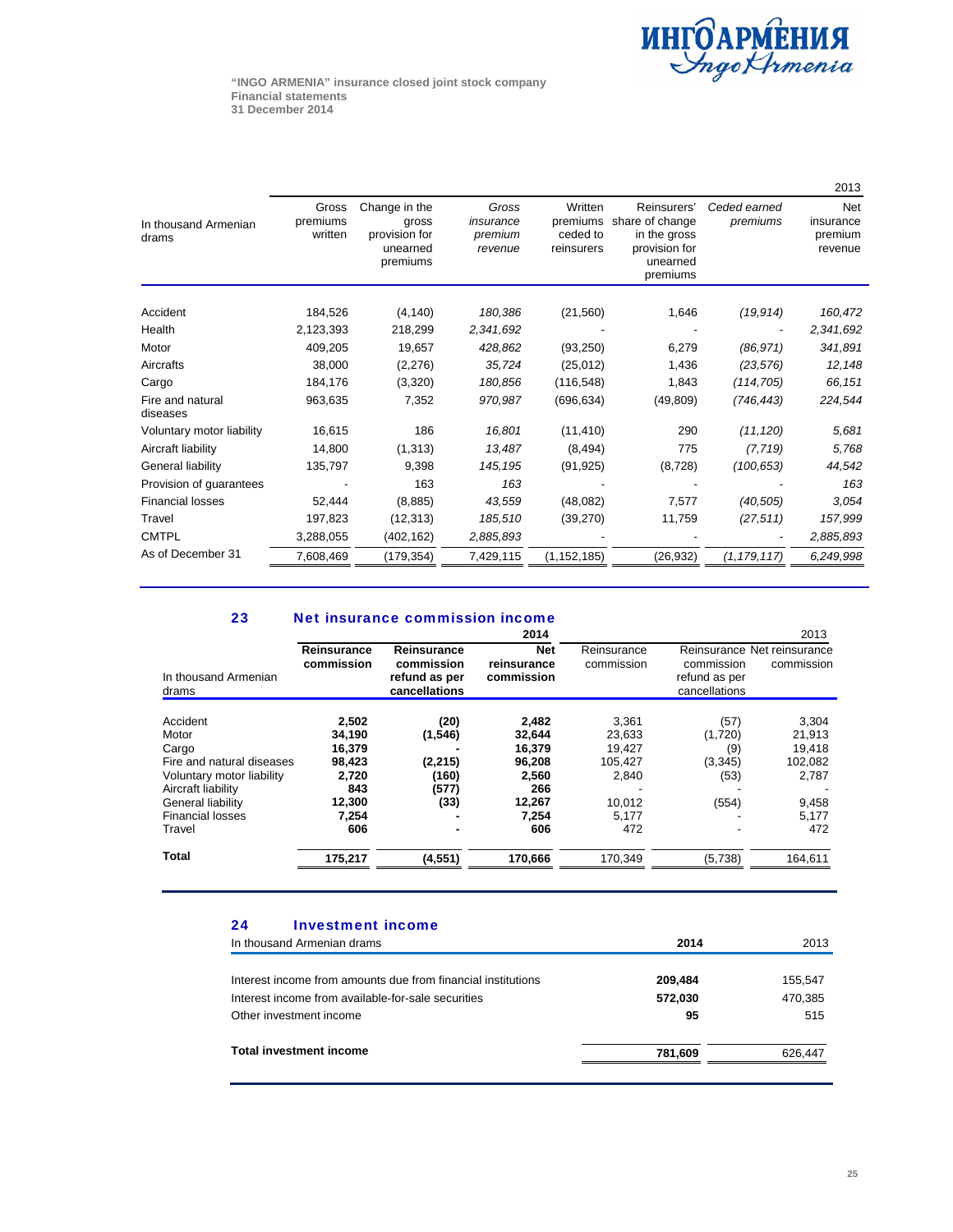**26** 

**"INGO ARMENIA" insurance closed joint stock company Financial statements December 31, 2014** 

#### 25Insurance claims

| In thousand Armenian drams                                             | <b>Accident</b> | Health         | Motor     | Cargo    | <b>Fire and</b><br>natural<br>diseases | <b>Motor</b><br>liability | General<br>liability | <b>Financial</b><br>losses | Travel | <b>CMTPL</b> | <b>Total</b> |
|------------------------------------------------------------------------|-----------------|----------------|-----------|----------|----------------------------------------|---------------------------|----------------------|----------------------------|--------|--------------|--------------|
| Current year claims                                                    | 57,930          | 1,061,434      | 211,821   | 5,669    | 22,289                                 | 5,843                     | 7,637                | 137,636                    | 30,050 | 959,954. ا   | 3,500,263    |
| Change in provisions for incurred but not reported<br>claims           | 4,673           | (16, 804)      | (991)     | 134      | 1,815                                  | 210                       | 22,300               | 6,405                      | 5,914  | (8,539)      | 15,117       |
| Change in provisions for reported but not settled<br>claims            | (2,378)         | (55, 961)      | (2,968)   | (323)    | 37,157                                 | (1, 389)                  | 5,568                | 9,477                      | 21,654 | 5,263        | 16,100       |
| <b>Claims incurred</b>                                                 | 60,225          | 988,669        | 207,862   | 5,480    | 61,261                                 | 4,664                     | 35,505               | 153,518                    | 57,618 | 1,956,678    | 3,531,480    |
| Reinsurers' share in current year claims                               |                 | $\blacksquare$ | (44,466)  | (5, 105) | (33,087)                               | (4,646)                   | (7, 136)             | (131,180)                  |        |              | (225,620)    |
| Change in reinsurers' share in incurred but not<br>reported provisions |                 |                | 281       | (120)    | (3, 446)                               | (222)                     | (18, 872)            | (6, 171)                   | 2,205  |              | (26, 345)    |
| Change in reinsurers' share in reported but not<br>settled claims      |                 | $\sim$         | (7, 962)  | 292      | (34, 150)                              | (1)                       | (5,730)              | (11, 248)                  |        |              | (58, 799)    |
| Reinsurance share in claims incurred                                   |                 | $\blacksquare$ | (52, 147) | (4,933)  | (70, 683)                              | (4, 869)                  | (31, 738)            | (148, 599)                 | 2,205  |              | (310, 764)   |
| Net insurance claims incurred                                          | 60,225          | 988,669        | 155,715   | 547      | (9, 422)                               | (205)                     | 3,767                | 4,919                      | 59,823 | 1,956,678    | 3,220,716    |

*MHTOAPMEHMA* 

 **2014** 2014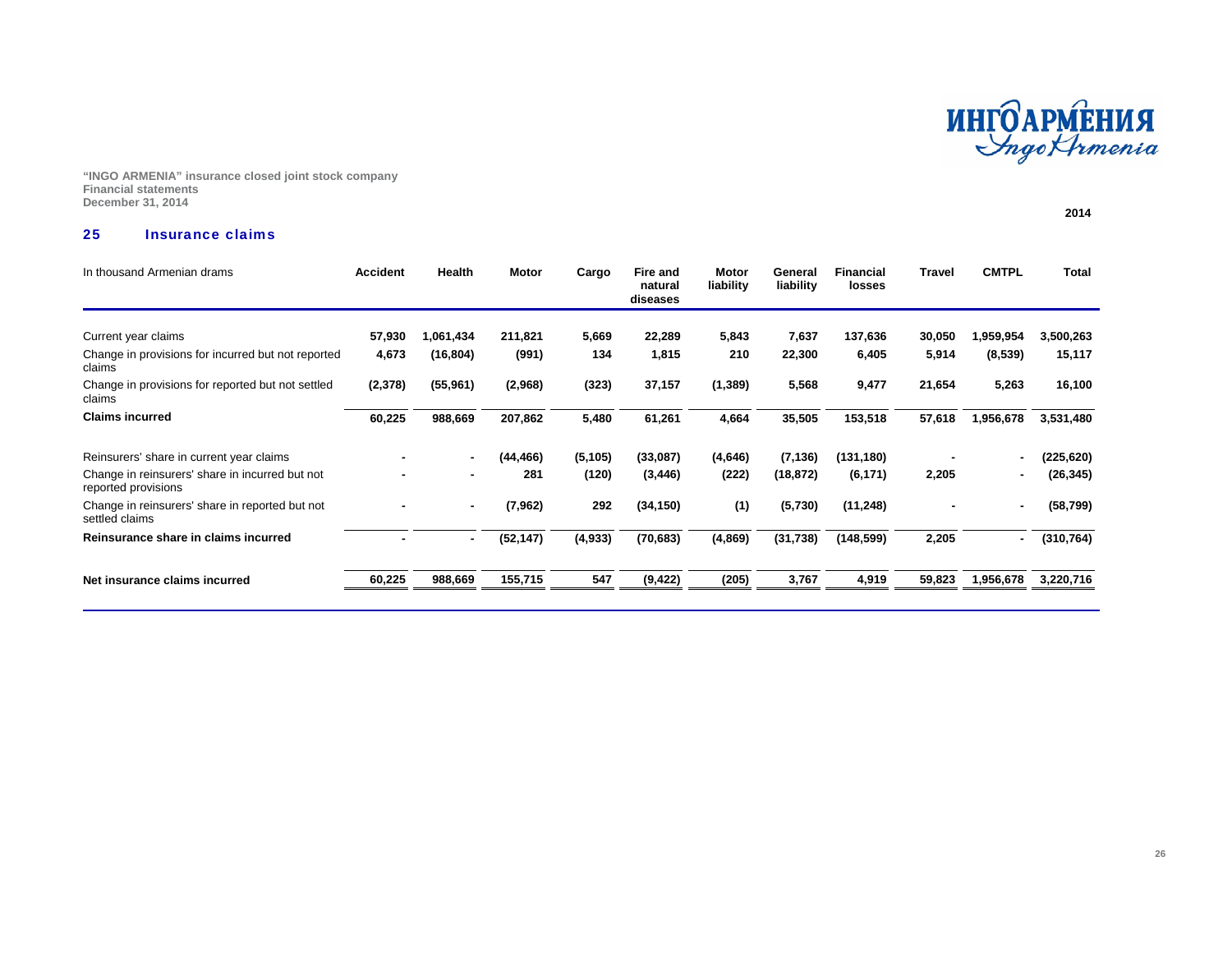

| In thousand Armenian drams                                             | Accident | Health                   | Motor     | Cargo    | Fire and<br>natural<br>diseases | Motor<br>liability | General<br>liability | Financial<br>losses | Travel    | <b>CMTPL</b>             | 2013<br>Total |
|------------------------------------------------------------------------|----------|--------------------------|-----------|----------|---------------------------------|--------------------|----------------------|---------------------|-----------|--------------------------|---------------|
| Current year claims                                                    | 21,390   | ,341,548                 | 228,677   | 2,666    | 45,387                          | 255                | 185                  | 19,016              | 29,097    | 2,135,989                | 3,824,210     |
| Change in provisions for incurred but not reported<br>claims           | 51       | 29,208                   | (7, 487)  | 38       | 1,610                           | (98)               | 16,230               | 1,238               | (5,216)   | (953)                    | 34,621        |
| Change in provisions for reported but not settled<br>claims            | 1,800    | 113,281                  | (24, 482) | (127)    | 12,589                          | (1,910)            | 9,336                | 5,754               | (12, 244) | 25,731                   | 129,728       |
| Claims incurred                                                        | 23,241   | A84,037,                 | 196,708   | 2,577    | 59,586                          | (1,753)            | 25,751               | 26,008              | 11,637    | 2,160,767                | 3,988,559     |
| Reinsurers' share in current year claims                               |          | $\overline{\phantom{a}}$ | (58,049)  | (2,399)  | (31, 870)                       | (204)              | (94)                 | (19,016)            | (1,259)   |                          | (112,891)     |
| Change in reinsurers' share in incurred but not<br>reported provisions |          | $\overline{\phantom{a}}$ | 2,809     | (40)     | 1,233                           | 129                | (8,057)              | (1,217)             | (1,918)   |                          | (7,061)       |
| Change in reinsurers' share in reported but not<br>settled claims      |          | $\overline{\phantom{a}}$ | 34,122    | 26       | (9,793)                         | 2,625              | (5, 387)             | (5,325)             |           |                          | 16,268        |
| Reinsurance share in claims incurred                                   |          | $\sim$                   | (21, 118) | (2, 413) | (40, 430)                       | 2,550              | (13,538)             | (25, 558)           | (3, 177)  | $\overline{\phantom{a}}$ | (103, 684)    |
| Net insurance claims incurred                                          | 23,241   | 1,484,037                | 175,590   | 164      | 19,156                          | 797                | 12,213               | 450                 | 8,460     | 2,160,767                | 3,884,875     |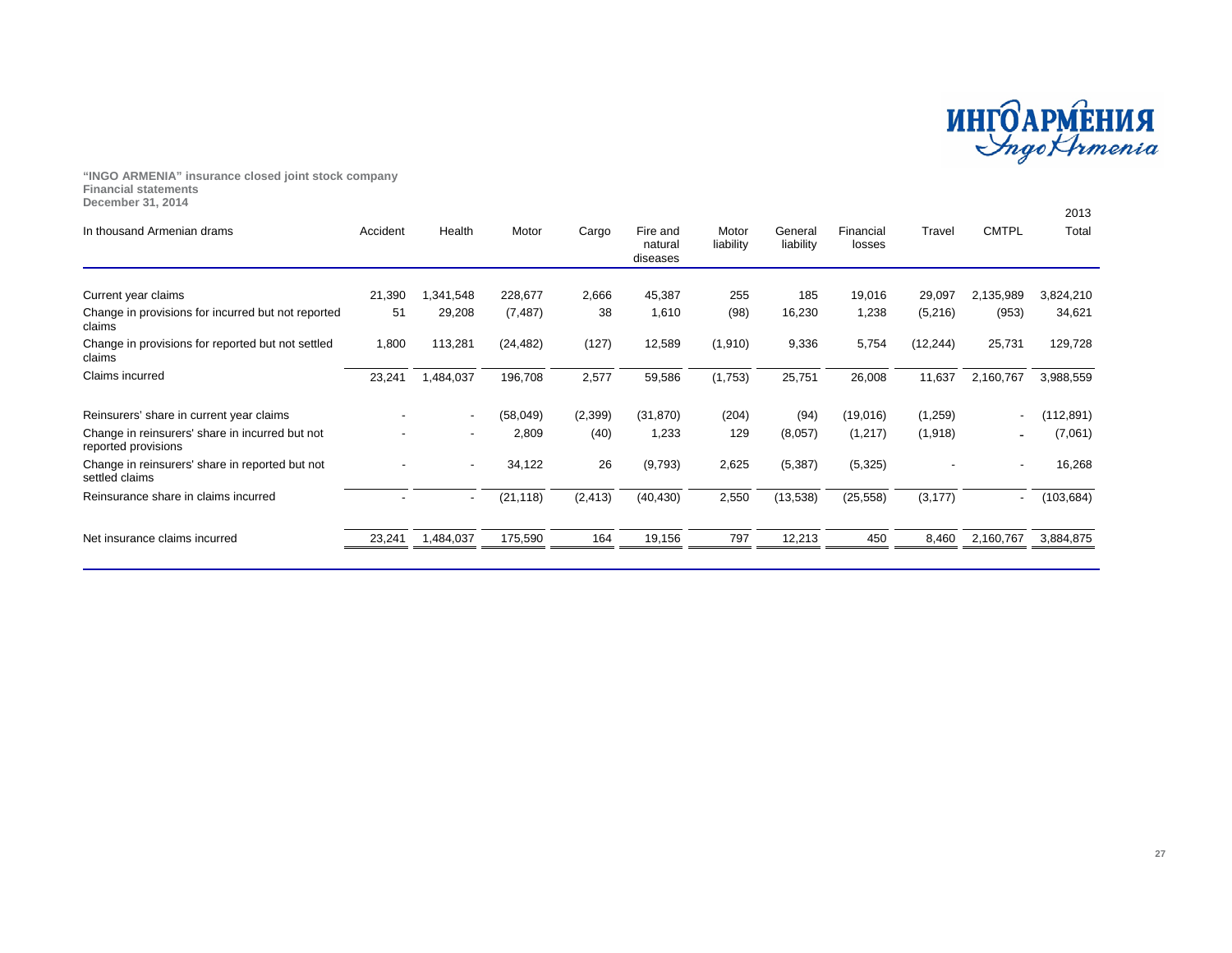

### 26 Acquisition costs

| In thousand Armenian drams                   | 2014      | 2013      |
|----------------------------------------------|-----------|-----------|
|                                              |           |           |
| <b>Commission to agents</b>                  |           |           |
| Accident                                     | 49,727    | 48,456    |
| Health                                       | 270,552   | 392,542   |
| Motor                                        | 79,888    | 84,456    |
| Fire and natural diseases                    | 112,319   | 149,961   |
| Travel                                       | 61,831    | 54,884    |
| <b>CMTPL</b>                                 | 485,592   | 396,452   |
| Other                                        | 45,031    | 44,016    |
|                                              | 1,104,940 | 1,170,767 |
| <b>Commission to brokers</b>                 |           |           |
| Motor                                        | 1,186     | 12,797    |
| Cargo                                        | 4,063     | 7,818     |
| Fire and natural diseases                    | 8,426     | 40,521    |
| Voluntary motor liability                    | 128       | 1,643     |
| General liability                            | 5,536     | 5,496     |
| Other                                        | 2,780     | 2,828     |
|                                              | 22,119    | 71,103    |
| Medical check-up and other acquisition costs | 125,537   | 85,002    |
| <b>Total acquisition costs</b>               | 1,252,596 | 1,326,872 |

### 27 Financial expenses

| In thousand Armenian drams                               | 2014    | 2013    |
|----------------------------------------------------------|---------|---------|
| Interest expenses from loans under repurchase agreements | 329,296 | 295,040 |
| Interest expenses from loans received from banks         | 105,380 | 43,673  |
| <b>Total financial expenses</b>                          | 434,676 | 338,713 |
|                                                          |         |         |

### 28 Impairment charge

| In thousand Armenian drams            | 2014    | 2013   |
|---------------------------------------|---------|--------|
| Other assets (Note 8)                 | 13,232  | 1,841  |
| Insurance receivables (Note 10)       | 392,228 | 16,581 |
| Borrowings to other parties (Note 11) | 729     | 1,781  |
| Total impairment charge               | 406,189 | 20,203 |
|                                       |         |        |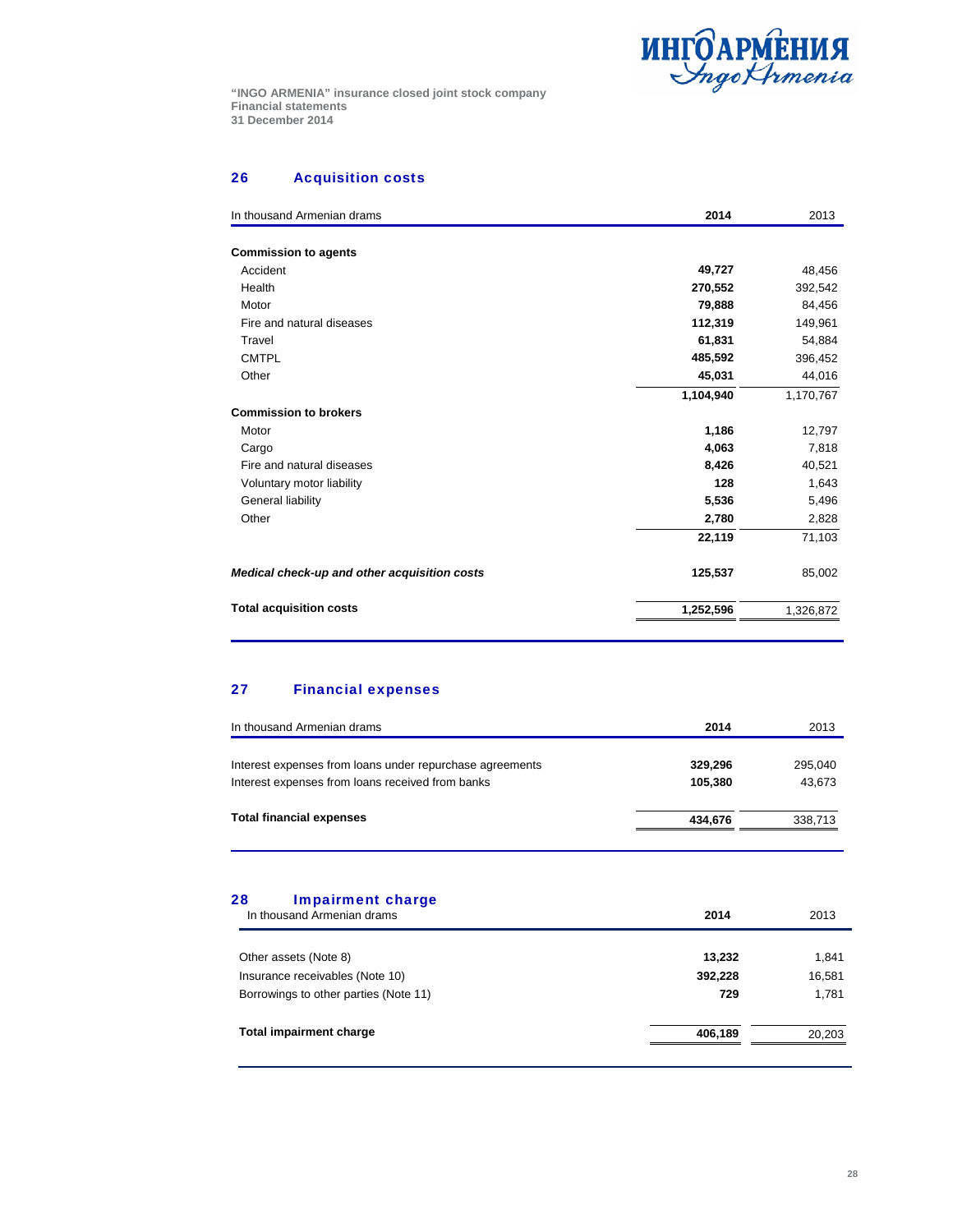

### 29 Staff costs

| In thousand Armenian drams  | 2014    | 2013    |
|-----------------------------|---------|---------|
| Salaries and other payments | 830,670 | 957,057 |
| <b>Total staff costs</b>    | 830,670 | 957,057 |

### 30 Other operating and administrative expenses

| In thousand Armenian drams                        | 2014    | 2013    |
|---------------------------------------------------|---------|---------|
|                                                   |         |         |
| Fixed and intangible assets maintenance           | 41,651  | 45,675  |
| Advertising costs                                 | 195,388 | 81,162  |
| Business trip expenses                            | 10,412  | 13,798  |
| Communications                                    | 29,689  | 42,022  |
| Operating lease                                   | 102,574 | 134,339 |
| Taxes, other than income tax, duties              | 21,761  | 21,730  |
| Consulting and other services                     | 81,802  | 69,788  |
| Security                                          | 5,385   | 4,811   |
| Representative expenses                           | 6,497   | 3,762   |
| <b>Bank services</b>                              | 2,683   | 3,683   |
| Office supplies                                   | 62,128  | 65,633  |
| Penalties paid                                    | 5,183   | 3,135   |
| Losses from sale of PPE                           | 943     | 6,974   |
| Membership fee                                    | 2,200   | 3,950   |
| Payments to Armenian Motor Insurers' Bureau       | 98,406  | 109,186 |
| Assets given on gratis basis                      | 7,335   | 13,238  |
| Other expenses                                    | 64,567  | 36,827  |
| Total other operating and administrative expenses | 738,604 | 659,713 |

### 31 Income tax expense

| 2014      | 2013   |
|-----------|--------|
|           |        |
| 160,655   | 25,395 |
| (25, 591) | 51,830 |
| 135,064   | 77,225 |
|           |        |

The corporate income tax within the Republic of Armenia is levied at the rate of 20% (2013: 20%). Differences between IFRS and RA statutory tax regulations give rise to certain temporary differences between the carrying value of certain assets and liabilities for financial reporting purposes and for profit tax purposes. Deferred income tax is calculated using the principal tax rate of 20%.

As at date of auditor's report Company has not presented the corporate income tax report to tax service yet, therefore current tax amount may vary.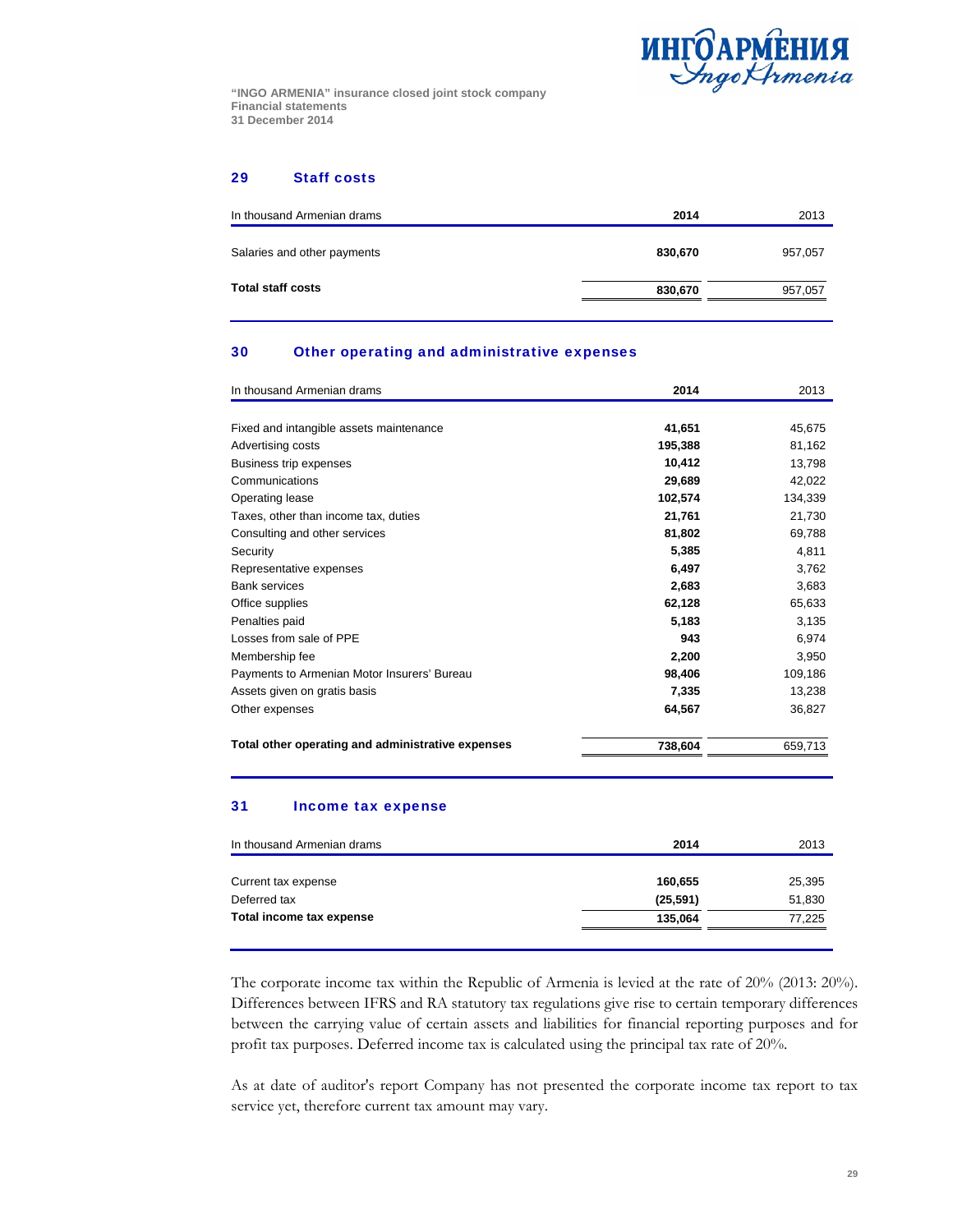

Numerical reconciliation between the tax expenses and accounting profit/(loss) is provided below:

| In thousand Armenian drams                                    | 2014    | <b>Effective</b><br>rate $(\%)$ | 2013       | Effective<br>rate $(\%)$ |
|---------------------------------------------------------------|---------|---------------------------------|------------|--------------------------|
| Profit/(loss) before tax                                      | 585,908 |                                 | (470, 953) |                          |
| Income tax at the rate of 20%                                 | 117,182 | 20                              | (94, 191)  | 20                       |
| Non-taxable income                                            | 2,311   |                                 |            |                          |
| Non-deductible expenses                                       | 15,222  | 3                               | 104.105    | (22)                     |
| Effect of previously unrecognized deferred tax<br>liabilities |         |                                 | 66,955     | (14)                     |
| Foreign exchange (gains)/losses                               | 349     |                                 | 356        |                          |
| Total income tax expense                                      | 135.064 |                                 |            |                          |
|                                                               |         | 23                              | 77.225     | (16)                     |

Deferred tax calculation in respect of temporary differences:

|            |                | Recognized in                       |                        |
|------------|----------------|-------------------------------------|------------------------|
|            |                |                                     |                        |
| 2013       | profit or loss | income                              | 2014                   |
|            |                |                                     | 14,160                 |
|            |                |                                     | 32,917                 |
| 6,515      | (5,775)        |                                     | 740                    |
| 19,068     | 854            |                                     | 19,922                 |
| 1,842      | (229)          |                                     | 1,613                  |
|            |                |                                     |                        |
| 43,077     | 26,275         |                                     | 69,352                 |
| (16, 324)  | (2,035)        |                                     | (18, 359)              |
| (91, 602)  |                | 175,342                             | 83,740                 |
| (439)      | (20)           |                                     | (459)                  |
| (1,615)    | (546)          |                                     | (2, 161)               |
| (3, 104)   | (235)          |                                     | (3, 339)               |
| (258)      | (74)           |                                     | (332)                  |
| (15, 216)  | 8,343          |                                     | (6, 873)               |
|            |                |                                     |                        |
| (105, 859) | (6, 117)       |                                     | (111, 976)             |
| (234, 417) | (684)          | 175,342                             | (59, 759)              |
| (191, 340) | 25,591         | 175,342                             | 9,593                  |
|            | 15,652         | Recognized in<br>(1, 492)<br>32,917 | other<br>comprehensive |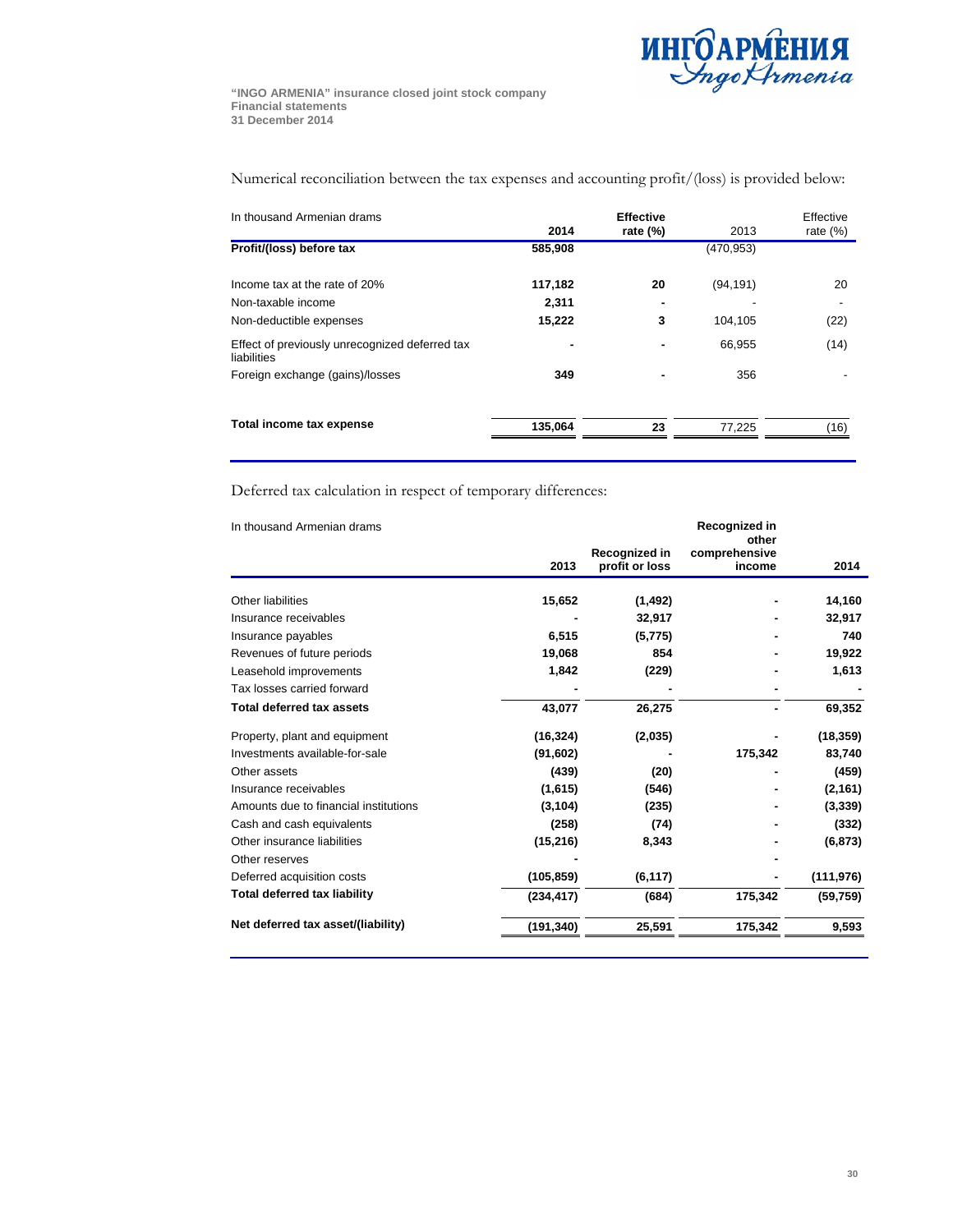

| In thousand Armenian drams           | Recognized in<br>other |                |               |            |  |  |
|--------------------------------------|------------------------|----------------|---------------|------------|--|--|
|                                      |                        | Recognized in  | comprehensive |            |  |  |
|                                      | 2012                   | profit or loss | income        | 2013       |  |  |
| Other liabilities                    | 11,120                 | 4,532          |               | 15,652     |  |  |
|                                      |                        |                |               | 6,515      |  |  |
| Insurance payables                   |                        | 6,515          |               |            |  |  |
| Revenues of future periods           |                        | 19,068         |               | 19,068     |  |  |
| Leasehold improvements               | 2,503                  | (661)          |               | 1,842      |  |  |
| Tax losses carried forward           | 7,000                  | (7,000)        |               |            |  |  |
| Total deferred tax assets            | 20,623                 | 22,454         |               | 43,077     |  |  |
| Property, plant and equipment        | (8,553)                | (3,360)        | (4, 411)      | (16, 324)  |  |  |
| Investments available for sale       | (23, 822)              |                | (67, 780)     | (91, 602)  |  |  |
| Other assets                         | (436)                  | (3)            |               | (439)      |  |  |
| Insurance receivables                | (3,345)                | 1,730          |               | (1,615)    |  |  |
| Amount due to financial institutions | (3,369)                | 265            |               | (3, 104)   |  |  |
| Cash and cash equivalents            | (245)                  | (13)           |               | (258)      |  |  |
| Other insurance liabilities          | (46, 222)              | 31,006         |               | (15, 216)  |  |  |
| Other reserves                       | (1,950)                | 1,950          |               |            |  |  |
| Deferred acquisition expenses        |                        | (105, 859)     |               | (105, 859) |  |  |
| Total deferred tax liability         | (87, 942)              | (74, 284)      | (72, 191)     | (234, 417) |  |  |
| Net deferred tax liability           | (67, 319)              | (51, 830)      | (72, 191)     | (191, 340) |  |  |

### 32 Contingent liabilities and commitments

#### *Tax and legal matters*

The taxation system in Armenia is characterized by frequently changing legislation, which is often unclear, contradictory and subject to interpretation. Often, differing interpretations exist among various taxation authorities and jurisdictions.

Often tax authorities present claims for transactions and accounting methods, for which no observations have been presented previously. As a result additional fines and penalties could arise. Tax review can include 3 calendar years immediately preceding the year of a review. In certain circumstances tax review can include earlier periods.

Management believes that the Company has complied with all regulations and has completely settled all its tax liabilities.

The Company has formed provisions in the notified claims reserves for legal actions regarding the claims.

Management also believes that the ultimate liability, if any, arising from other legal actions and complaints taken against the Company, will not have a material adverse impact on the financial condition or results of future operations of the Company.

Therefore, the Company has not made any respective provision related to such tax and legal matters.

#### *Operating lease commitments – Company as a lessee*

In the normal course of business the Company enters into commercial lease agreements for office premises.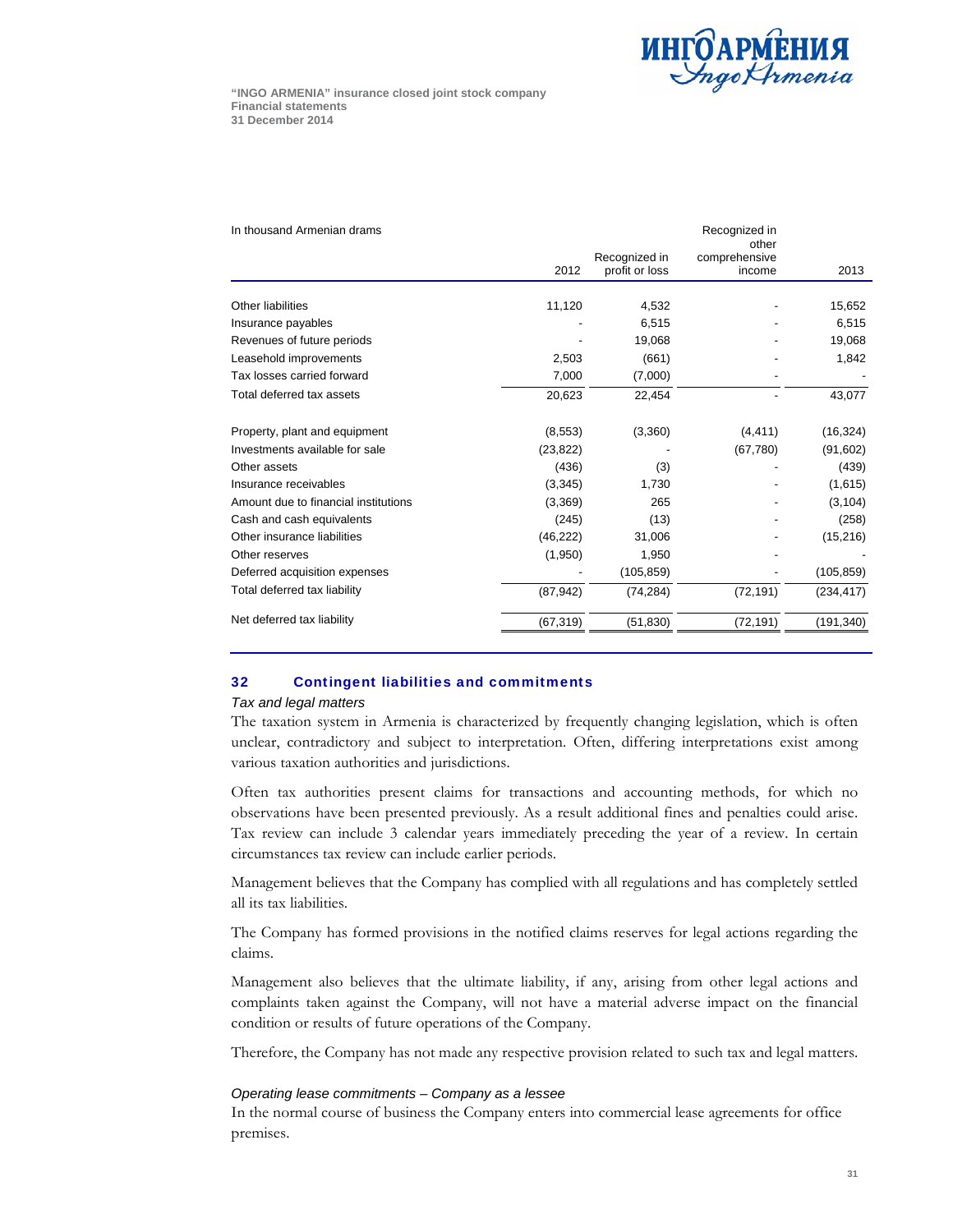

The future aggregate minimum lease payments under non-cancellable operating leases are as follows:

| In thousand Armenian drams               | 2014    | 2013    |
|------------------------------------------|---------|---------|
|                                          |         |         |
| Not later than 1 year                    | 81,127  | 95,898  |
| 1 - 5 years                              | 140,802 | 270,539 |
| Later than 5 years                       | 741,098 | 171,525 |
| <b>Total operating lease commitments</b> | 963,027 | 537,962 |
|                                          |         |         |

#### *Insurance*

The insurance industry in Armenia is in a developing state and many forms of insurance protection common in other parts of the world are not yet generally available. However, as at 31 December 2014 the Company's transportation is insured. Until the Company obtains adequate insurance coverage, there is a risk that the loss or destruction of certain assets could have a material adverse effect on the Company's operations and financial position.

Starting from 2010 the Company is member of Armenian compulsory motor insurance bureau (hereinafter «the Bureau»). The purpose of the Bureau is to protect injured parties and contribute to the development and stability of the Compulsory motor insurance. The Bureau's member insurance companies perform single, periodic or supplementary payments. The Bureau compensates injured parties through the guarantee fund, if:

- The damaged vehicle or the party having signed a Compulsory motor insurance contract on the mentioned vehicle is unknown ( in this case only the damage to injured parties is compensated),
- A damage has been caused as a result of use of a vehicle, on which a Compulsory motor insurance contract has not been signed,
- The damage has been caused through a stolen vehicle or illegally owned vehicle without no stealing purposes,

 The insurance company having written an insurance contract on the damaged vehicle has been recognized insolvable, if the latter was obliged to compensate the damage, as well as in other cases set by the law.

### 33 Transactions with related parties

In accordance with IAS 24 *Related Party Disclosures*, parties are considered to be related if one party has ability to control the other party or exercise significant influence over the other party in making financial or operational decisions. For the purpose of the present financial statements, related parties include shareholders, members of Company's Management as well as other persons and enterprises related with and controlled by them respectively.

The ultimate controlling party of the Company is "INGOSTRAKH" IOJSC, registered in Russian Federation, who possesses 100% of voting shares of "Invest-Polis" CJSC who is a 75% shareholder of the Company.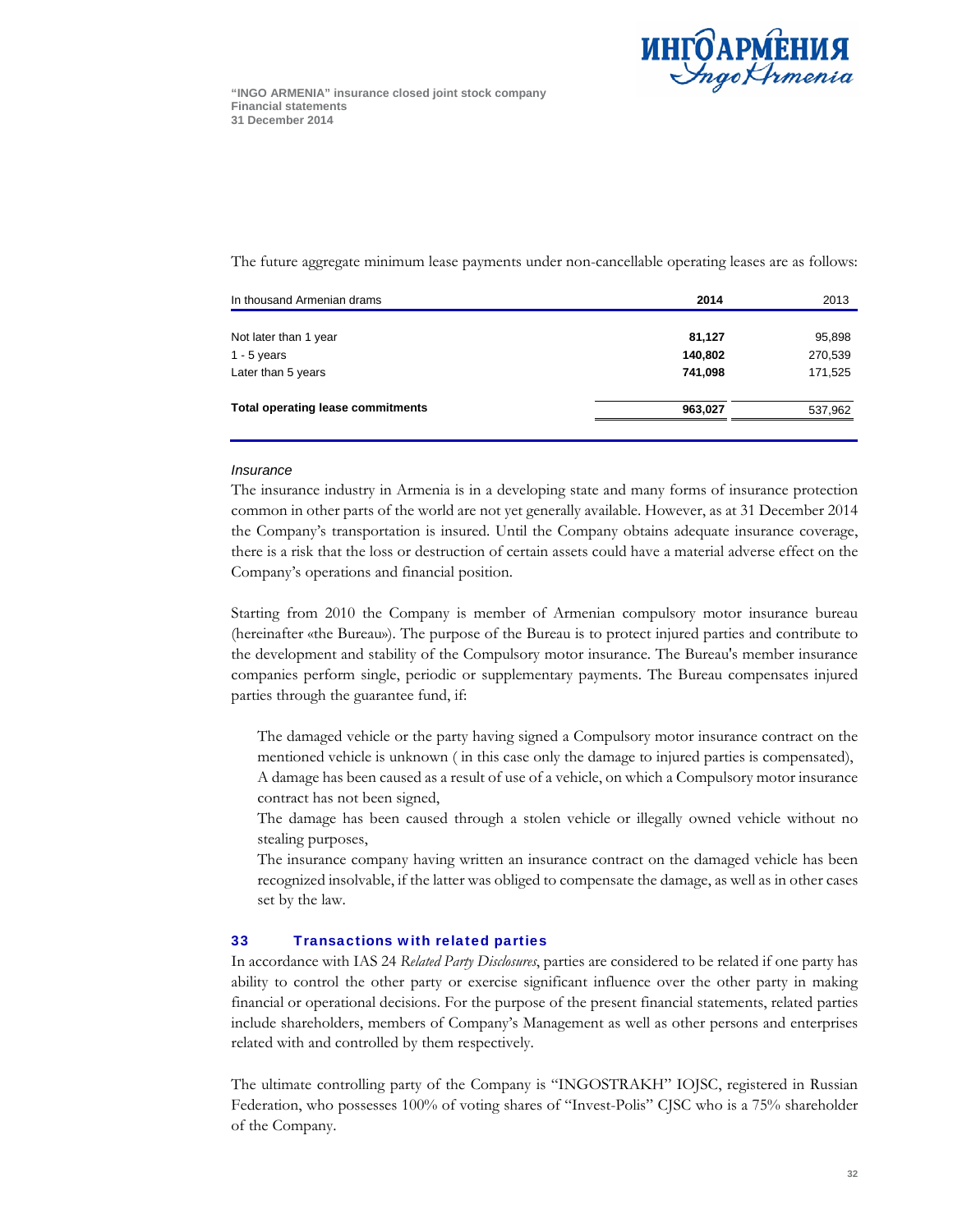

The Company enters into transactions with related parties in the normal course of business. Details of significant transactions carried out during the year with related parties are as follows.

| In thousand Armenian drams                                                   |                                       | 2014                        | 2013                           |                             |  |  |
|------------------------------------------------------------------------------|---------------------------------------|-----------------------------|--------------------------------|-----------------------------|--|--|
|                                                                              | <b>Shareholders and</b><br>associates | Key management<br>personnel | Shareholders and<br>associates | Key management<br>personnel |  |  |
| <b>Statement of financial position</b>                                       |                                       |                             |                                |                             |  |  |
| Amounts due from policyholders                                               |                                       |                             |                                |                             |  |  |
| Balance outstanding at January 1                                             | 118                                   | 374                         |                                | 232                         |  |  |
| Increase during the year                                                     | 883                                   | 1,858                       | 906                            | 1,363                       |  |  |
| Decrease during the year                                                     | (886)                                 | (1,579)                     | (788)                          | (1,221)                     |  |  |
| <b>Balance outstanding at December 31</b>                                    | 115                                   | 653                         | 118                            | 374                         |  |  |
| <b>Amounts due from reinsurers</b>                                           |                                       |                             |                                |                             |  |  |
| Balance outstanding at January 1                                             |                                       |                             |                                |                             |  |  |
| Increase during the year                                                     | 16,882                                |                             | 3,722                          |                             |  |  |
| Decrease during the year                                                     | (16, 882)                             |                             | (3,722)                        |                             |  |  |
| <b>Balance outstanding at December 31</b>                                    |                                       |                             |                                |                             |  |  |
|                                                                              |                                       |                             |                                |                             |  |  |
| <b>Prepayments and other receivables</b><br>Balance outstanding at January 1 | 160,670                               |                             | 90,840                         | 3,787                       |  |  |
| Increase during the year                                                     | 7                                     | 141                         | 265,105                        |                             |  |  |
| Decrease during the year                                                     | (7)                                   |                             | (195, 275)                     | (3,787)                     |  |  |
| <b>Balance outstanding at December 31</b>                                    | 160,670                               | 141                         | 160,670                        |                             |  |  |
|                                                                              |                                       |                             |                                |                             |  |  |
| Amounts due to policyholders                                                 |                                       |                             |                                |                             |  |  |
| Balance outstanding at January 1                                             |                                       |                             |                                |                             |  |  |
| Increase during the year                                                     | 483,602                               | 89                          | 457,981                        | 1,536                       |  |  |
| Decrease during the year                                                     | (483, 602)                            | (89)                        | (457,981)                      | (1,536)                     |  |  |
| <b>Balance outstanding at December 31</b>                                    |                                       |                             |                                |                             |  |  |
| <b>Amounts due to reinsurers</b>                                             |                                       |                             |                                |                             |  |  |
| Balance outstanding at January 1                                             | 61,179                                |                             | 52,369                         |                             |  |  |
| Increase during the year                                                     | 168,619                               |                             | 154,247                        |                             |  |  |
| Decrease during the year                                                     | (182, 942)                            |                             | (145, 437)                     |                             |  |  |
| <b>Balance outstanding at December 31</b>                                    | 46,856                                |                             | 61,179                         |                             |  |  |
| <b>Grants relating to assets</b>                                             |                                       |                             |                                |                             |  |  |
| Balance outstanding at January 1                                             | 4,377                                 |                             |                                |                             |  |  |
| Increase during the year                                                     |                                       |                             | 17,509                         |                             |  |  |
| Decrease during the year                                                     | (4, 377)                              |                             | (13, 132)                      |                             |  |  |
| <b>Balance outstanding at December 31</b>                                    |                                       |                             | 4,377                          |                             |  |  |
| <b>Statement of profit or loss and</b>                                       |                                       |                             |                                |                             |  |  |
| other comprehensive income                                                   |                                       |                             |                                |                             |  |  |
| Gross written premiums                                                       | 883                                   | 1,858                       | 906                            | 1,363                       |  |  |
| Gross claims                                                                 |                                       | 89                          |                                | 1,536                       |  |  |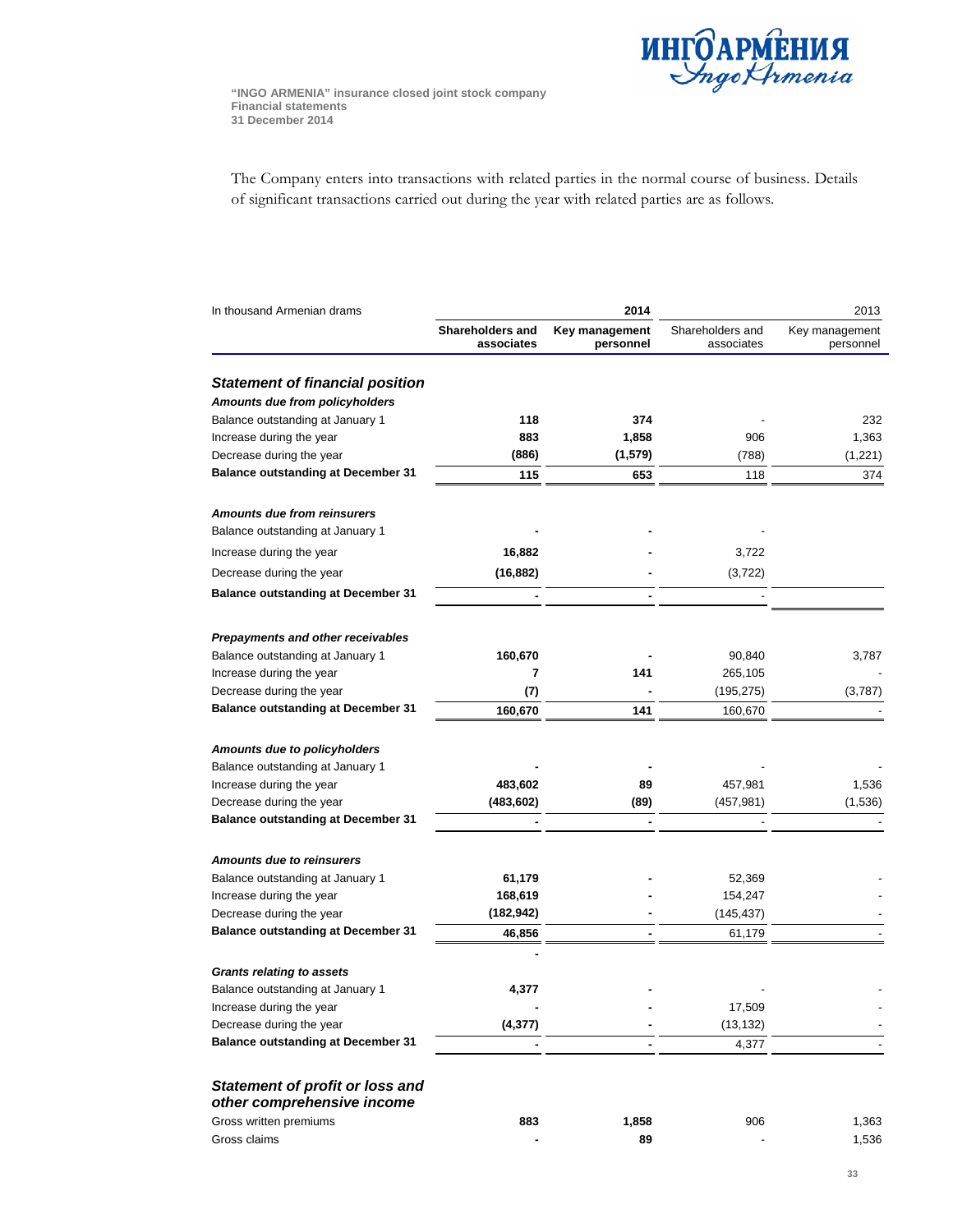

| In thousand Armenian drams            |                                | 2014                        |                                | 2013                        |
|---------------------------------------|--------------------------------|-----------------------------|--------------------------------|-----------------------------|
|                                       | Shareholders and<br>associates | Key management<br>personnel | Shareholders and<br>associates | Key management<br>personnel |
| Premiums written to reinsurers        | 166,489                        |                             | 154.247                        |                             |
| Compensation received from reinsurers | 16,882                         | -                           |                                |                             |
| <b>Other amounts</b>                  |                                |                             |                                |                             |
| Purchase of goods                     |                                | 1.574                       |                                | 6.075                       |

Compensation of key management personnel was comprised of the following:

| In thousand Armenian drams             | 2014    | 2013    |
|----------------------------------------|---------|---------|
| Salaries and other short-term benefits | 168,707 | 224,788 |
| Total key management compensation      | 168,708 | 224,788 |

### 34 Fair value measurement

The Company's Management determines the policies and procedures for unquoted available-for-sale securities and buildings.

External valuers are involved for valuation of significant assets, such as properties, involvement of external valuers is decided upon annually by the Company's Management.

At each reporting date, the Company's Management analyses the movements in the values of assets and liabilities which are required to be re-assessed as per the Company's accounting policies. For this analysis are verified the major inputs applied in the latest valuation by agreeing the information in the valuation computation to contracts and other relevant documents. The Company in conjunction with the external valuers, also compares each the changes in the fair value of each asset and liability with relevant external sources to determine whether the change is reasonable.

Financial and non-financial assets and liabilities measured at fair value in the statement of financial position are presented below. This hierarchy groups financial and non-financial assets and liabilities into three levels based on the significance of inputs used in measuring the fair value of the financial assets and liabilities. The fair value hierarchy has the following levels:

- Level 1: quoted prices (unadjusted) in active markets for identical assets or liabilities

- Level 2: inputs other than quoted prices included within Level 1 that are observable for the asset and liability, either directly (i.e. as prices) or indirectly (i.e. derived from prices)

- Level 3: inputs for the asset or liability that are not based on observable market data (unobservable inputs).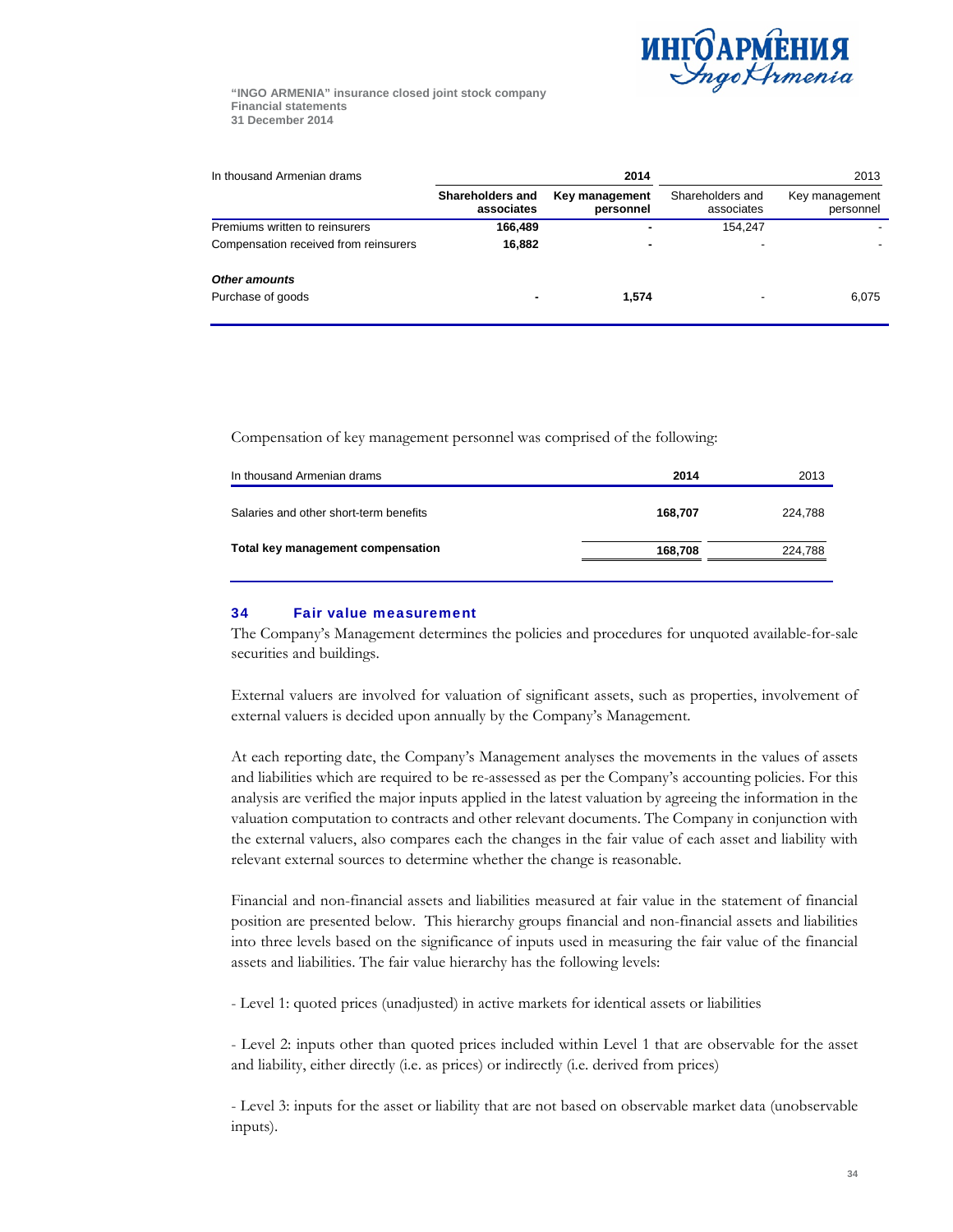

### 34.1 Financial instruments that are not measured at fair value

The table below presents the fair value of financial assets and liabilities not measured at their fair value in the statement of financial position and analyses them by the level in the fair value hierarchy into which teach fair value measurement is categorised.

#### **In thousand Armenian drams As of 31 December 2014**

|                                                  | Level 1 | Level <sub>2</sub> | Level 3 | Total fair<br>values | <b>Total carrying</b><br>amount |
|--------------------------------------------------|---------|--------------------|---------|----------------------|---------------------------------|
| <b>FINANCIAL ASSETS</b>                          |         |                    |         |                      |                                 |
| Insurance receivables                            |         | 1,242,556          |         | 1,242,556            | 1,242,556                       |
| Loans to other parties                           | ۰       | 6,515              |         | 6,515                | 6,515                           |
| Reinsurance assets                               | ۰       | 971.419            |         | 971,419              | 971,419                         |
| Amounts due from other financial<br>institutions | ۰       | 1,663,173          |         | 1,663,173            | 1,663,173                       |
| Cash and cash equivalents                        |         | 170,192            |         | 170,192              | 170,192                         |
| <b>FINANCIAL LIABILITIES</b>                     |         |                    |         |                      |                                 |
| Insurance contract liabilities                   | ٠       | 3,832,542          |         | 3,832,542            | 3,832,542                       |
| Loans from banks                                 |         | 526,296            |         | 526,296              | 526,296                         |
| Loans under repurchase<br>agreements             | ٠       | 3,711,145          |         | 3,711,145            | 3,711,145                       |
| Insurance payables                               | ٠       | 659,684            |         | 659,684              | 659,684                         |
| Other liabilities                                |         | 120,040            |         | 120,040              | 120,040                         |

|  | In thousand Armenian drams |  |
|--|----------------------------|--|

As of 31 December 2013

|                                                  |         |           |         |                   | Total carrying |
|--------------------------------------------------|---------|-----------|---------|-------------------|----------------|
|                                                  | Level 1 | Level 2   | Level 3 | Total fair values | amount         |
| <b>FINANCIAL ASSETS</b>                          |         |           |         |                   |                |
| Insurance receivables                            |         | 1,745,577 |         | 1,745,577         | 1,745,577      |
| Loans to other parties                           |         | 6,741     |         | 6,741             | 6,741          |
| Reinsurance assets                               | ۰       | 904,071   |         | 904,071           | 904.071        |
| Amounts due from other financial<br>institutions |         | 1,550,111 |         | 1,550,111         | 1,550,111      |
| Cash and cash equivalents                        |         | 133.492   |         | 133,492           | 133,492        |
| <b>FINANCIAL LIABILITIES</b>                     |         |           |         |                   |                |
| Insurance contract liabilities                   | -       | 3,666,246 |         | 3,666,246         | 3,666,246      |
| Loans from banks                                 | ۰       | 1,153,109 | ٠       | 1,153,109         | 1,153,109      |
| Loans under repurchase<br>agreements             | -       | 3,698,671 |         | 3,698,671         | 3,698,671      |
| Insurance payables                               |         | 756,099   |         | 756,099           | 756,099        |
| Other liabilities                                |         | 167,421   |         | 167,421           | 167,421        |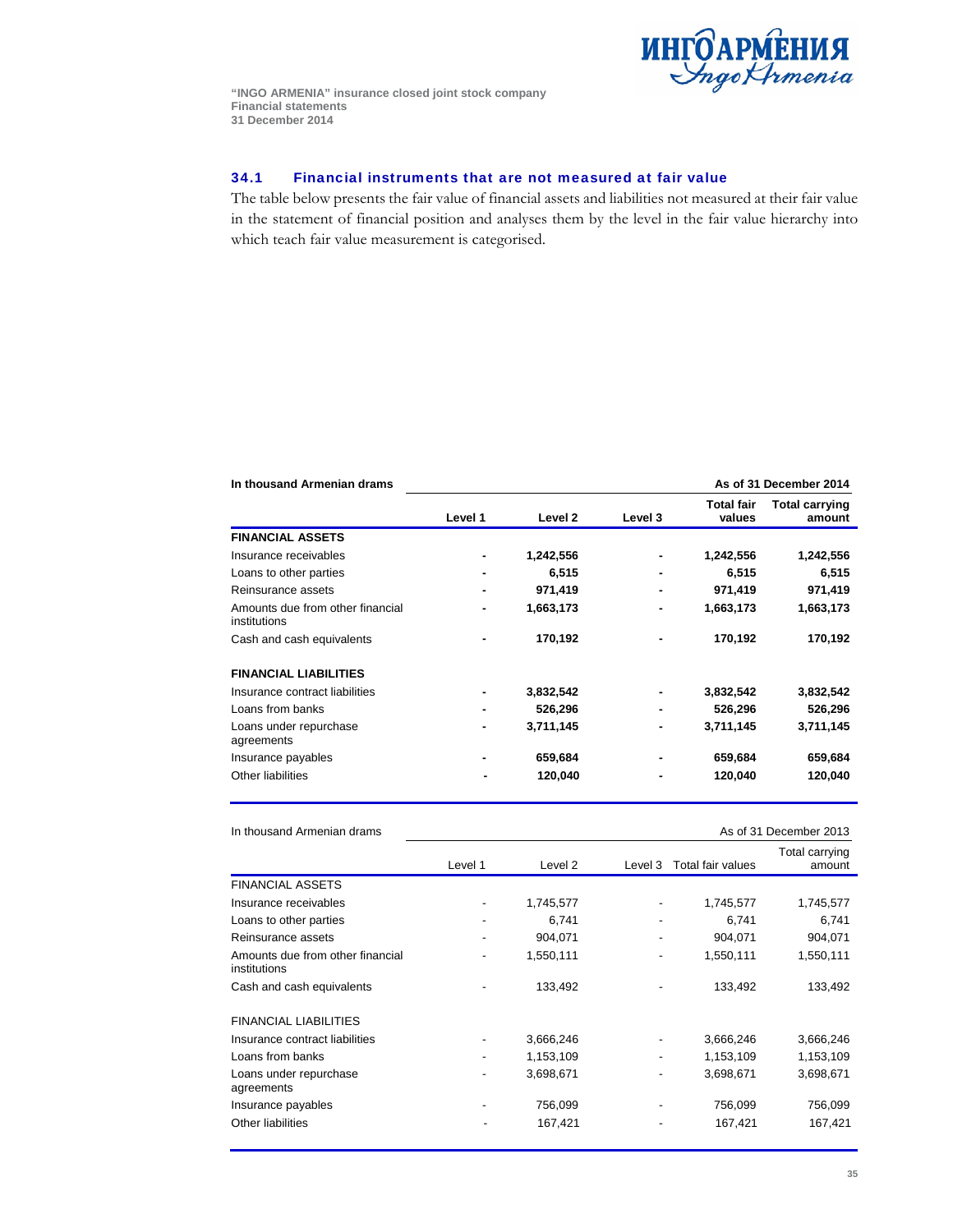

#### *Assets for which fair value approximates carrying value*

For financial assets and financial liabilities that have a short-term maturity (less than three months), it is assumed that the carrying amounts approximate to their fair value. This assumption is also applied to demand deposits, and savings accounts without a specific maturity.

### *Fixed rate financial instruments*

The fair value of fixed rate financial assets and liabilities carried at amortised cost are estimated by comparing market interest rates when they were first recognised with current market rates for similar financial instruments. The estimated fair value of fixed interest bearing deposits is based on discounted cash flows using prevailing money-market interest rates for debts with similar credit risk and maturity. The fair value of those instruments does not differ from their carrying amounts at reporting date.

### 34.2 Financial instruments that are measured at fair value

| In thousand Armenian drams                |         |                    |         | 2014      |
|-------------------------------------------|---------|--------------------|---------|-----------|
|                                           | Level 1 | Level 2            | Level 3 | Total     |
| <b>FINANCIAL ASSETS</b>                   |         |                    |         |           |
| Unlisted equity investments (Note 13, 19) |         | 5,532,184          |         | 5,532,184 |
| <b>Total</b>                              |         | 5,532,184          |         | 5,532,184 |
|                                           |         |                    |         |           |
| In thousand Armenian drams                |         |                    |         | 2013      |
|                                           | Level 1 | Level <sub>2</sub> | Level 3 | Total     |
| <b>FINANCIAL ASSETS</b>                   |         |                    |         |           |
| Unlisted equity investments (Note 13, 19) | ٠       | 6,212,845          |         | 6,212,845 |
| Total                                     |         | 6,212,845          |         | 6,212,845 |
|                                           |         |                    |         |           |

The methods and valuation techniques used for the purpose of measuring fair value are unchanged compared to the previous reporting period.

#### 34.3 Fair value measurements of non-financial assets and liabilities

| In thousand Armenian drams       |         |                |         | 2014         |
|----------------------------------|---------|----------------|---------|--------------|
|                                  | Level 1 | Level 2        | Level 3 | <b>Total</b> |
| <b>NON-FINANCIAL ASSETS</b>      |         |                |         |              |
| Property, plant and equipment    |         |                |         |              |
| <b>Buildings</b>                 |         | 1,115,683      |         | 1,115,683    |
| <b>Total</b>                     |         | 1,115,683      |         | 1,115,683    |
| <b>NON-FINANCIAL LIABILITIES</b> |         | $\blacksquare$ |         |              |
| <b>Total</b>                     |         |                |         |              |
| Net fair value                   |         | 1,115,683      |         | 1,115,683    |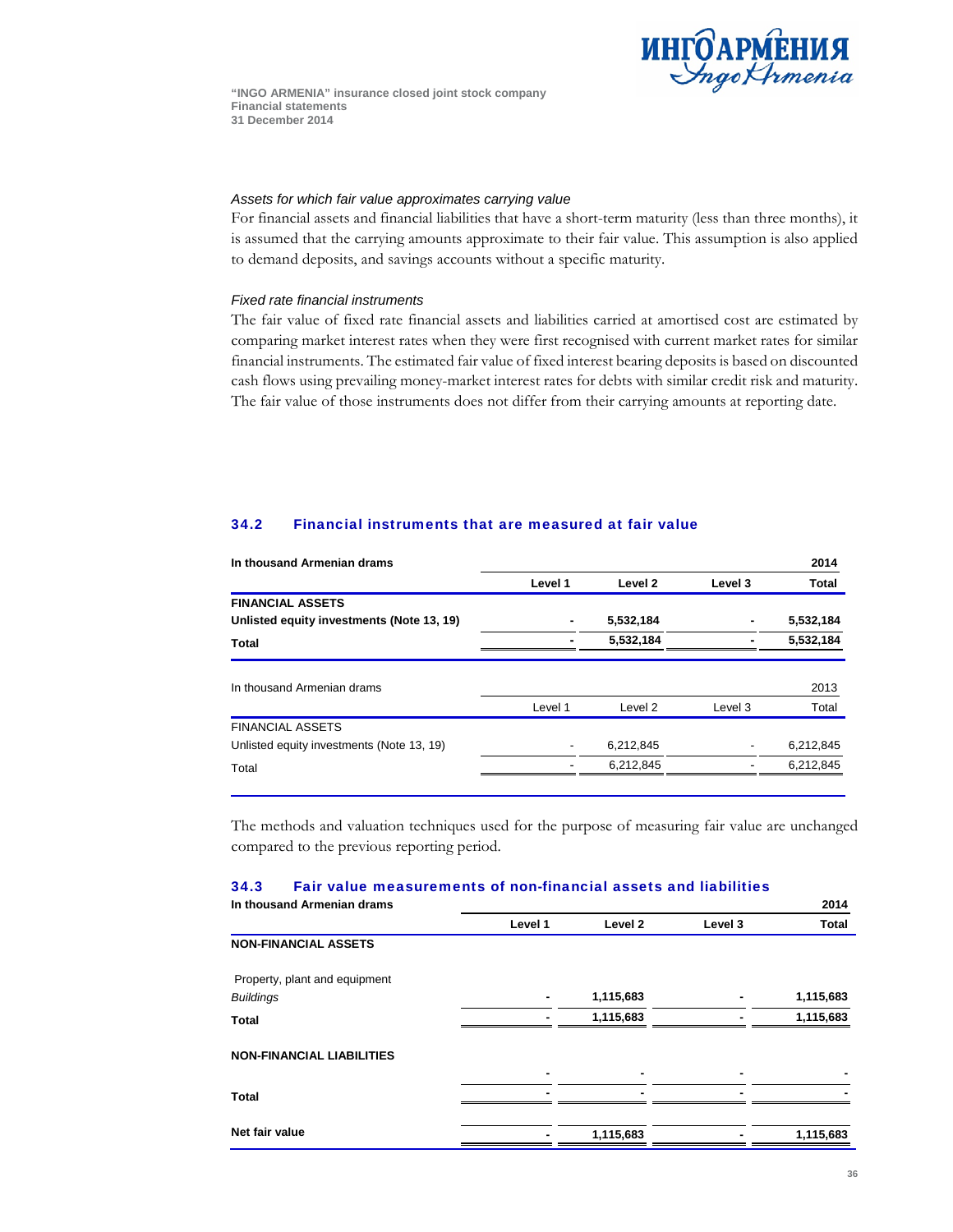

| In thousand Armenian drams    |         |           |         | 2014         |
|-------------------------------|---------|-----------|---------|--------------|
|                               | Level 1 | Level 2   | Level 3 | <b>Total</b> |
|                               |         |           |         |              |
|                               |         |           |         | 2013         |
| In thousand Armenian drams    | Level 1 | Level 2   | Level 3 | Total        |
| NON-FINANCIAL ASSETS          |         |           |         |              |
| Property, plant and equipment |         |           |         |              |
| <b>Buildings</b>              |         | 1,091,730 |         | 1,091,730    |
| Total                         |         | 1,091,730 |         | 1,091,730    |
| NON-FINANCIAL LIABILITIES     |         |           |         |              |
|                               |         |           |         |              |
| Total                         |         |           |         |              |
| Net fair value                |         | 1,091,730 |         | 1,091,730    |

Fair value of the Company's main property assets is estimated based on appraisals performed by independent, professionally-qualified property valuers. The significant inputs and assumptions are developed in close consultation with management. The valuation processes and fair value changes are reviewed by the board of directors at each reporting date.

The appraisal of the buildings owned by the Company was carried out by an independent appraiser "R V M" LLC on 21 December, 2013 using a combination of the comparative, income and cost methods. Management has based their estimate of the fair value of the building on the results of the independent appraisal.

### 35 Offsetting of financial assets and financial liabilities

In the ordinary course of business, the Company performs different operations with financial instruments which may be presented in net amounts when there is a legally enforceable right to set off the recognised amounts and there is an intention to settle on a net basis, or realise the asset and settle the liability simultaneously.

The table below presents financial assets and financial liabilities that are offset in the statement of financial position or are subject to an enforceable master netting arrangement or similar agreement that covers similar financial instruments, irrespective of whether they are offset in the statement of financial position.

| In thousand Armenian<br>drams              |                                   | Amounts offset                                         |                          | As of December 31, 2014<br>Related amounts that are not offset in<br>the statement of financial position |            |  |
|--------------------------------------------|-----------------------------------|--------------------------------------------------------|--------------------------|----------------------------------------------------------------------------------------------------------|------------|--|
|                                            | Gross<br>financial<br>liabilities | Gross<br>financial<br>assets/<br>liabilities<br>offset | Net amounts<br>presented | Financial<br>instruments not<br>recognised in the<br>statement of<br>financial position                  | <b>Net</b> |  |
| <b>FINANCIAL ASSETS</b>                    |                                   |                                                        |                          |                                                                                                          |            |  |
| Reverse repurchase<br>agreements (Note 19) | (3,711,145)                       | ٠                                                      | (3,711,145)              | 4,016,980                                                                                                | 305.835    |  |
|                                            | (3,711,145)                       | ۰                                                      | (3,711,145)              | 4,016,980                                                                                                | 305,835    |  |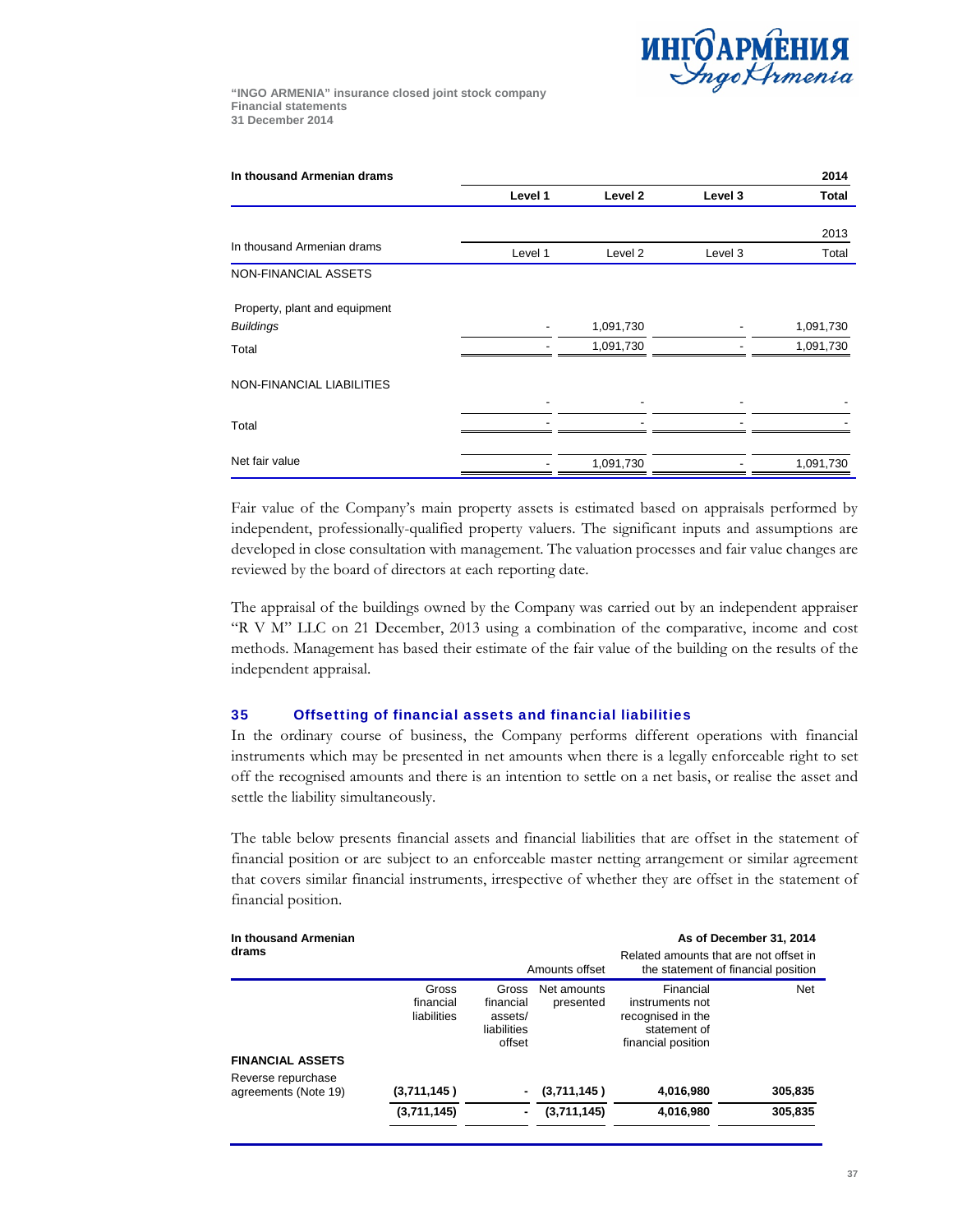

| In thousand Armenian |                | As of December 31, 2014                |
|----------------------|----------------|----------------------------------------|
| drams                |                | Related amounts that are not offset in |
|                      | Amounts offset | the statement of financial position    |

In thousand Armenian drams **As of December 31, 2013** As of December 31, 2013

|                                                     |                                              |                                                        | Amounts offset           | Related amounts that are not offset in                                                  | the statement of financial position |
|-----------------------------------------------------|----------------------------------------------|--------------------------------------------------------|--------------------------|-----------------------------------------------------------------------------------------|-------------------------------------|
|                                                     | Gross<br>financial<br>assets<br>/liabilities | Gross<br>financial<br>assets/<br>liabilities<br>offset | Net amounts<br>presented | Financial<br>instruments not<br>recognised in the<br>statement of<br>financial position | Net                                 |
| <b>FINANCIAL ASSETS</b>                             |                                              |                                                        |                          |                                                                                         |                                     |
| Reverse sale and repurchase<br>agreements (Note 19) | (3,698,671)                                  | ٠                                                      | (3,698,671)              | 3,825,577                                                                               | 126,906                             |
|                                                     | (3,698,671)                                  |                                                        | (3,698,671)              | 3,825,577                                                                               | 126,906                             |
|                                                     |                                              |                                                        |                          |                                                                                         |                                     |

### 36 Maturity analysis of assets and liabilities

The table below summarises the maturity profile of assets and liabilities of the Company based to when they are expected to be recovered or settled. See Note 37.4 for the Company's contractual undiscounted repayment obligations. For insurance contract liabilities and reinsurance assets, maturity profiles are determined based on estimated timing of net cash outflows from the recognised insurance liabilities. Unearned premiums and the reinsurers' share of unearned premiums have been excluded from the analysis as they are not contractual obligations.

| In thousand Armenian                              |           |                       |                        |                              |                     |           |                            | 2014      |
|---------------------------------------------------|-----------|-----------------------|------------------------|------------------------------|---------------------|-----------|----------------------------|-----------|
| drams                                             | Less than | <b>From</b><br>1 to 3 | <b>From</b><br>3 to 12 | <b>Subtotal</b><br>less than | From<br>1 to 5      | More than | <b>Subtotal</b><br>over 12 |           |
|                                                   | 1 month   | months                | months                 | 12 months                    | vears               | 5 years   | months                     | Total     |
| <b>ASSETS</b>                                     |           |                       |                        |                              |                     |           |                            |           |
| Insurance receivables                             | 2,228     | 43,412                | 1,071,776              | 1,117,416                    | 124,689             | 451       | 125,140                    | 1,242,556 |
| Loans to other parties                            |           | 125                   | 550                    | 675                          | 5,840               | ٠         | 5,840                      | 6,515     |
| Amounts due from financial<br>institutions        | 621,201   | 272.015               | 769.957                | 1,663,173                    |                     |           | $\overline{a}$             | 1,663,173 |
| Reinsurance assets                                |           | 161,257               |                        | 161,257                      |                     |           |                            | 161,257   |
| Securities pledged under<br>repurchase agreements |           | 68,372                | 44,773                 |                              | 113,145 2,309,261   | 1,594,574 | 3,903,835                  | 4,016,980 |
| Investments available-for-sale                    | 4,160     | 13,517                | 18,795                 | 36,472                       | 642,159             | 836,573   | 1,478,732                  | 1,515,204 |
| Cash and cash equivalents                         | 170,192   |                       |                        | 170,192                      |                     |           |                            | 170,192   |
|                                                   | 797,781   | 558,698               | 1,905,851              |                              | 3,262,330 3,081,949 | 2,431,598 | 5,513,547                  | 8,775,877 |
| <b>LIABILITIES</b>                                |           |                       |                        |                              |                     |           |                            |           |
| Insurance contract liabilities                    |           | 708,173               |                        | 708,173                      |                     |           |                            | 708,173   |
| Insurance payables                                | 256,872   | 315,190               | 83,947                 | 656,009                      | 1,205               | 2,470     | 3,675                      | 659,684   |
| Loans from banks                                  | 59,629    | 291,667               | 175,000                | 526,296                      | ۰                   | ٠         | ٠                          | 526,296   |
| Loans under repurchase<br>agreements              | 3,711,145 |                       |                        | 3,711,145                    |                     |           |                            | 3,711,145 |
| Other liabilities                                 | 120,040   |                       |                        | 120,040                      |                     |           |                            | 120,040   |
|                                                   | 4,147,686 | 1,315,030             | 258,947                | 5,721,663                    | 1,205               | 2,470     | 3,675                      | 5,725,338 |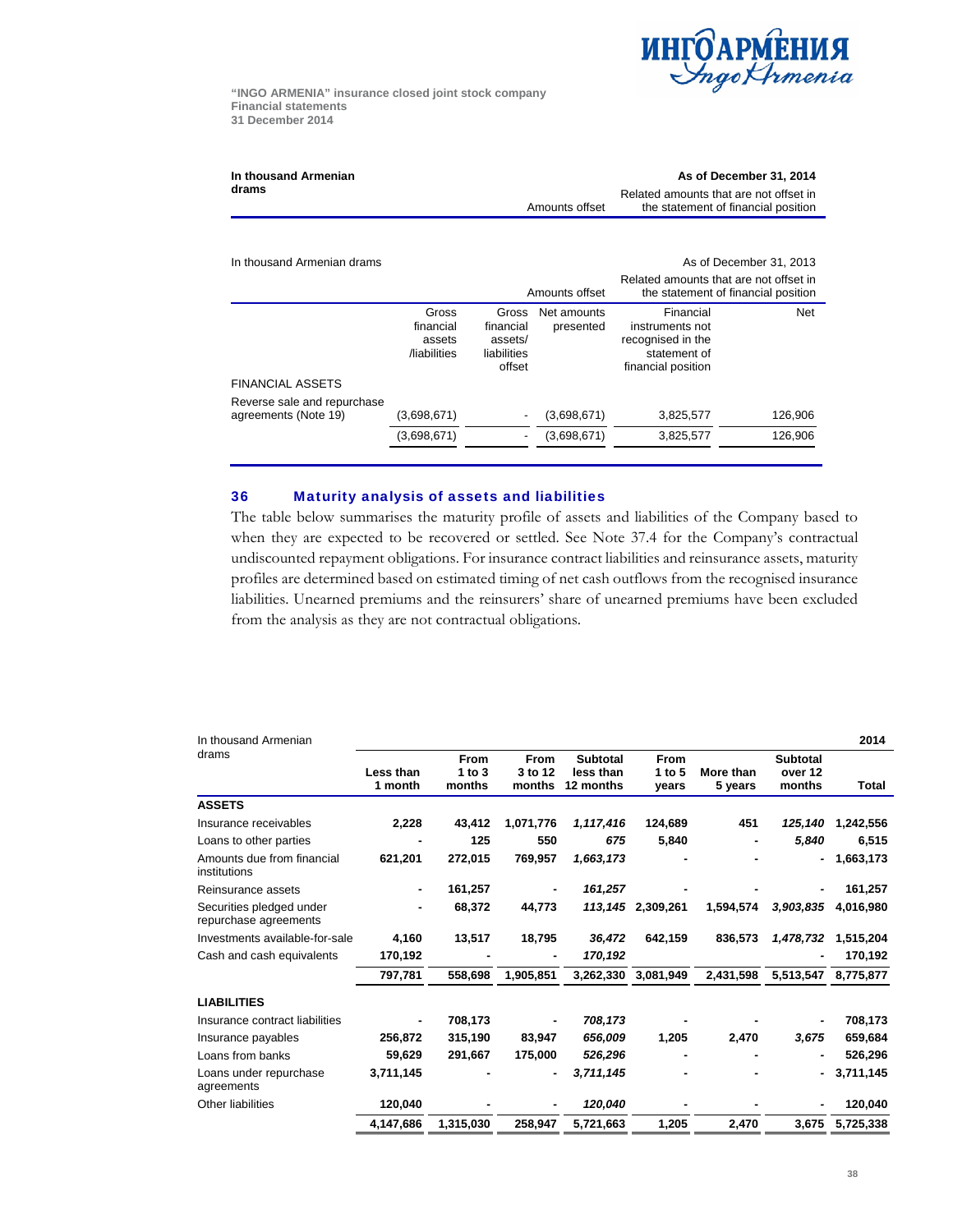

| In thousand Armenian |             |                                           |                        |                       |                       |           |                            | 2014  |
|----------------------|-------------|-------------------------------------------|------------------------|-----------------------|-----------------------|-----------|----------------------------|-------|
| drams                | Less than   | From<br>1 to $3$                          | <b>From</b><br>3 to 12 | Subtotal<br>less than | <b>From</b><br>1 to 5 | More than | <b>Subtotal</b><br>over 12 |       |
|                      | 1 month     | months                                    |                        | months 12 months      | vears                 | 5 vears   | months                     | Total |
| <b>Net position</b>  | (3,349,905) | (756.332)                                 |                        | 1,646,904 (2,459,333) | 3,080,744             | 2,429,128 | 5.509.872 3.050.539        |       |
| Accumulated gap      |             | $(3,349,905)$ $(4,106,237)$ $(2,459,333)$ |                        |                       | 621.411               | 3.050.539 |                            |       |

| In thousand Armenian drams                        |                      |                            |                           |                                    |                           |                      |                               | 2013      |
|---------------------------------------------------|----------------------|----------------------------|---------------------------|------------------------------------|---------------------------|----------------------|-------------------------------|-----------|
|                                                   | Less than 1<br>month | From<br>1 to $3$<br>months | From<br>3 to 12<br>months | Subtotal<br>less than<br>12 months | From<br>1 to $5$<br>years | More than<br>5 years | Subtotal<br>over 12<br>months | Total     |
| <b>ASSETS</b>                                     |                      |                            |                           |                                    |                           |                      |                               |           |
| Insurance receivables                             | 940,221              | 346,632                    | 205,621                   | 1,492,474                          | 253,103                   |                      | 253,103                       | 1,745,577 |
| Loans to other parties                            | 267                  | 992                        | 1,206                     | 2,465                              | 4,276                     |                      | 4,276                         | 6,741     |
| Amounts due from financial<br>institutions        | 311,623              | 126,681                    | 657,378                   | 1,095,682                          | 454,429                   |                      | 454,429                       | 1,550,111 |
| Reinsurance assets                                |                      | 76,113                     |                           | 76,113                             |                           |                      |                               | 76,113    |
| Securities pledged under<br>repurchase agreements |                      | 19,838                     | 56,385                    | 76,223                             | 3,270,648                 | 478,706              | 3,749,354                     | 3,825,577 |
| Investments available-for-sale                    |                      | 33,542                     | 44,544                    | 78.086                             | 1,498,626                 | 810,556              | 2,309,182                     | 2,387,268 |
| Cash and cash equivalents                         | 133,492              |                            |                           | 133,492                            |                           |                      |                               | 133,492   |
|                                                   | 1,385,603            | 603,798                    | 965,134                   | 2,954,535                          | 5,481,082                 | 1,289,262            | 6,770,344                     | 9,724,879 |
| <b>LIABILITIES</b>                                |                      |                            |                           |                                    |                           |                      |                               |           |
| Insurance contract liabilities                    |                      | 676,956                    |                           | 676,956                            |                           |                      |                               | 676,956   |
| Insurance payables                                | 178,017              | 578,082                    |                           | 756,099                            |                           |                      |                               | 756,099   |
| Loans from banks                                  |                      |                            | 1,153,109                 | 1,153,109                          |                           |                      |                               | 1,153,109 |
| Loans under repurchase<br>agreements              | 3,698,671            |                            |                           | 3,698,671                          |                           |                      |                               | 3,698,671 |
| Other liabilities                                 | 167,421              |                            |                           | 167,421                            |                           |                      |                               | 167,421   |
|                                                   | 4,044,109            | 1,255,038                  | 1,153,109                 | 6,452,256                          |                           |                      | $\blacksquare$                | 6,452,256 |
| Net position                                      | (2,658,506)          | (651, 240)                 | (187, 975)                | (3,497,721)                        | 5,481,082                 | 1,289,262            | 6,770,344                     | 3,272,623 |
| Accumulated gap                                   | (2,658,506)          | (3,309,746)                | (3,497,721)               |                                    | 1,983,361                 | 3,272,623            |                               |           |

### 37 Insurance and financial risk management

The Company's activities expose it to a variety of risks and those activities involve the analysis, evaluation, acceptance and management of some degree of risk or combination of risks. Taking risk is core to the financial business, and the operational risks are an inevitable consequence of being in business. The Company's aim is therefore to achieve an appropriate balance between risk and return and minimise potential adverse effects on the Company's financial performance.

The most important types of risk are insurance risk and financial risk, which includes liquidity risk, market risk and credit risk.

### 37.1 Insurance risk

The principal risk the Company faces under insurance contracts is that the actual claims and benefit payments or the timing thereof, differ from expectations. This is influenced by the frequency of claims, severity of claims, actual benefits paid and subsequent development of long-term claims. Therefore, the objective of the Company is to ensure that sufficient reserves are available to cover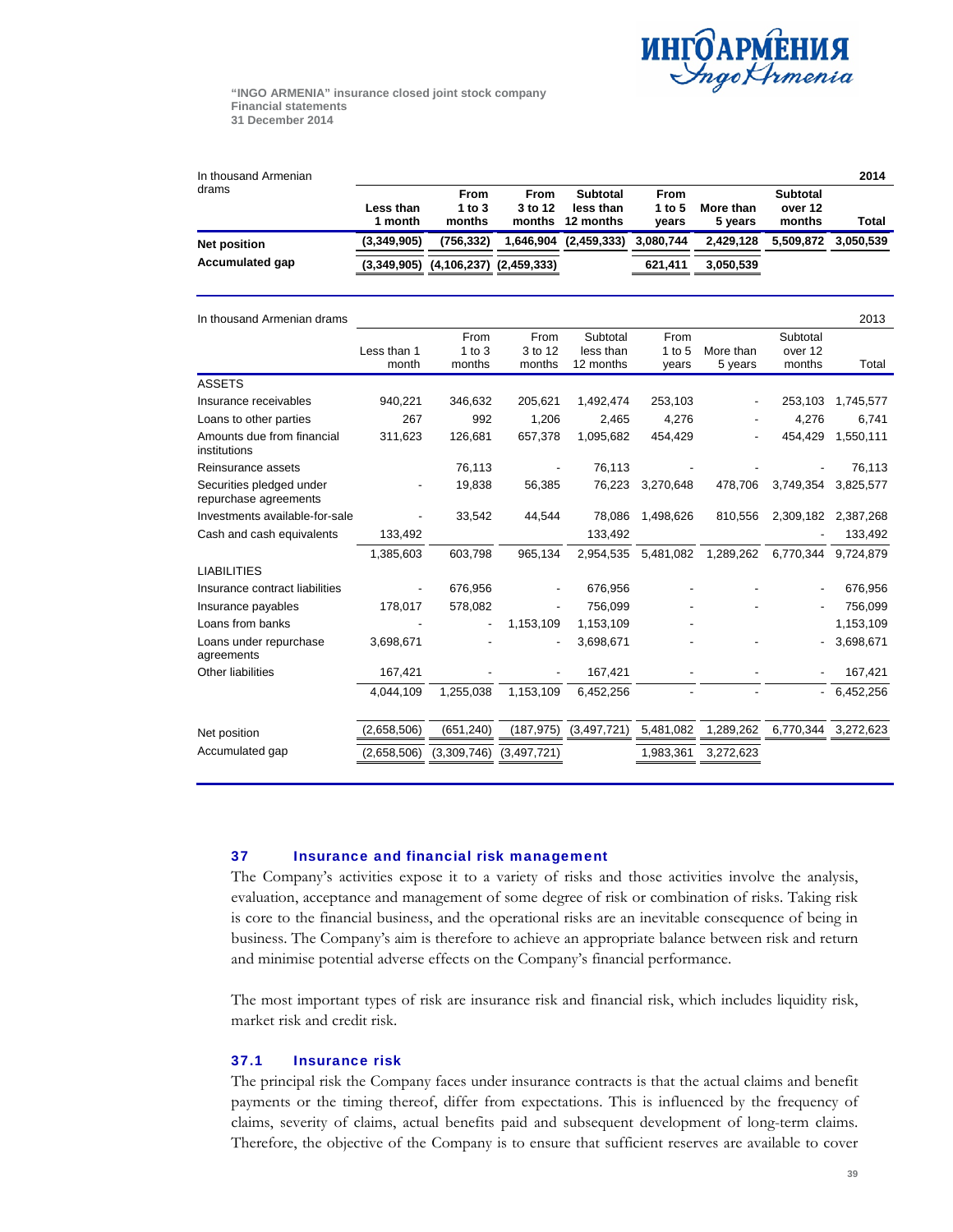

these liabilities. The above risk exposure is mitigated by diversification across a large portfolio of insurance contracts. The variability of risks is also improved by careful selection and implementation of underwriting strategy guidelines, as well as the use of reinsurance arrangements.

The Company purchases both facultative and obligatory reinsurance as part of its risks mitigation programme. Reinsurance ceded is placed on a proportional basis. The majority of proportional reinsurance is quota-share reinsurance which is taken out to reduce the overall exposure of the Company to certain classes of business

Amounts recoverable from reinsurers are estimated in a manner consistent with the outstanding claims provision and are in accordance with the reinsurance contracts. Although the Company has reinsurance arrangements, it is not relieved of its direct obligations to its policyholders and thus a credit exposure exists with respect to ceded insurance, to the extent that any reinsurer is unable to meet its obligations assumed under such reinsurance agreements. The Company's placement of reinsurance is diversified such that it is neither dependent on a single reinsurer nor are the operations of the Company substantially dependent upon any single reinsurance contract.

### 37.1.1 Insurance contracts

The Company principally issues the following types of general insurance contracts: motor (including passengers and third party liabilities), health, property, general liabilities, cargo, accident insurance and Compulsory Motor Third-Party Liability Insurance. Risks under general insurance policies usually cover twelve month duration.

The above risk exposure is mitigated by diversification across a large portfolio of insurance contracts. The variability of risks is improved by careful selection and implementation of underwriting strategies, which are designed to ensure that risks are diversified in terms of type of risk and level of insured benefits. This is largely achieved through diversification across industry sectors. Further, strict claim review policies to assess all new and ongoing claims, regular detailed review of claims handling procedures and frequent investigation of possible fraudulent claims are all policies and procedures put in place to reduce the risk exposure of the Company. The Company further enforces a policy of actively managing and promptly pursuing claims, in order to reduce its exposure to unpredictable future developments that can negatively impact the business. Inflation risk is mitigated by taking expected inflation into account when estimating insurance contract liabilities.

The purpose of these underwriting and reinsurance strategies is to limit exposure to catastrophes based on the Company's risk appetite as decided by management. The overall aim is currently to restrict the impact of a single catastrophic event to approximately 10% of shareholders' equity. The Board may decide to increase or decrease the maximum tolerances based on market conditions and other factors.

The table below sets out the concentration of insurance contract liabilities by type of contract.

| In thousand Armenian<br>drams |                                      |                       | 2014                   | 2013                                 |                       |                 |  |
|-------------------------------|--------------------------------------|-----------------------|------------------------|--------------------------------------|-----------------------|-----------------|--|
|                               | Insurance<br>contract<br>liabilities | Reinsurance<br>assets | <b>Net liabilities</b> | Insurance<br>contract<br>liabilities | Reinsurance<br>assets | Net liabilities |  |
| Accident                      | 70.198                               | (5,246)               | 64.952                 | 71.510                               | (9, 364)              | 62.146          |  |
| Health                        | 689.374                              |                       | 689.374                | 985.739                              | ٠                     | 985.739         |  |
| Motor                         | 325.692                              | (59,587)              | 266.105                | 273.239                              | (50, 199)             | 223.040         |  |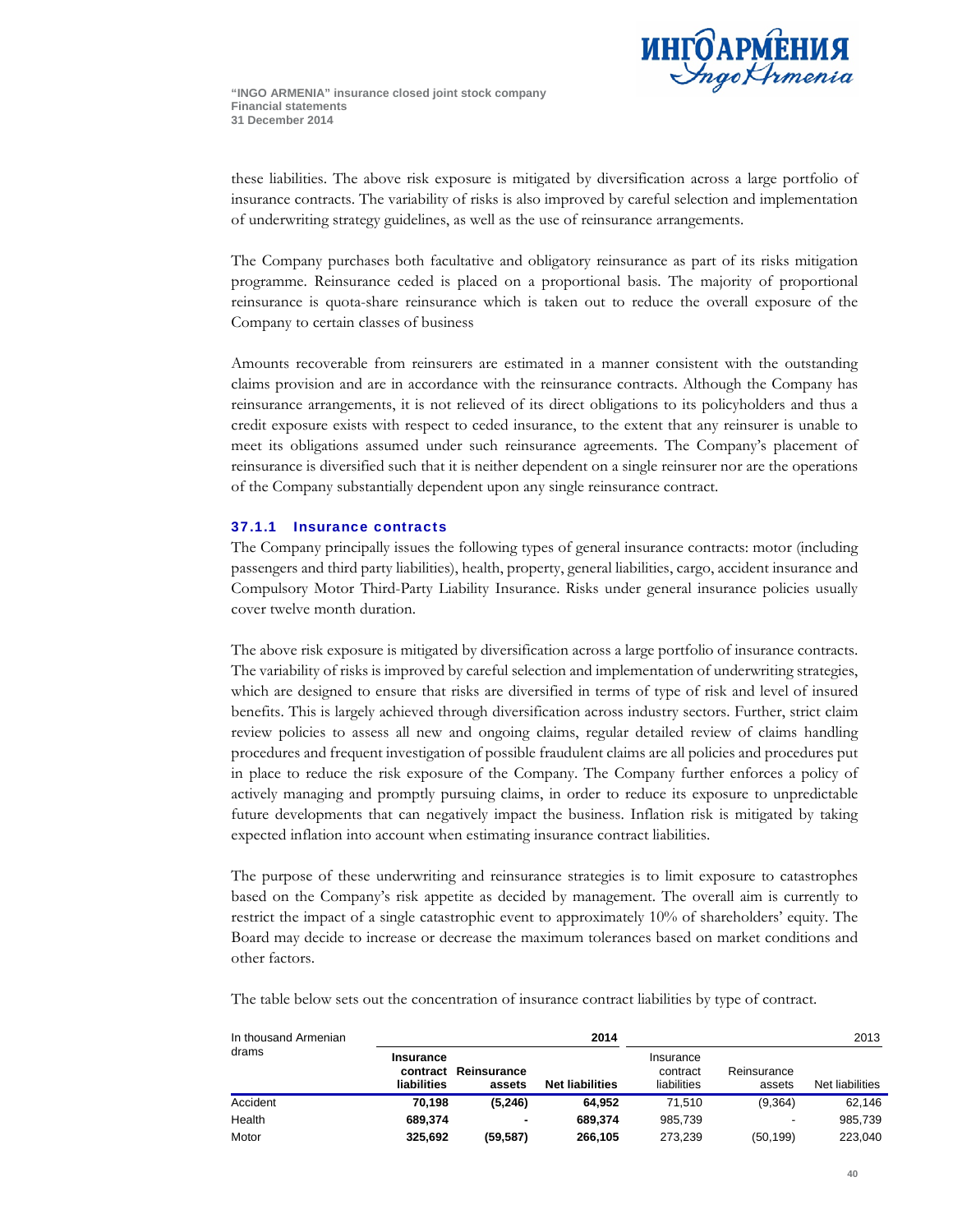

| In thousand Armenian      |                                      |                       | 2014                   |                                      |                       | 2013            |
|---------------------------|--------------------------------------|-----------------------|------------------------|--------------------------------------|-----------------------|-----------------|
| drams                     | Insurance<br>contract<br>liabilities | Reinsurance<br>assets | <b>Net liabilities</b> | Insurance<br>contract<br>liabilities | Reinsurance<br>assets | Net liabilities |
| Aircraft                  | 7,478                                | (4, 516)              | 2,962                  | 3,887                                | (2,691)               | 1,196           |
| Cargo                     | 6,332                                | (3,590)               | 2,742                  | 48,479                               | (27, 027)             | 21,452          |
| Fire and natural diseases | 854,912                              | (665,065)             | 189,847                | 839,887                              | (641, 941)            | 197,946         |
| Voluntary motor liability | 10,876                               | (3, 515)              | 7,361                  | 9,364                                | (4, 877)              | 4,487           |
| Aircraft liability        | 2,227                                | (1,206)               | 1,021                  | 1.313                                | (775)                 | 538             |
| General liability         | 142,560                              | (104, 714)            | 37,846                 | 95,446                               | (66, 529)             | 28,917          |
| Provision of quarantees   | -                                    |                       |                        | 94                                   |                       | 94              |
| <b>Financial losses</b>   | 97,461                               | (94, 154)             | 3,307                  | 73,570                               | (68, 409)             | 5,161           |
| Travel                    | 96,500                               | (29, 826)             | 66,674                 | 63,728                               | (32, 259)             | 31,469          |
| <b>CMTPL</b>              | 1,528,932                            |                       | 1,528,932              | 1,199,990                            |                       | 1,199,990       |
| At December 31            | 3,832,542                            | (971, 419)            | 2,861,123              | 3,666,246                            | (904, 071)            | 2,762,175       |
|                           |                                      |                       |                        |                                      |                       |                 |

The Company sets out the total aggregate exposure that it is prepared to accept in relation to general insurance risk concentrations. It monitors these exposures at the time of underwriting a risk.

The maximum loss, net of reinsurance that the Company accepts on each contract is 10% of total capital, in accordance with the regulations of the Central Bank of Armenia.

### *Key assumptions*

The principal assumption underlying the liability estimates is that the Company's future claims development will follow a similar pattern to past claims development experience. This includes assumptions in respect of average claim costs, claim handling costs, expected loss rations and claim numbers for each accident year. Additional qualitative judgments are used to assess the extent to which past trends may not apply in the future, for example once-off occurrence, changes in market factors such as public attitude to claiming, economic conditions, as well as internal factors such as portfolio mix, policy conditions and claims handling procedures.

Judgment is further used to assess the extent to which external factors such as judicial decisions and government legislation affect the estimates.

Other key circumstances affecting the reliability of assumptions include variation in interest rates, delays in settlement and changes in foreign currency rates.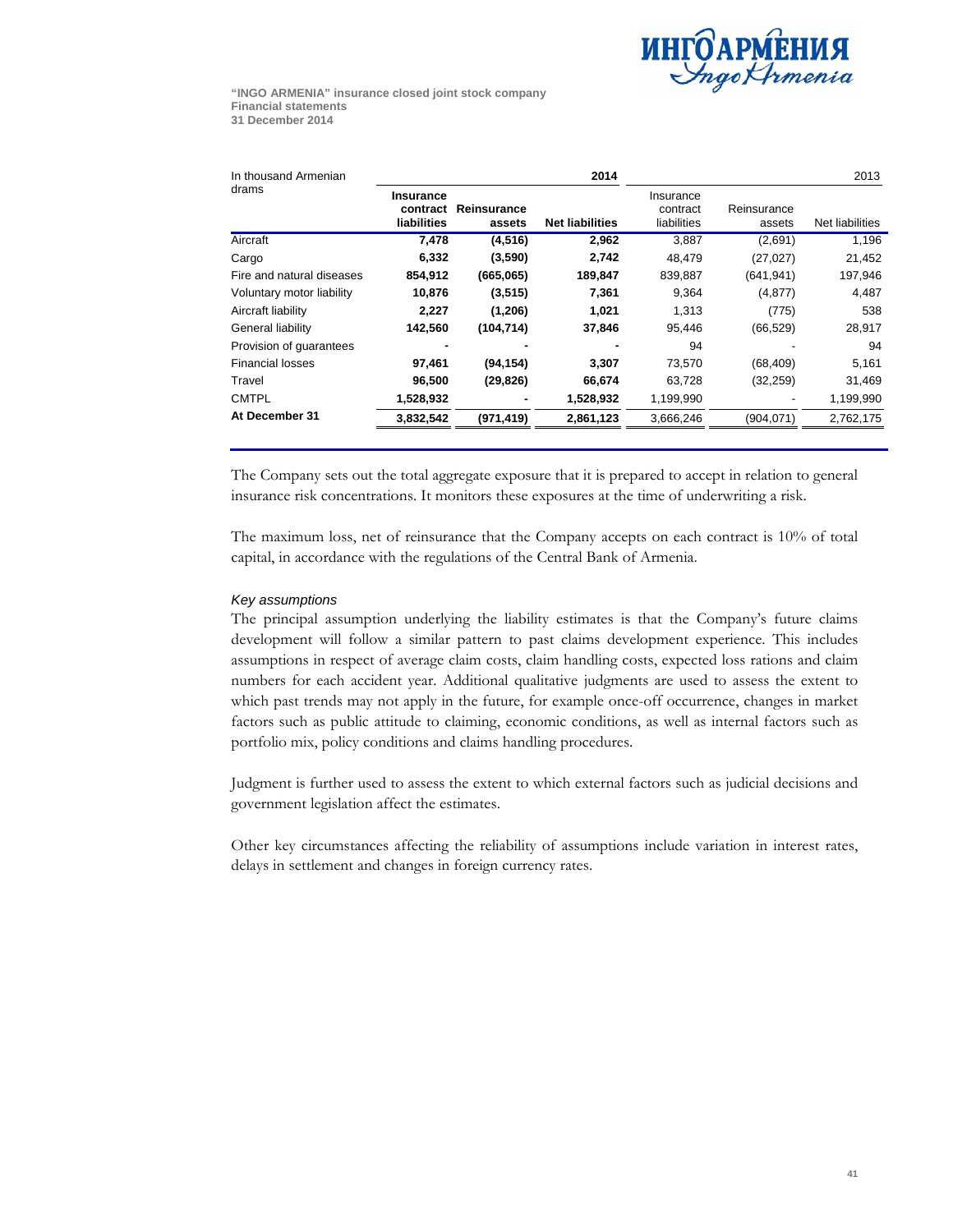

However, due to relatively new insurance market in Armenia, it difficult to predict with certainty the likely outcome of any particular claim and the ultimate cost of notified claims. The impact of many of the items affecting the ultimate costs of the loss is difficult to estimate. For these reasons the Company's management regularly reviews the statistical data, market changes and other factors for a more prudential provisioning.

#### *Sensitivities*

The insurance claim liabilities are sensitive to the key assumptions shown below. It has not been possible to quantify the sensitivity of certain assumptions such as legislative changes or uncertainty in the estimation process.

The analysis below is performed for reasonably possible movements in key assumptions with all other assumptions held constant, showing the impact on profit before tax and equity. The correlation of assumptions will have a significant effect in determining the ultimate claims liabilities, but to demonstrate the impact due to changes in assumptions, assumptions had to be changed on an individual basis.

It should be noted that movements in these assumptions are non-linear.

|                            |                            | Effect on profit before tax |                    |  |
|----------------------------|----------------------------|-----------------------------|--------------------|--|
|                            | Change in assumptions in % | <b>Gross of reinsurance</b> | Net of reinsurance |  |
| Average claim cost         | $+10$                      | (350, 026)                  | (327, 464)         |  |
|                            | $-10$                      | 350,026                     | 327,464            |  |
| Expected loss ratio        | $+10$                      | (353, 148)                  | (322,072)          |  |
|                            | $-10$                      | 353,148                     | 322,072            |  |
| In thousand Armenian drams |                            |                             | 2013               |  |
|                            |                            | Effect on profit before tax |                    |  |
|                            | Change in assumptions in % | Gross of reinsurance        | Net of reinsurance |  |
|                            |                            |                             |                    |  |
| Average claim cost         | $+10$                      | (382, 421)                  | (371, 132)         |  |
|                            | $-10$                      | 382,421                     | 371,132            |  |
| Expected loss ratio        | $+10$                      | (398, 856)                  | (388, 488)         |  |
|                            | $-10$                      | 398,856                     | 388,488            |  |
|                            |                            |                             |                    |  |

**In thousand Armenian drams 2014**

#### *Claims development table*

The following tables show the estimate cumulative incurred claims, including both claims notified and IBNR for each successive accident year at each balance sheet date, together with cumulative payments to date.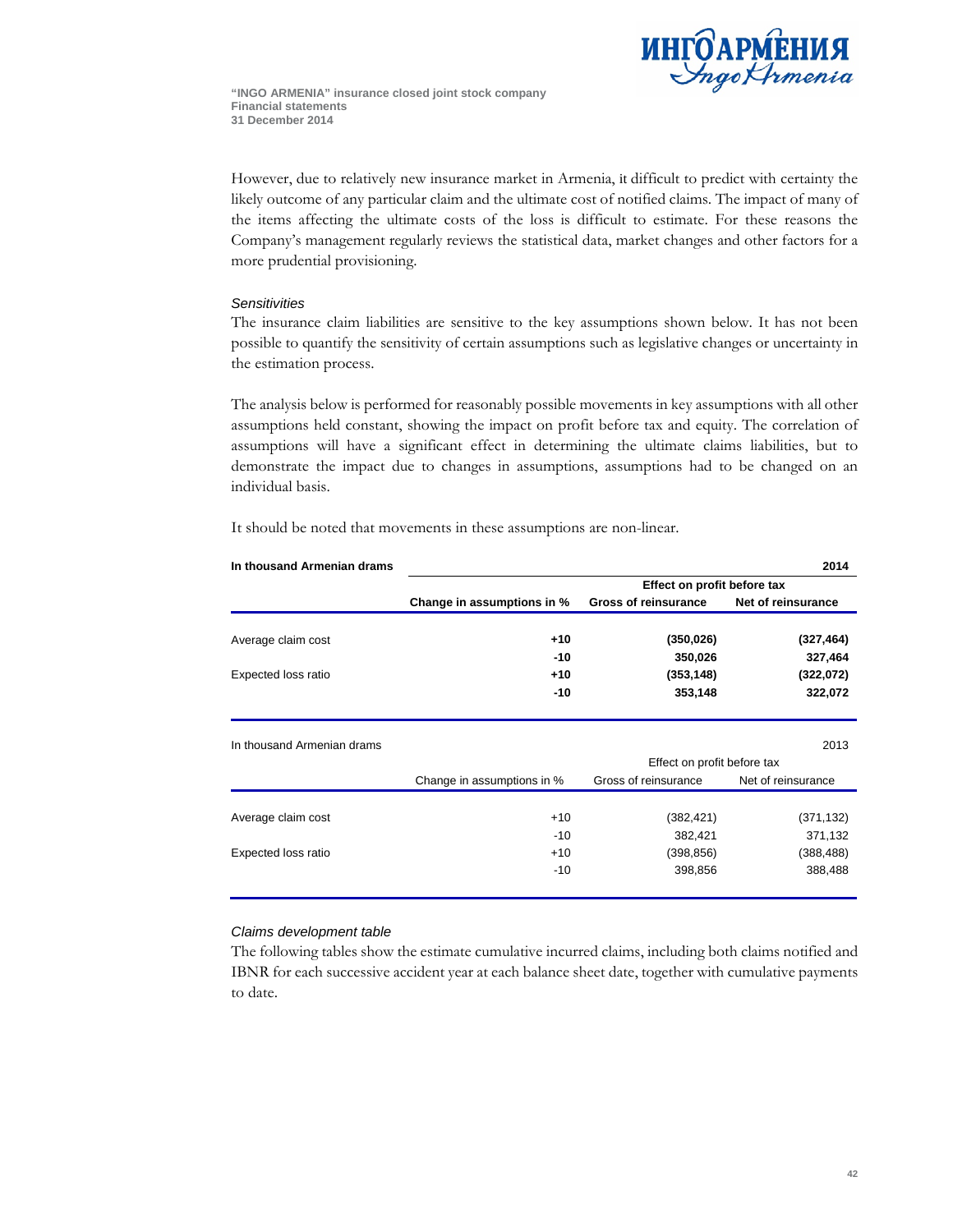

Gross insurance contract liabilities for 2014 are developed as follows:

| In thousand Armenian drams                                          | 2011          | 2012        | 2013          | 2014        | Total          |
|---------------------------------------------------------------------|---------------|-------------|---------------|-------------|----------------|
| <b>Current estimate of cumulative</b><br>claims incurred            |               |             |               |             |                |
| At end of accident year                                             | 1,942,166     | 3,633,261   | 3,800,883     | 3,613,282   | 12,989,592     |
| One year later                                                      | 1,950,805     | 3,870,080   | 3,684,982     |             | 9,505,867      |
| Two years later                                                     | 1,922,691     | 3,887,415   |               |             | 5,810,106      |
| Three years later                                                   | 1,925,639     |             |               |             | 1,925,639      |
| <b>Current estimate of cumulative</b><br>claims incurred            | 1,925,639     | 3,887,415   | 3,684,982     | 3,613,282   | 13,111,318     |
| <b>Cumulative payments to date</b>                                  |               |             |               |             |                |
| At end of accident year                                             | (1, 566, 395) | (3,216,890) | (3, 149, 624) | (2,953,271) | (10,886,180)   |
| One year later                                                      | (1,903,302)   | (3,844,383) | (3,656,358)   |             | (9,404,043)    |
| Two years later                                                     | (1,922,691)   | (3,868,052) |               |             | (5,790,743)    |
| Three years later                                                   | (1,925,464)   |             |               |             | (1,925,464)    |
| <b>Cumulative payments to date</b>                                  | (1,925,464)   | (3,868,052) | (3,656,358)   | (2,953,271) | (12, 403, 145) |
| Total gross insurance contract<br>liabilities per the balance sheet | 175           | 19,363      | 28,624        | 660,011     | 708,173        |

Insurance contract liabilities for 2014 net of reinsurance:

| In thousand Armenian drams                                        | 2011        | 2012          | 2013        | 2014        | Total          |
|-------------------------------------------------------------------|-------------|---------------|-------------|-------------|----------------|
| <b>Current estimate of cumulative</b><br>claims incurred          |             |               |             |             |                |
| At end of accident year                                           | 1,684,613   | 3,509,751     | 3,664,909   | 3,270,827   | 12,130,100     |
| One year later                                                    | 1,766,793   | 3,746,816     | 3,601,447   |             | 9,115,056      |
| Two years later                                                   | 1,748,964   | 3,760,285     |             |             | 5,509,249      |
| Three years later                                                 | 1,735,030   |               |             |             | 1,735,030      |
| <b>Current estimate of cumulative</b><br>claims incurred          | 1,735,030   | 3,760,285     | 3,601,447   | 3,270,827   | 12,367,589     |
| <b>Cumulative payments to date</b>                                |             |               |             |             |                |
| At end of accident year                                           | (1,463,832) | (3, 130, 965) | (3,085,970) | (2,760,945) | (10, 441, 712) |
| One year later                                                    | (1,730,057) | (3,724,912)   | (3,580,202) |             | (9,035,170)    |
| Two years later                                                   | (1,748,964) | (3,744,672)   |             |             | (5,493,636)    |
| Three years later                                                 | (1,734,854) |               |             |             | (1,734,854)    |
| Cumulative payments to date                                       | (1,734,854) | (3,744,672)   | (3,580,202) | (2,760,945) | (11,820,673)   |
| Total net insurance contract<br>liabilities per the balance sheet | 176         | 15,613        | 21,245      | 509,882     | 546,916        |

### 37.2 Credit risk

The Company takes on exposure to credit risk. Key areas where the Company is exposed to credit risk are: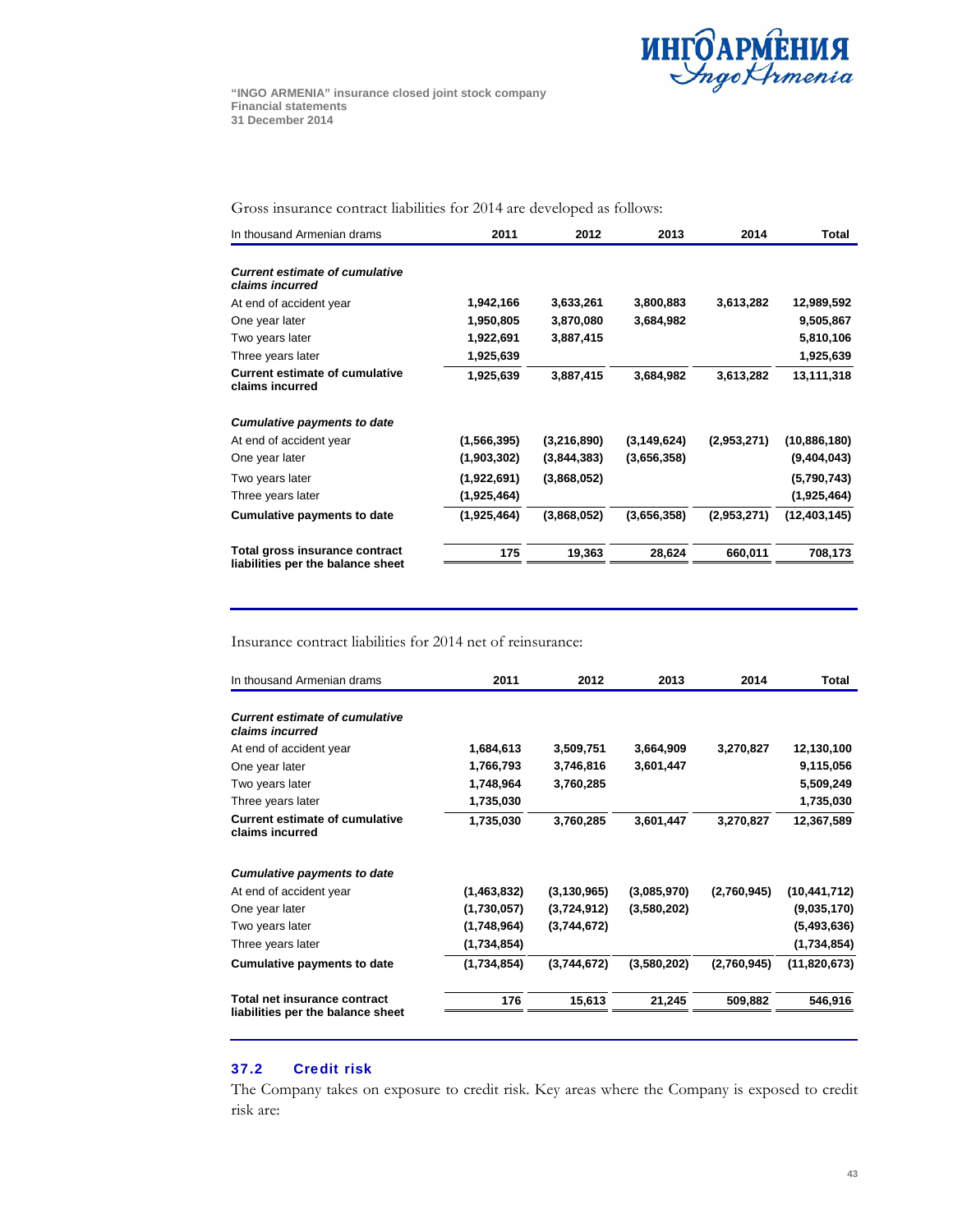

Debt securities and bank accounts;

Amounts to from financial institutions;

Reinsurers' share of insurance liabilities;

Amounts due from reinsurers in respect of claims already paid;

Amounts due from insurance contract holders;

Amounts due from insurance intermediaries.

In the further credit risk disclosures the reinsurer's part in provision for unearned premiums is excluded from reinsurance assets, as it is not a financial asset.

#### 37.2.1 Maximum exposure to credit risk

The carrying amounts of the Company's financial assets best represent the maximum exposure to credit risk related to them, without taking account of any collateral held or other credit enhancements.

### 37.2.2 Risk concentrations of the maximum exposure to credit risk

*Ratings* 

The table below provides information regarding the credit risk exposure of the Company at 31 December 2014 by classifying assets according to credit ratings of the counterparties.

| In thousand Armenian drams                        | $A+$           | AA     | AA-            | <b>BBB</b> | BBB+   | A1             | BBB- | А-                       | Not rated    | <b>Total</b> |
|---------------------------------------------------|----------------|--------|----------------|------------|--------|----------------|------|--------------------------|--------------|--------------|
|                                                   |                |        |                |            |        |                |      |                          |              |              |
| Insurance receivables                             | 35,862         |        | ۰.             | 24         | 27,411 | ۰              |      |                          | $-1,179,259$ | 1,242,556    |
| Loans to other parties                            | $\blacksquare$ |        | $\blacksquare$ |            |        | ۰              |      | ٠                        | 6,515        | 6,515        |
| Reinsurance assets                                | 35,484         | 14,709 | 7,254          | 270        | 25,654 | 1,413          | 707  | 29,424                   | 46.342       | 161,257      |
| Amounts due from financial institutions           | -              |        |                |            |        | ٠              |      | ٠                        | 1,663,173    | 1,663,173    |
| Securities pledged under repurchase<br>agreements | ٠              |        |                |            |        | ۰              |      | ٠                        | 4,016,980    | 4,016,980    |
| Investments available-for-sale                    |                |        |                |            |        | $\blacksquare$ |      |                          | $-1,515,204$ | 1,515,204    |
| Cash and cash equivalents                         |                |        |                |            |        | ۰              |      | ٠                        | 170.192      | 170,192      |
| As at 31 December 2014                            | 71,346         | 14,709 | 7,254          | 294        | 53,065 | 1,413          | 707  | 29.424                   | 8,597,665    | 8,775,877    |
| As at 31 December 2013                            | 50,497         | 628    | 715            |            | 25,090 | ٠              |      | $\overline{\phantom{0}}$ | 9,647,949    | 9,724,879    |
|                                                   |                |        |                |            |        |                |      |                          |              |              |

### 37.2.3 Risk limit control and mitigation policies

The Company has a credit risk policy setting out the assessment and determination of what constitutes credit risk for the Company. The policy is regularly reviewed for pertinence and for changes in the risk environment.

Reinsurance is used to manage insurance risk. This does not, however, discharge the Company's liability as primary insurer. If a reinsurer fails to pay a claim for any reason, the Company remains liable for the payment to the policyholder. Reinsurance is placed with counterparties that have a good credit rating and concentration of risk is avoided by following policy guidelines in respect of counterparties' limits that are set each year by the Board and are subject to regular reviews. The creditworthiness of reinsurers is considered on an annual basis by reviewing their financial strength prior to finalisation of any contract.

#### 37.2.4 Impairment and provisioning policies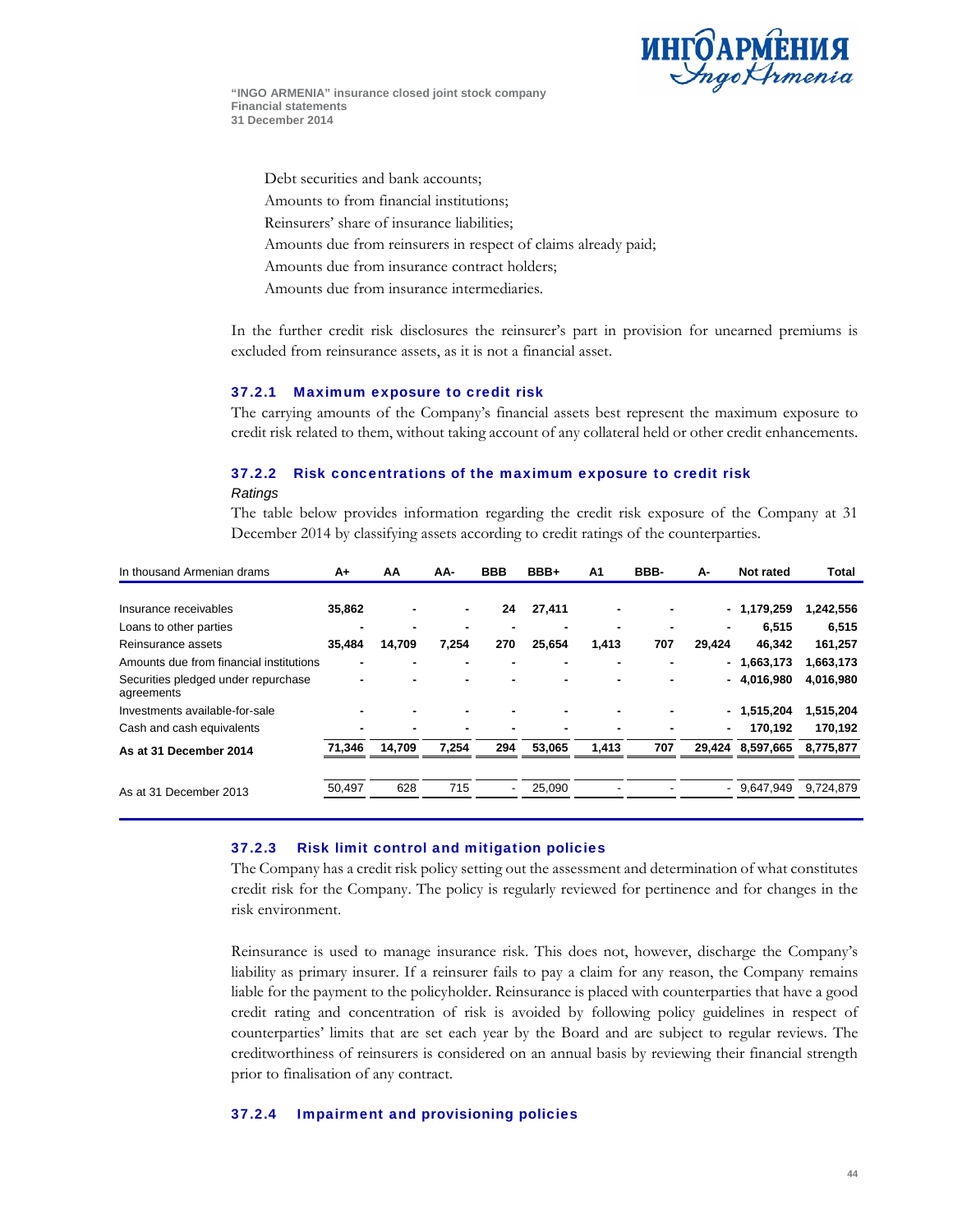

The main considerations for the financial assets impairment assessment include whether any payments are overdue by more than 90 days or there are any known difficulties in the cash flows of counterparties, credit rating downgrades, or infringement of the original terms of the contract. The Company addresses impairment assessment into areas: individually assessed allowances and collectively assessed allowances.

#### *Past due but not impaired financial assets*

Past due financial assets include those that are only past due by a few days.

As at 31 December 2014 the Company doesn't have any past due but not impaired financial assets (2013: nil)

#### *Impaired financial assets*

At 31 December 2014 there are impaired financial assets of AMD 394,911 thousand (2013: AMD 162,688 thousand).

No collateral is held as security for any past due or impaired assets.

### 37.3 Market risk

Market risk is the risk that the fair value or future cash flows of financial instruments will fluctuate due to changes in market variables such as interest rates and foreign exchange rates. Market risk comprises three types of risk: interest rate risk and currency risk.

 Except for the concentrations within foreign currency, the Company has no significant concentration of market risk.

#### 37.3.1 Interest rate risk

Interest rate risk arises from the possibility that changes in interest rates will affect future cash flows or the fair values of financial instruments. The Board has established limits on the interest rate gaps for stipulated periods.

Floating rate instruments expose the Company to cash flow interest risk, whereas fixed interest rate instruments expose the Company to fair value interest risk.

The sensitivity of the statement of comprehensive income is the effect of the assumed changes in interest rates on the net interest income for one year, based on the floating rate non-trading financial assets and financial liabilities held at 31 December 2014 including the effect of hedging instruments. The total sensitivity of equity is based on the assumption that there are parallel shifts in the yield curve, while the analysis by maturity band displays the sensitivity to non-parallel changes.

| In thousand Armenian drams |                              |                                             |                     |                          |                      |                         | 2014         |
|----------------------------|------------------------------|---------------------------------------------|---------------------|--------------------------|----------------------|-------------------------|--------------|
|                            |                              |                                             |                     | Sensitivity of equity    |                      |                         |              |
| Currency                   | Change in<br>basis<br>points | Sensitivity<br>of net<br>interest<br>income | Up to $6$<br>months | 6<br>months<br>to 1 year | 1 year to<br>5 years | More<br>than 5<br>years | <b>Total</b> |
| <b>AMD</b>                 | +1                           | (5, 250)                                    | $\blacksquare$      | $\sim$                   | (76, 456)            | (137, 162)              | (218, 868)   |
| <b>AMD</b>                 | -1                           | 5,250                                       | ٠                   | ۰                        | 73,849               | 125,016                 | 204,115      |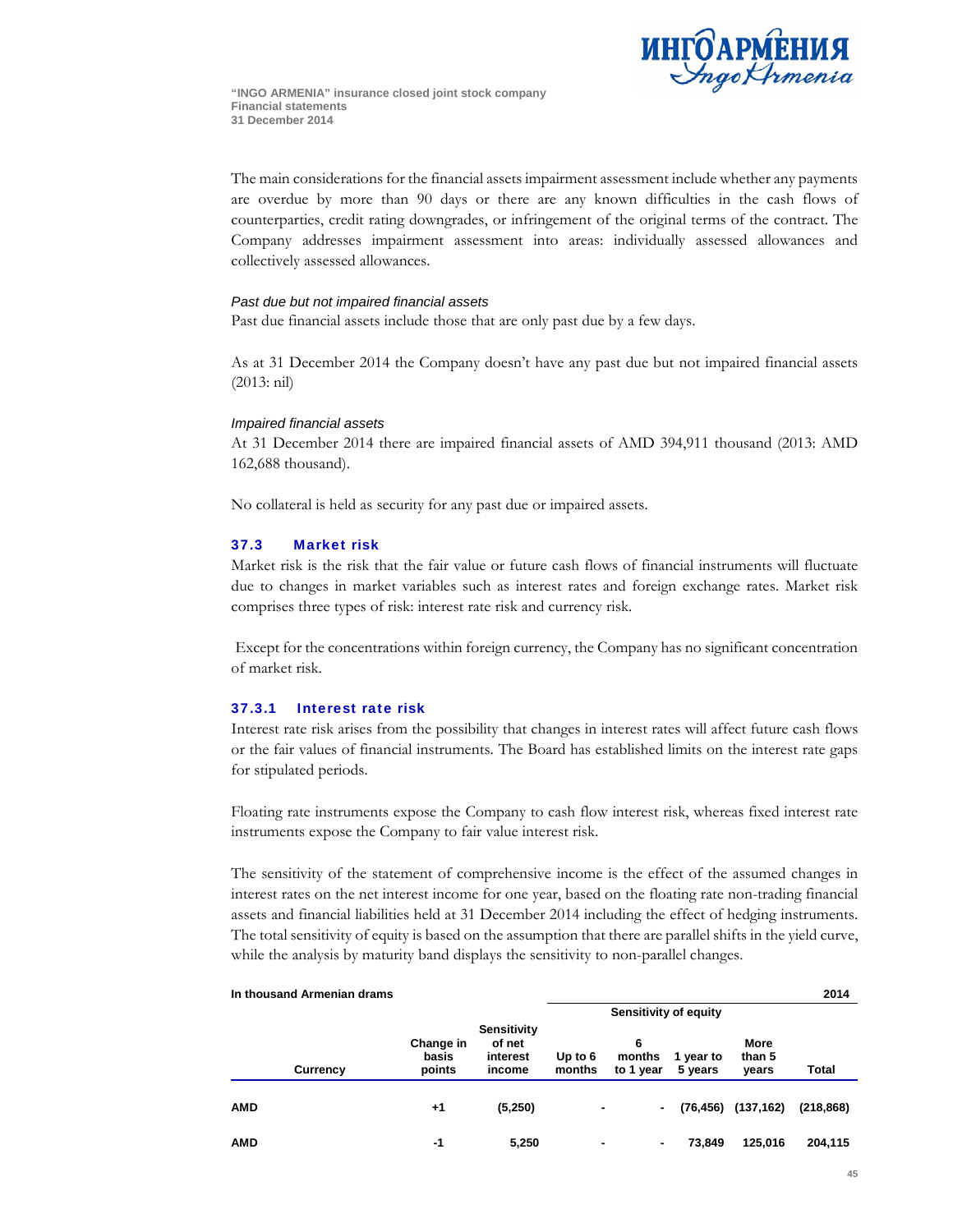

| In thousand Armenian drams |                              |                                          |                   |                       |         |                | 2014  |
|----------------------------|------------------------------|------------------------------------------|-------------------|-----------------------|---------|----------------|-------|
|                            |                              |                                          |                   | Sensitivity of equity |         |                |       |
|                            | Change in<br>basis<br>points | <b>Sensitivity</b><br>of net<br>interest | Up to 6<br>months | months<br>to 1 year   | vear to | More<br>than 5 | Total |
| Currency                   |                              | income                                   |                   |                       | 5 vears | years          |       |

| In thousand Armenian drams |                           |                     |                       |                               |                      | 2013     |
|----------------------------|---------------------------|---------------------|-----------------------|-------------------------------|----------------------|----------|
|                            |                           |                     | Sensitivity of equity |                               |                      |          |
| Currency                   | Change in<br>basis points | Up to $6$<br>months | to 1 year             | 6 months 1 year to 5<br>years | More than<br>5 years | Total    |
| AMD                        | $+1$                      | (7,000)             | (3)                   | $\overline{\phantom{a}}$      | (118, 713)           | (78,009) |
| AMD                        | -1                        | 7,000               | 3                     | ٠                             | 123.009              | 86,406   |
|                            |                           |                     |                       |                               |                      |          |

### 37.3.2 Currency risk

Currency risk is the risk that the value of a financial instrument will fluctuate due to changes in foreign exchange rates. The Board of Directors has set limits on positions by currency.

The tables below indicate the currencies to which the Company had significant exposure at 31 December 2014 on its non-trading monetary assets and liabilities and its forecast cash flows. The analysis calculated the effect of a reasonably possible movement of the currency rate against the Armenian dram, with all other variables held constant on the statement of comprehensive income (due to the fair value of currency sensitive non-trading monetary assets and liabilities) and equity. A negative amount in the table reflects a potential net reduction in the statement of comprehensive income while a positive amount reflects a net potential increase.

| In thousand Armenian drams | 2014<br>2013                       |                                          |                                    |                                |  |  |  |
|----------------------------|------------------------------------|------------------------------------------|------------------------------------|--------------------------------|--|--|--|
| Currency                   | Change in<br>currency rate<br>in % | <b>Effect on</b><br>profit before<br>tax | Change in<br>currency rate in<br>% | Effect on profit<br>before tax |  |  |  |
| <b>USD</b>                 | +5                                 | (463)                                    | +5                                 | (733)                          |  |  |  |
| <b>USD</b>                 | -5                                 | 463                                      | -5                                 | (733)                          |  |  |  |

The Company's exposure to foreign currency exchange risk is as follow:

| In thousand Armenian drams             | Armenian<br>Dram | Freely<br>convertible<br>currencies | Non-freely<br>convertible<br>currencies | Total     |
|----------------------------------------|------------------|-------------------------------------|-----------------------------------------|-----------|
| <b>ASSETS</b><br>Insurance receivables | 1,242,556        | $\blacksquare$                      | $\blacksquare$                          | 1.242.556 |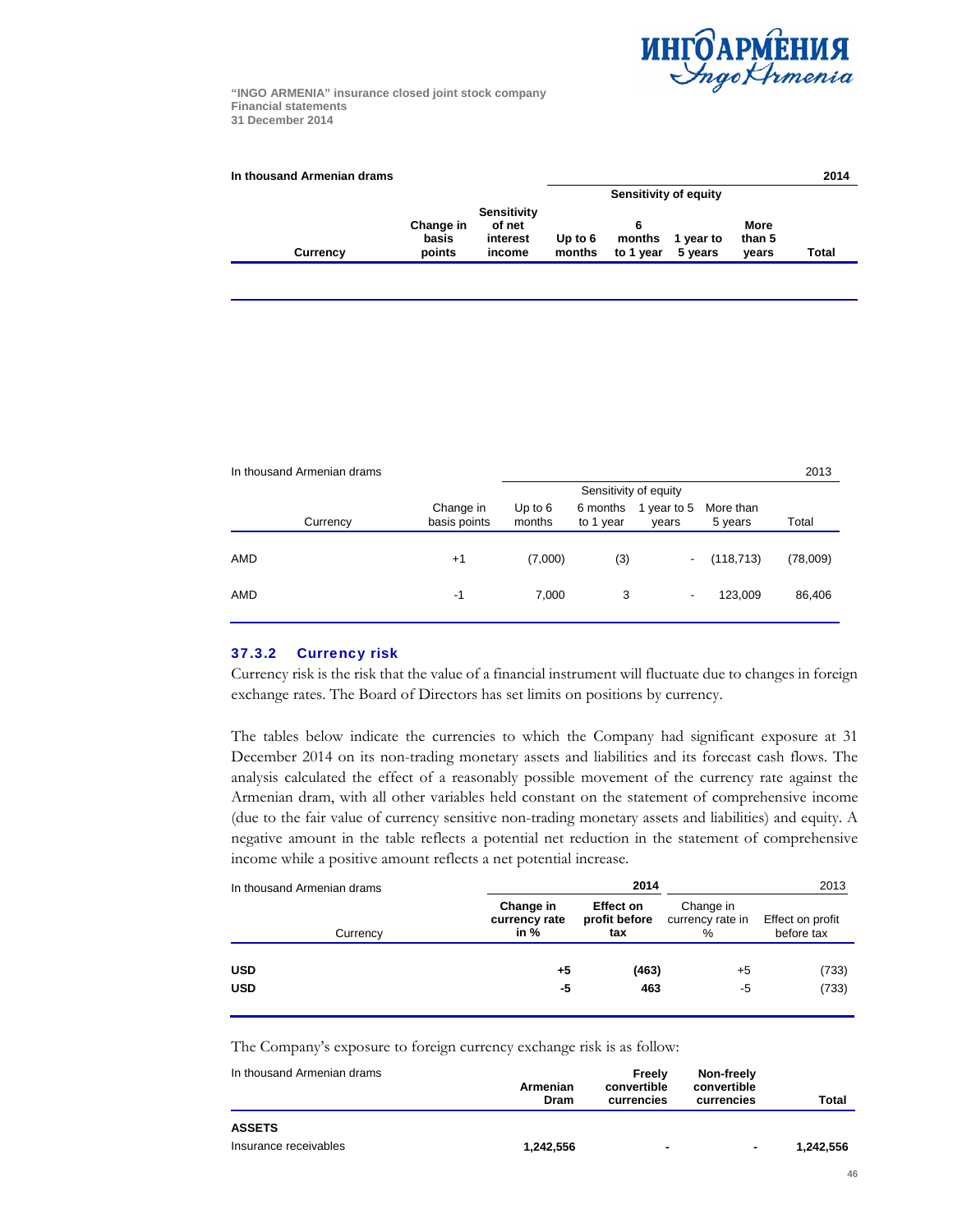

| In thousand Armenian drams                     | Armenian  | Freely<br>convertible | Non-freely<br>convertible |           |
|------------------------------------------------|-----------|-----------------------|---------------------------|-----------|
|                                                | Dram      | currencies            | currencies                | Total     |
| Loans to other parties                         | 6,515     |                       |                           | 6,515     |
| Amounts due from other financial institutions  | 1,663,173 |                       |                           | 1,663,173 |
| Reinsurance assets                             | 161,257   |                       |                           | 161,257   |
| Securities pledged under repurchase agreements |           |                       |                           |           |
|                                                | 4,016,980 |                       |                           | 4,016,980 |
| Investments available-for-sale                 | 1,515,204 |                       |                           | 1,515,204 |
| Cash and cash equivalents                      | 110,658   | 59,534                |                           | 170,192   |
| <b>Total assets</b>                            | 8,716,343 | 59.534                |                           | 8,775,877 |
| Liabilities                                    |           |                       |                           |           |
| Insurance contract liabilities                 | 708,173   |                       |                           | 708,173   |
| Insurance payables                             | 599,834   | 59,850                |                           | 659,684   |
| Loans from banks                               | 526,296   |                       |                           | 526,296   |
| Loans under repurchase agreements              | 3,711,145 |                       |                           | 3,711,145 |
| Other liabilities                              | 111,104   | 8,936                 |                           | 120,040   |
| <b>Total liabilities</b>                       | 5,656,552 | 68,786                |                           | 5,725,338 |
| Net position as at 31 December 2014            | 3,059,791 | (9,252)               |                           | 3,050,539 |
|                                                |           |                       |                           |           |
| Total financial assets                         | 9,673,465 | 51,414                |                           | 9,724,879 |
| <b>Total financial liabilities</b>             | 6,386,176 | 66,080                |                           | 6,452,256 |
| Net position as at 31 December 2013            | 3,287,289 | (14, 666)             |                           | 3,272,623 |

Freely convertible currencies represent mainly US dollar amounts, but also include currencies from other OECD countries. Non-freely convertible amounts relate to currencies of CIS countries, excluding Republic of Armenia. The reinsurer's part in provision for unearned premiums is excluded from reinsurance assets, as it is not a financial asset.

### 37.4 Liquidity risk

Liquidity risk is the risk that the Company will be unable to meet its payment obligations when they fall due under normal and stress circumstances. To limit this risk, management has arranged diversified funding sources in addition to its core deposit base, manages assets with liquidity in mind, and monitors future cash flows and liquidity on a daily bases. This incorporates an assessment of expected cash flows and the availability of high grade collateral which could be used to secure additional funding if required.

The Company maintains a portfolio of highly marketable and diverse assets that can be easily liquidated in the event of an unforeseen interruption of cash flow. The Company also has committed lines of credit that it can access to meet liquidity needs. The liquidity position is assessed and managed under a variety of scenarios, giving due consideration to stress factors relating to both the market in general and specifically to the Company.

The liquidity management of the Company requires considering the level of liquid assets necessary to settle obligations as they fall due; maintaining access to a range of funding sources; maintaining funding contingency plans and monitoring balance sheet liquidity ratios against regulatory requirements. The Company calculates the liquidity ratio in accordance with the requirement of the Central Bank of Armenia.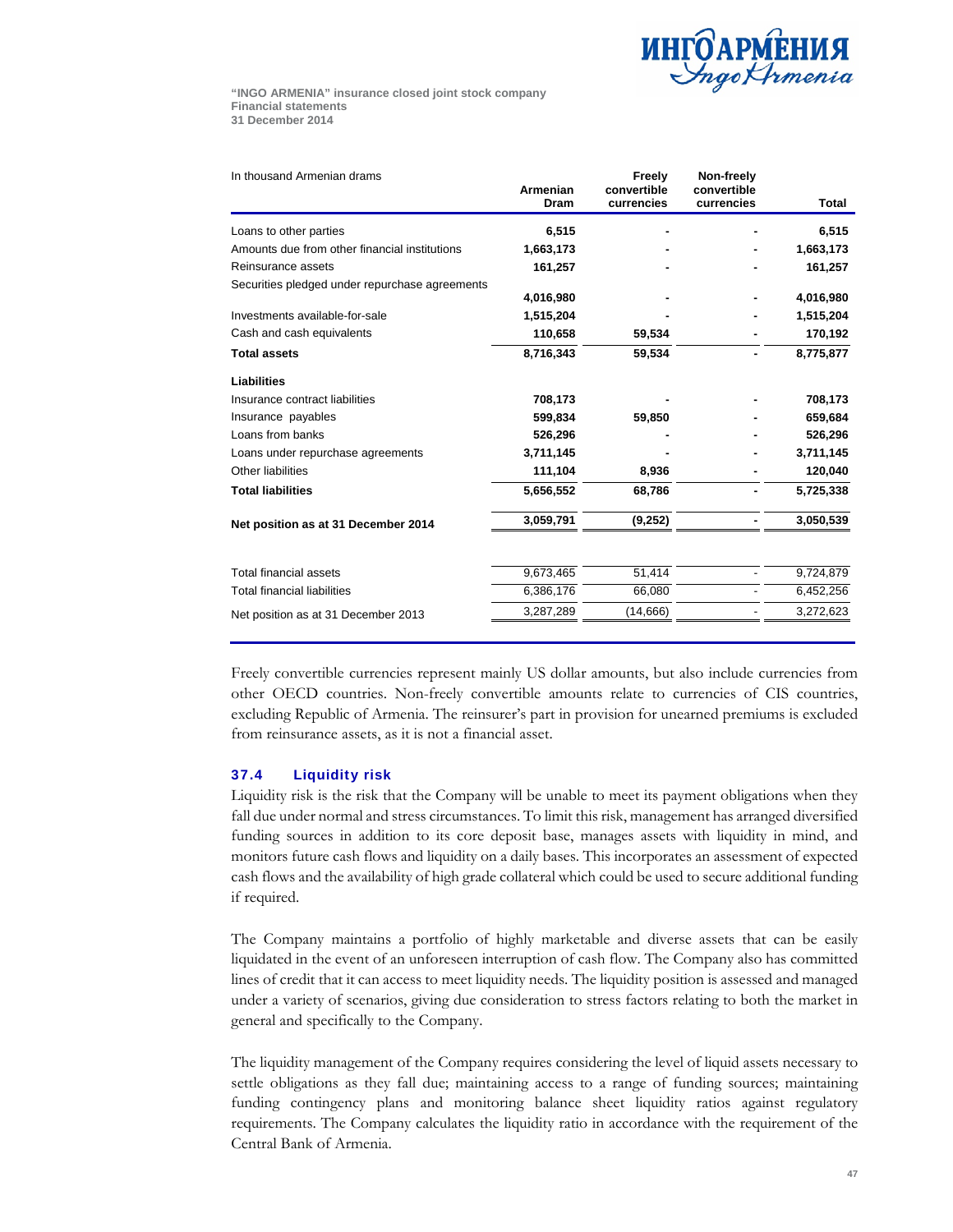

The Company has taken advantage of point d (i) of the paragraph 39 of IFRS 4, by disclosing the information on estimated timing of net undiscounted cash flows from insurance liabilities as of 31 December 2014, instead of the disclosure of maturities required by point a) of 39 paragraph of IFRS 7. See note 36 for the expected maturities of these liabilities.

| In thousand Armenian drams | <b>Carrying amount</b> | Estimated net undiscounted cash flow |                     |         |  |
|----------------------------|------------------------|--------------------------------------|---------------------|---------|--|
|                            |                        | Up to 1 year                         | More than 1<br>year | Total   |  |
| As at 31 December 2014     |                        |                                      |                     |         |  |
| Insurance liabilities      | 708,173                | 708,173                              |                     | 708,173 |  |
| Total                      | 708,173                | 708,173                              |                     | 708,173 |  |
| As at 31 December 2013     |                        |                                      |                     |         |  |
| Insurance liabilities      | 676,956                | 676,956                              |                     | 676,956 |  |
| Total                      | 676,956                | 676,956                              |                     | 676,956 |  |

### 37.5 Operational risk

Operational risk is the risk of direct or indirect loss arising from a wide variety of causes associated with the Company's involvement with financial instruments, including processes, personnel, technology and infrastructure, and from external factors other than credit, market and liquidity risks such as those arising from legal and regulatory requirements and generally accepted standards of corporate behaviour.

The Company's objective is to manage operational risk so as to balance the avoidance of financial losses and damage to the Company's reputation with overall cost effectiveness.

The primary responsibility for the development and implementation of controls to address operational risk is assigned to the Board. This responsibility is supported by the development of overall standards for the management of operational risk in the following areas:

- requirements for appropriate segregation of duties, including the independent authorisation of transactions;
- requirements for the reconciliation and monitoring of transactions;
- compliance with regulatory and other legal requirements, including the minimal requirements of the Central Bank of Armenia on internal control system;
- documentation of controls and procedures;
- requirements for the periodic assessment of operational risks faced, and the adequacy of controls and procedures to address the risks identified;
- requirements for the reporting of operational losses and proposed remedial action;
- development of contingency plans;
- training and professional development;
- ethical and business standards; and
- risk mitigation.

Compliance with Company standards is supported by a programme of periodic reviews undertaken by Internal Audit. The results of Internal Audit reviews are discussed with the management of the Company to which they relate, with summaries submitted to the Board.